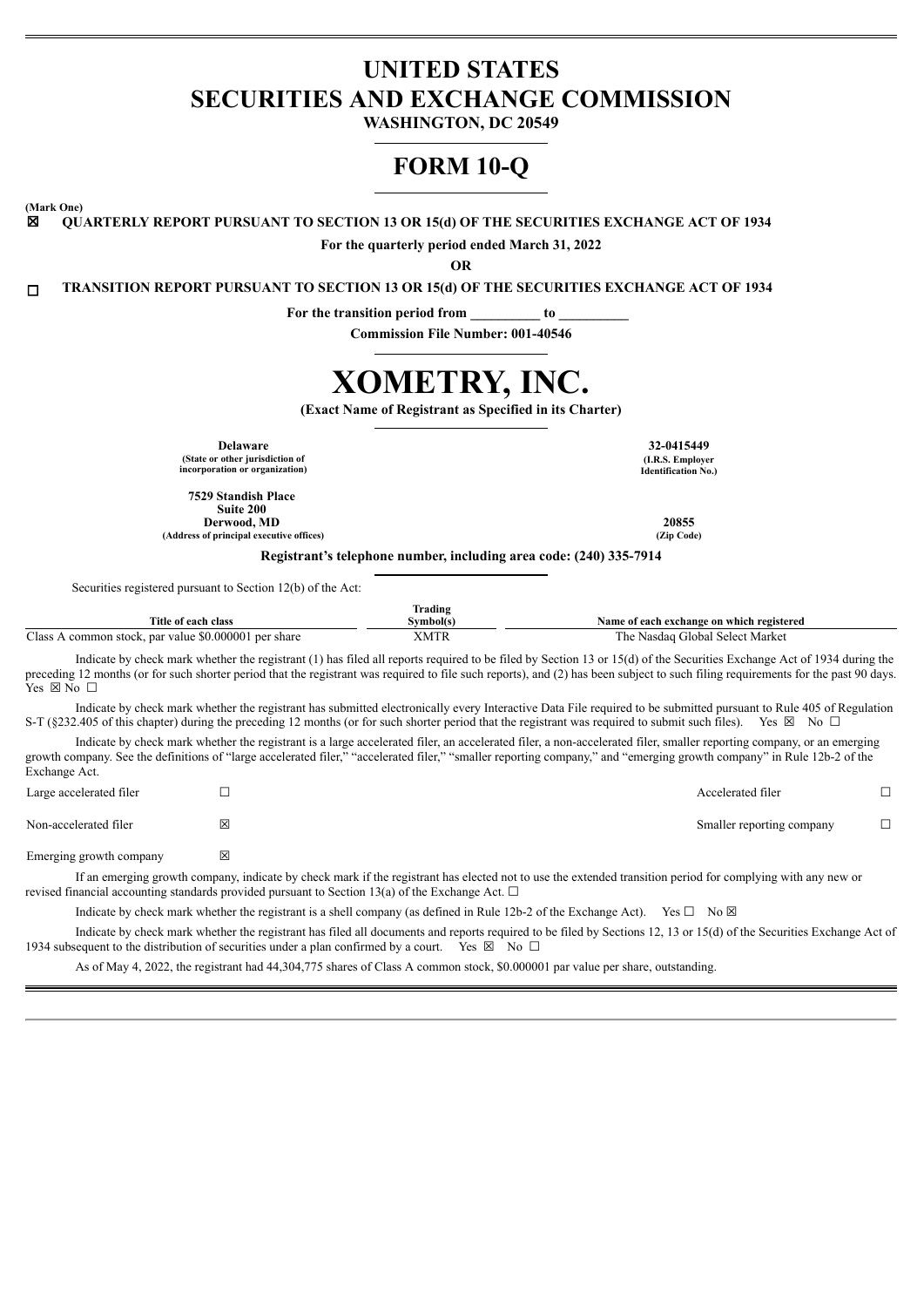## **Table of Contents**

|            |                                                                                                                | Page |
|------------|----------------------------------------------------------------------------------------------------------------|------|
| PART I.    | <b>FINANCIAL INFORMATION</b>                                                                                   |      |
| Item 1.    | <b>Financial Statements (Unaudited)</b>                                                                        |      |
|            | <b>Condensed Consolidated Balance Sheets</b>                                                                   |      |
|            | Condensed Consolidated Statements of Operations and Comprehensive Loss                                         |      |
|            | Condensed Consolidated Statements of Changes in Convertible Preferred Stock and Stockholders' Equity (Deficit) |      |
|            | <b>Condensed Consolidated Statements of Cash Flows</b>                                                         |      |
|            | Notes to Unaudited Condensed Consolidated Financial Statements                                                 |      |
| Item 2.    | Management's Discussion and Analysis of Financial Condition and Results of Operations                          | 21   |
| Item 3.    | Quantitative and Qualitative Disclosures About Market Risk                                                     | 33   |
| Item 4.    | <b>Controls and Procedures</b>                                                                                 | 33   |
| PART II.   | <b>OTHER INFORMATION</b>                                                                                       |      |
| Item 1.    | <b>Legal Proceedings</b>                                                                                       | 34   |
| Item 1A.   | <b>Risk Factors</b>                                                                                            | 34   |
| Item 2.    | Unregistered Sales of Equity Securities and Use of Proceeds                                                    | 34   |
| Item 3.    | <b>Defaults Upon Senior Securities</b>                                                                         | 34   |
| Item 4.    | <b>Mine Safety Disclosures</b>                                                                                 | 34   |
| Item 5.    | <b>Other Information</b>                                                                                       | 34   |
| Item 6.    | Exhibits                                                                                                       | 35   |
| Signatures |                                                                                                                | 36   |
|            |                                                                                                                |      |

i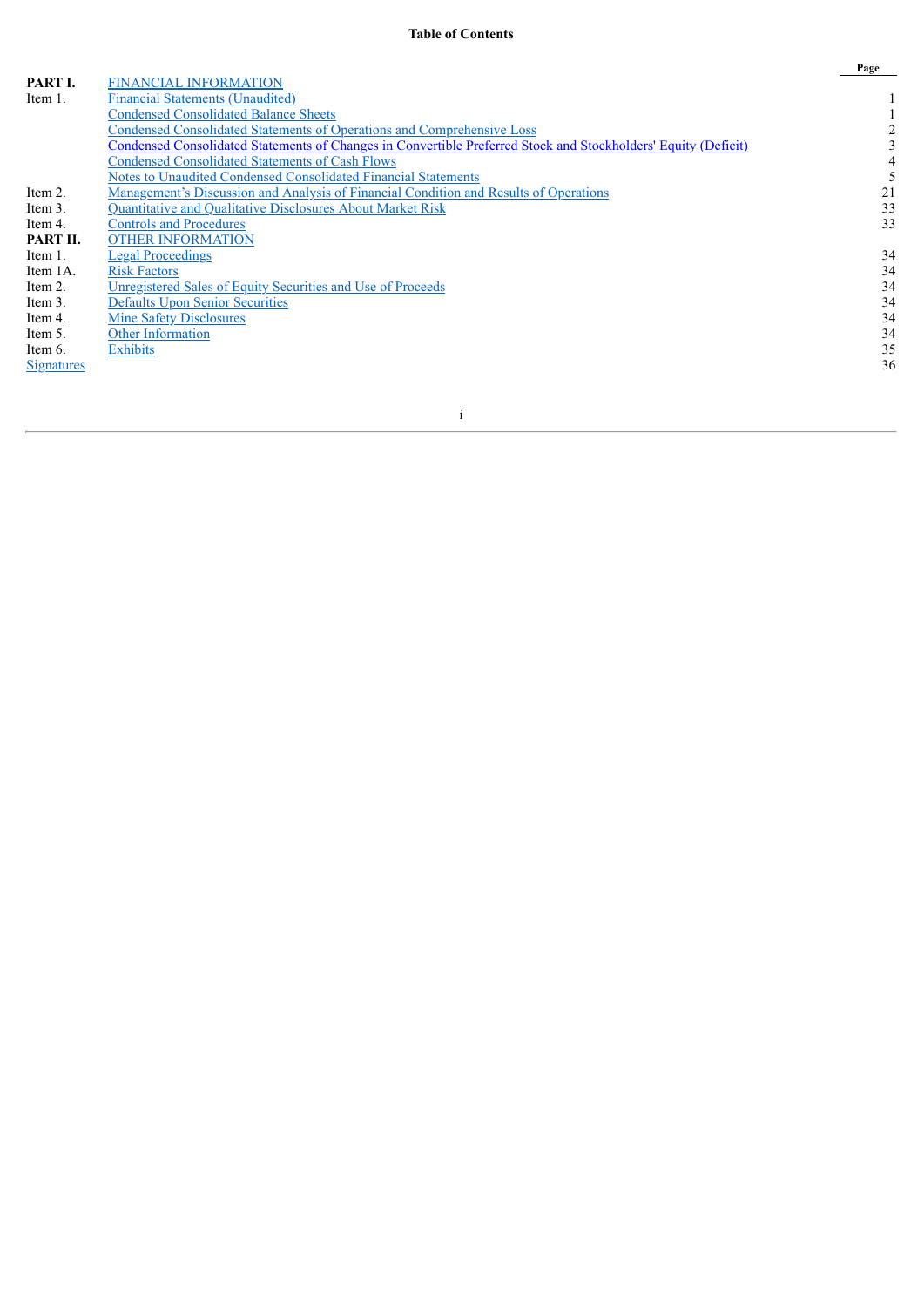## **SPECIAL NOTE REGARDING FORWARD-LOOKING STATEMENTS**

This Quarterly Report on Form 10-Q contains forward-looking statements within the meaning of Section 27A of the Securities Act of 1933, as amended (the "Securities Act"), and Section 21E of the Securities Exchange Act of 1934, as amended (the "Exchange Act"), which statements involve substantial risks and uncertainties. Forward-looking statements generally relate to future events or our future financial or operating performance. In some cases, you can identify forward-looking statements because they contain words such as "may," "can," "will," "would," "should," "expects," "plans," "anticipates," "could," "intends," "target," "projects," "contemplates," "believes," "estimates," "predicts," "forecasts," "potential," or "continue" or the negative of these words or other similar terms or expressions that concern our expectations, strategy, plans or intentions. Forward-looking statements contained in this Quarterly Report on Form 10-Q include, but are not limited to, statements about:

- our expectations regarding our revenue, expenses and other operating results;
- the anticipated growth of our business, including the anticipated growth of revenue from supplier services, our ability to effectively manage or sustain our growth and to achieve or sustain profitability;
- the ongoing effects of the COVID-19 pandemic and any other periods of global economic uncertainty, such as the geopolitical tensions associated with Russia's recent invasion of Ukraine;
- future investments in our business, our anticipated capital expenditures and our estimates regarding our capital requirements;
- our ability to attract new buyers and suppliers and successfully engage new and existing buyers and suppliers;
- the costs and success of our sales and marketing efforts, and our ability to promote our brand;
- our reliance on key personnel and our ability to identify, recruit and retain skilled personnel;
- our ability to effectively manage our growth, including any international expansion;
- our ability to obtain, maintain, protect and enforce our intellectual property or other proprietary rights and any costs associated therewith;
- our ability to compete effectively with existing competitors and new market entrants; and
- the growth rates of the markets in which we compete.

You should not rely on forward-looking statements as predictions of future events. We have based the forward-looking statements contained in this Form 10-Q primarily on our current expectations and projections about future events and trends that we believe may affect our business, financial condition and operating results. The outcome of the events described in these forward-looking statements is subject to risks, uncertainties and other factors described in the section titled Risk Factors Part II, Item 1A, and elsewhere in this Form 10-Q. Moreover, we operate in a very competitive and rapidly changing environment. New risks and uncertainties emerge from time to time, and it is not possible for us to predict all risks and uncertainties that could have an impact on the forward-looking statements contained in this Form 10-Q. The results, events and circumstances reflected in the forward-looking statements may not be achieved or occur, and actual results, events or circumstances could differ materially from those described in the forward-looking statements.

In addition, statements that "we believe" and similar statements reflect our beliefs and opinions on the relevant subject. These statements are based on information available to us as of the date of this Form 10-Q. And while we believe that information provides a reasonable basis for these statements, that information may be limited or incomplete. Our statements should not be read to indicate that we have conducted an exhaustive inquiry into, or review of, all relevant information. These statements are inherently uncertain, and investors are cautioned not to unduly rely on these statements.

The forward-looking statements made in this Form 10-Q relate only to events as of the date on which the statements are made. We undertake no obligation to update any forward-looking statements made in this Form 10-Q to reflect events or circumstances after the date of this Form 10-Q or to reflect new information or the occurrence of unanticipated events, except as required by law. We may not actually achieve the plans, intentions or expectations disclosed in our forward-looking statements, and you should not place undue reliance on our forward-looking statements. Our forward-looking statements do not reflect the potential impact of any future acquisitions, mergers, dispositions, joint ventures or investments.

ii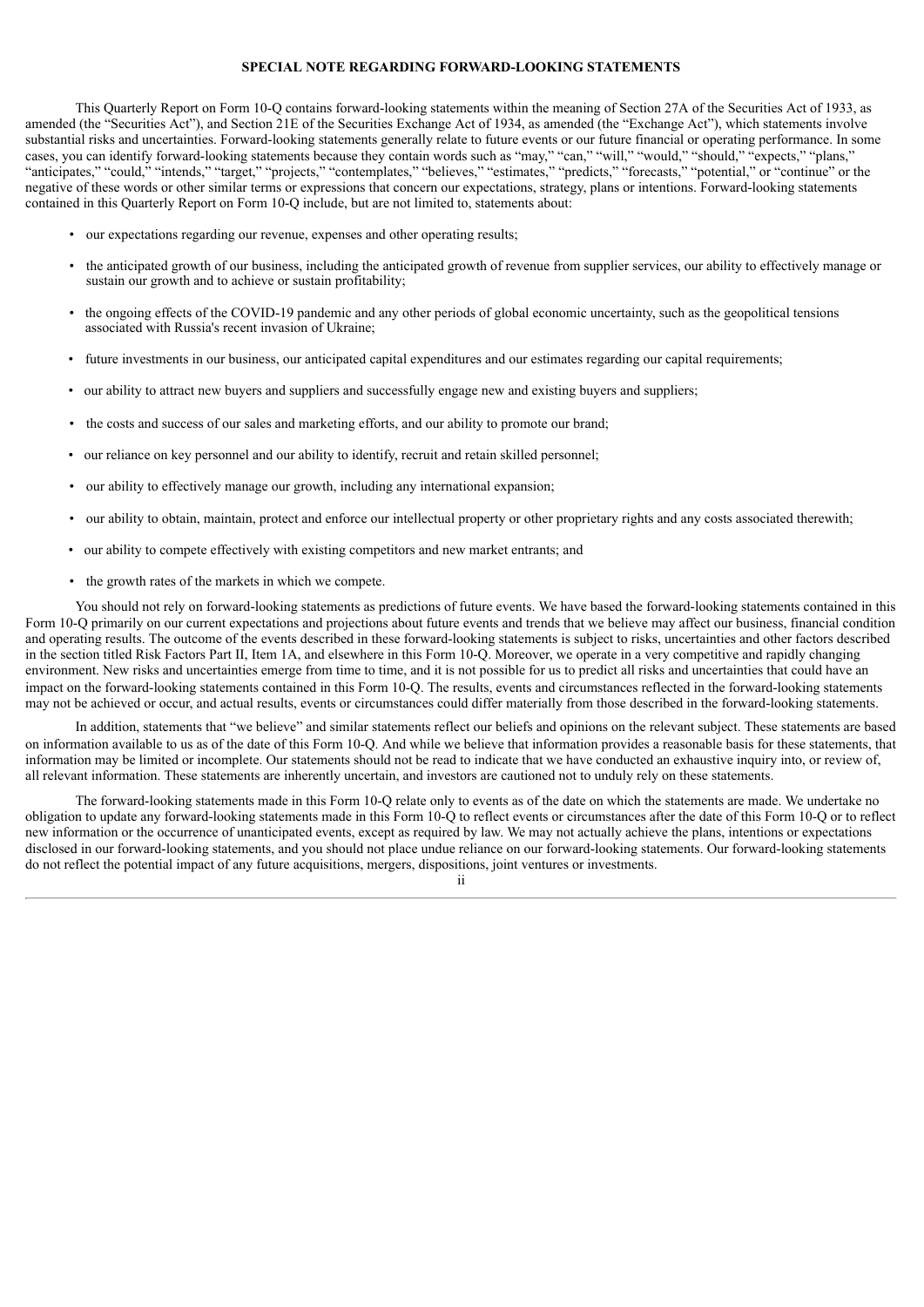# <span id="page-3-2"></span>**XOMETRY, INC. AND SUBSIDIARIES**

Condensed Consolidated Balance Sheets (In thousands, except share and per share data)

<span id="page-3-1"></span><span id="page-3-0"></span>

|                                                                                                                                           |      | March 31.   |               | December 31,   |
|-------------------------------------------------------------------------------------------------------------------------------------------|------|-------------|---------------|----------------|
|                                                                                                                                           |      | 2022        | 2021          |                |
|                                                                                                                                           |      | (unaudited) |               | (audited)      |
| <b>Assets</b>                                                                                                                             |      |             |               |                |
| <b>Current assets:</b>                                                                                                                    |      |             |               |                |
| Cash and cash equivalents                                                                                                                 | \$   | 58,969      | $\mathbb{S}$  | 86,262         |
| Marketable securities                                                                                                                     |      | 309,694     |               | 30,465         |
| Accounts receivable, less allowance for doubtful accounts of \$1.0 million as of March 31, 2022 and \$0.8 million as of December 31, 2021 |      | 38,471      |               | 32,427         |
| Inventory                                                                                                                                 |      | 2,200       |               | 2,033          |
| Prepaid expenses                                                                                                                          |      | 6,086       |               | 6,664          |
| Deferred sales commissions                                                                                                                |      | 6,708       |               | 5,283          |
| Other current assets                                                                                                                      |      | 917         |               | 297            |
| <b>Total current assets</b>                                                                                                               |      | 423,045     |               | 163,431        |
| Property and equipment, net                                                                                                               |      | 11,634      |               | 10,287         |
| Operating lease right-of-use assets                                                                                                       |      | 25,804      |               | 27,489         |
| Investment in unconsolidated joint venture                                                                                                |      | 4,231       |               | 4,198          |
| Intangible assets, net                                                                                                                    |      | 40,871      |               | 41,736         |
| Goodwill                                                                                                                                  |      | 255,231     |               | 254,672        |
| Other assets                                                                                                                              |      | 511         |               | 773            |
| <b>Total assets</b>                                                                                                                       | $\$$ | 761,327     | $\mathsf{\$}$ | 502.586        |
| Liabilities and stockholders' equity                                                                                                      |      |             |               |                |
| <b>Current liabilities:</b>                                                                                                               |      |             |               |                |
| Accounts payable                                                                                                                          | \$   | 9,930       | \$            | 12,718         |
| Accrued expenses                                                                                                                          |      | 28,195      |               | 30,905         |
| Contract liabilities                                                                                                                      |      | 10,008      |               | 7,863          |
| Operating lease liabilities, current portion                                                                                              |      | 5,662       |               | 5,549          |
| Finance lease liabilities, current portion                                                                                                |      |             |               | $\overline{2}$ |
| <b>Total current liabilities</b>                                                                                                          |      | 53,795      |               | 57,037         |
| Operating lease liabilities, net of current portion                                                                                       |      | 15,518      |               | 16,920         |
| Convertible notes                                                                                                                         |      | 278,511     |               |                |
| Income taxes payable                                                                                                                      |      | 1,532       |               | 1,468          |
| Other liabilities                                                                                                                         |      | 1,792       |               | 1,678          |
| <b>Total liabilities</b>                                                                                                                  |      | 351,148     |               | 77,103         |
| <b>Commitments and contingencies (Note 13)</b>                                                                                            |      |             |               |                |
| <b>Stockholders' equity</b>                                                                                                               |      |             |               |                |
| Additional paid-in capital                                                                                                                |      | 602,360     |               | 597,641        |
| Accumulated other comprehensive income                                                                                                    |      | 104         |               | 149            |
| Accumulated deficit                                                                                                                       |      | (193, 353)  |               | (173, 341)     |
| <b>Total stockholders' equity</b>                                                                                                         |      | 409,111     |               | 424,449        |
| <b>Noncontrolling interest</b>                                                                                                            |      | 1,068       |               | 1,034          |
| <b>Total equity</b>                                                                                                                       |      | 410,179     |               | 425,483        |
| Total liabilities and stockholders' equity                                                                                                | \$   | 761,327     | $\mathbf S$   | 502,586        |
|                                                                                                                                           |      |             |               |                |

**See accompanying notes to the unaudited condensed consolidated financial statements.**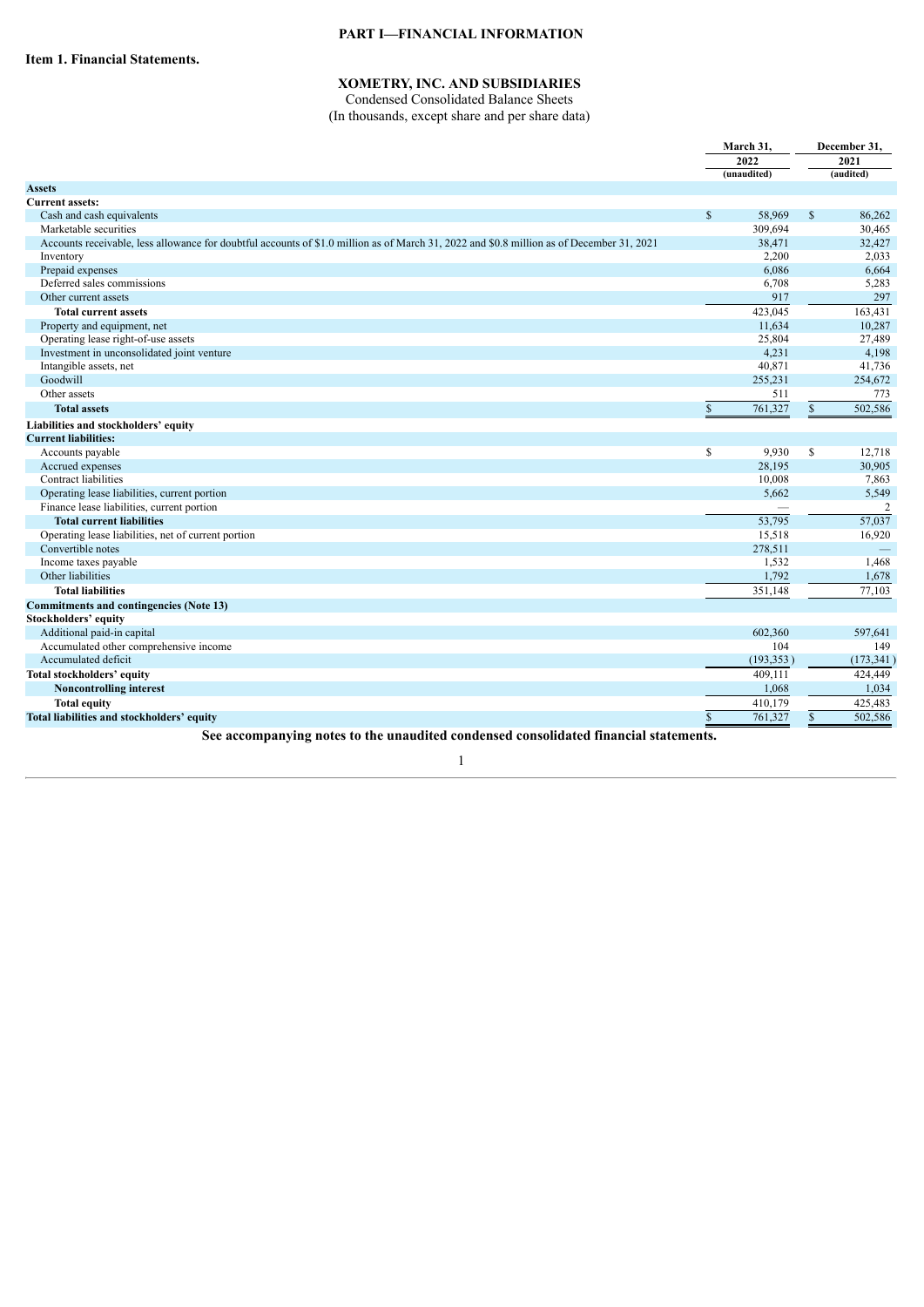## <span id="page-4-0"></span>**XOMETRY, INC. AND SUBSIDIARIES**

Condensed Consolidated Statements of Operations and Comprehensive Loss (Unaudited)

(In thousands, except share and per share data)

|                                                                                                        | Three Months Ended March 31, |               |           |  |
|--------------------------------------------------------------------------------------------------------|------------------------------|---------------|-----------|--|
|                                                                                                        | 2022                         |               |           |  |
| Revenue                                                                                                | \$<br>83,671                 | \$            | 43,922    |  |
| Cost of revenue                                                                                        | 50,732                       |               | 34,087    |  |
| <b>Gross profit</b>                                                                                    | 32,939                       |               | 9,835     |  |
| Sales and marketing                                                                                    | 19,285                       |               | 7,563     |  |
| Operations and support                                                                                 | 12,358                       |               | 4,330     |  |
| Product development                                                                                    | 7,290                        |               | 3,664     |  |
| General and administrative                                                                             | 12,959                       |               | 4,327     |  |
| Total operating expenses                                                                               | 51,892                       |               | 19,884    |  |
| <b>Loss from operations</b>                                                                            | (18,953)                     |               | (10,049)  |  |
| Other (expenses) income                                                                                |                              |               |           |  |
| Interest expense                                                                                       | (769)                        |               | (330)     |  |
| Interest and dividend income                                                                           | 96                           |               |           |  |
| Other expenses                                                                                         | (962)                        |               | (122)     |  |
| Income from unconsolidated joint venture                                                               | 34                           |               |           |  |
| Total other expenses                                                                                   | (1,601)                      |               | (452)     |  |
| Loss before income taxes                                                                               | (20, 554)                    |               | (10, 501) |  |
| Benefit for income taxes                                                                               | 559                          |               |           |  |
| <b>Net loss</b>                                                                                        | (19,995)                     |               | (10, 501) |  |
| Net income attributable to noncontrolling interest                                                     | 17                           |               |           |  |
| Net loss attributable to common stockholders                                                           | \$<br>(20, 012)              | \$            | (10, 501) |  |
| Net loss per share, basic and diluted                                                                  | (0.43)                       | \$.           | (1.33)    |  |
| Weighted-average number of shares outstanding used to compute<br>net loss per share, basic and diluted | 46,789,585                   |               | 7,924,848 |  |
| Comprehensive loss:                                                                                    |                              |               |           |  |
| Foreign currency translation                                                                           | \$<br>(28)                   | \$            | 30        |  |
| Total other comprehensive (loss) income                                                                | (28)                         |               | 30        |  |
| <b>Net loss</b>                                                                                        | (19,995)                     |               | (10, 501) |  |
| <b>Comprehensive loss</b>                                                                              | (20, 023)                    |               | (10, 471) |  |
| Comprehensive income attributable to noncontrolling interest                                           | 34                           |               |           |  |
| Total comprehensive loss attributable to common stockholders                                           | (20,057)                     | <sup>\$</sup> | (10, 471) |  |

2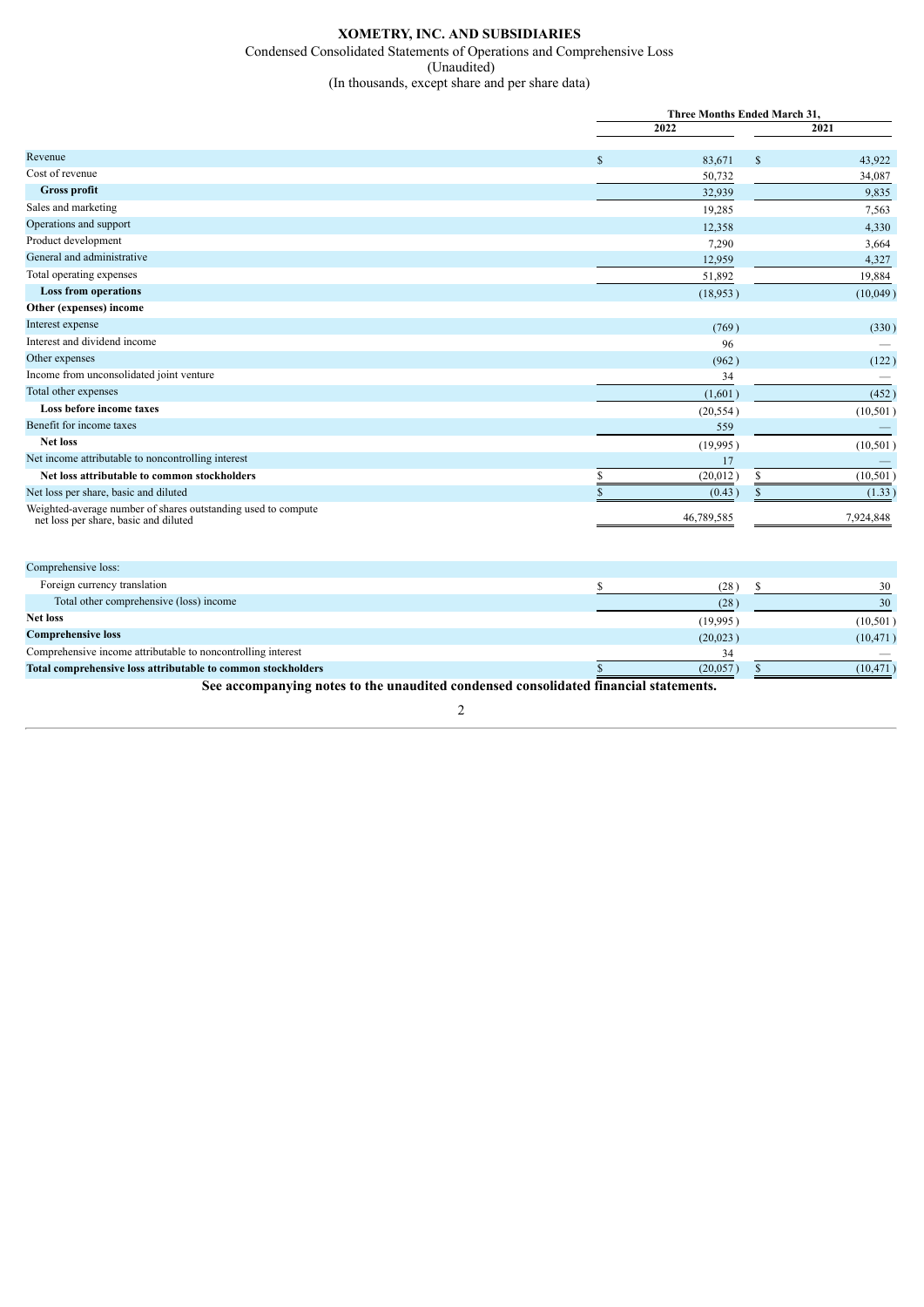## **XOMETRY, INC. AND SUBSIDIARIES**

# Condensed Consolidated Statements of Changes in Convertible Preferred Stock and Stockholders' Equity (Deficit)

(Unaudited)

Three months ended March 31, 2022 and 2021 (In thousands, except share and per share data)

<span id="page-5-0"></span>

|                                                                              |                                                                                                                            |         | (In thousands, except share and per share data) |       |                                  |            |                                         |                          |                              |                                                      |                                  |                               |                    |                     |
|------------------------------------------------------------------------------|----------------------------------------------------------------------------------------------------------------------------|---------|-------------------------------------------------|-------|----------------------------------|------------|-----------------------------------------|--------------------------|------------------------------|------------------------------------------------------|----------------------------------|-------------------------------|--------------------|---------------------|
|                                                                              | <b>Convertible Preferred Stock</b><br>Seed-1, Seed-2, Series A-1,<br>Series A-2, Series B, Series C,<br>Series D, Series E |         | <b>Common Stock</b>                             |       | <b>Class A - Common</b><br>Stock |            | <b>Class B - Common</b><br><b>Stock</b> |                          | <b>Additional</b><br>Paid-In | Accumulate<br>d Other<br>Comprehens Accumulat<br>ive | ed                               | <b>Total</b><br>Stockholders' | Noncontrolli<br>ng | <b>Total</b>        |
|                                                                              | <b>Shares</b>                                                                                                              | Amount  | <b>Shares</b>                                   | Amoun | <b>Shares</b>                    | Amou<br>nt | <b>Shares</b>                           | Amoun                    | Capital                      | Income<br>(Loss)                                     | Deficit                          | (Deficit)<br>Equity           | <b>Interest</b>    | (Deficit)<br>Equity |
| Balance, December 31, 2020                                                   | 27,758,941 \$                                                                                                              | 160,713 | 7,755,782 \$                                    |       |                                  |            | $-$ s                                   | $\overline{\phantom{m}}$ | 503 \$<br>-S                 | 210S                                                 | (111,96)<br>$2)$ $\sqrt{S}$      | $(111,249)$ \$                |                    | (111, 249)          |
| Conversion of common stock in connection<br>with the initial public offering |                                                                                                                            | -       | 483,712                                         |       |                                  |            |                                         |                          | 846                          |                                                      |                                  | 846                           |                    | 846                 |
| Stock based compensation                                                     |                                                                                                                            |         |                                                 |       |                                  |            |                                         |                          | 505                          |                                                      |                                  | 505                           |                    | 505                 |
| Comprehensive loss                                                           |                                                                                                                            |         |                                                 |       |                                  |            |                                         |                          |                              |                                                      |                                  |                               |                    |                     |
| Foreign currency translation                                                 |                                                                                                                            |         |                                                 |       |                                  |            |                                         |                          |                              | 30                                                   |                                  | 30                            |                    | 30                  |
| Net loss                                                                     |                                                                                                                            | -       |                                                 |       |                                  |            |                                         |                          |                              |                                                      | (10, 501)                        | (10, 501)                     |                    | (10, 501)           |
| Total comprehensive loss                                                     |                                                                                                                            |         |                                                 |       |                                  |            |                                         |                          |                              |                                                      |                                  |                               |                    | (10, 471)           |
| Balance, March 31, 2021                                                      | 27.758.941 \$                                                                                                              | 160,713 | 8,239,494 \$                                    |       | 43,998,40                        |            | 2,676,15                                |                          | 1,854 \$                     | 240 \$                                               | (122, 46)<br>$3)$ S<br>(173, 34) | $(120, 369)$ \$               |                    | (120, 369)          |
| Balance, December 31, 2021                                                   | $-$ \$                                                                                                                     | –       |                                                 |       |                                  |            | 4 <sup>8</sup>                          |                          | 597,641 \$<br>$\mathcal{S}$  | 149 \$                                               | 1)                               | 424,449 \$                    | 1,034              | 425,483             |
| Exercise of common stock options                                             |                                                                                                                            |         |                                                 |       | 246,263                          |            |                                         |                          | 1,263                        |                                                      |                                  | 1,263                         | -                  | 1,263               |
| Stock based compensation                                                     |                                                                                                                            | –       |                                                 |       |                                  |            |                                         |                          | 3,456                        |                                                      |                                  | 3,456                         |                    | 3,456               |
| Comprehensive loss                                                           |                                                                                                                            |         |                                                 |       |                                  |            |                                         |                          |                              |                                                      |                                  |                               |                    |                     |
| Foreign currency translation                                                 |                                                                                                                            |         |                                                 |       |                                  |            |                                         |                          |                              | (45)                                                 |                                  | (45)                          | 17                 | (28)                |
| Net loss                                                                     |                                                                                                                            |         |                                                 |       |                                  |            |                                         |                          |                              | -                                                    | (20,012)                         | (20, 012)                     | 17                 | (19,995)            |
| Total comprehensive loss                                                     |                                                                                                                            |         |                                                 |       |                                  |            |                                         |                          |                              |                                                      |                                  | (20,057)                      | 34                 | (20,023)            |
| Balance, March 31, 2022                                                      |                                                                                                                            | -S<br>- |                                                 |       | 44,244,66                        |            | 2,676,15                                |                          | 602,360 \$<br>S              | 104S                                                 | (193, 35)<br>$3)$ \$             | 409,111 \$                    | $1,068$ \$         | 410,179             |

**See accompanying notes to the unaudited condensed consolidated financial statements.**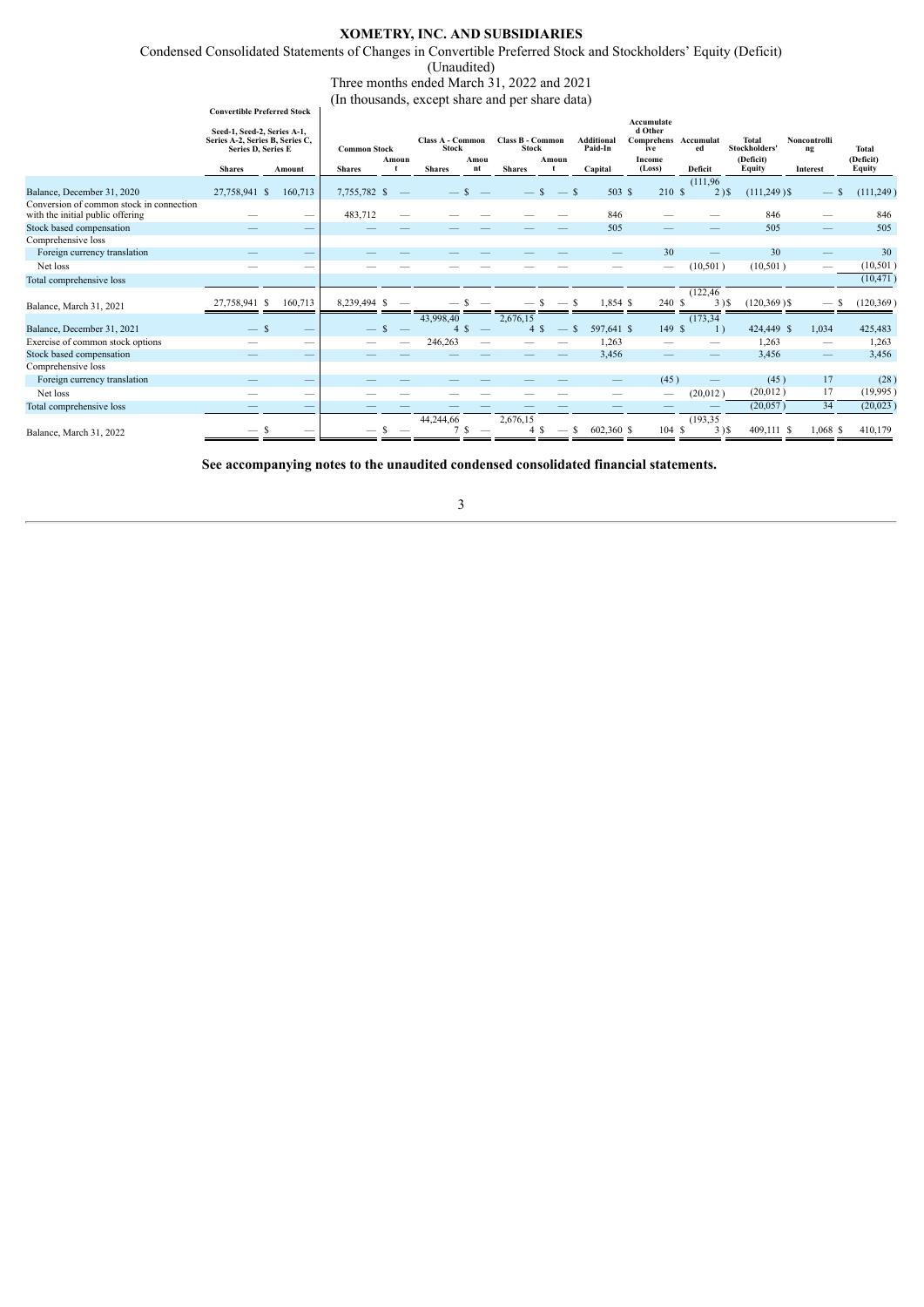## <span id="page-6-0"></span>**XOMETRY, INC. AND SUBSIDIARIES** Condensed Consolidated Statements of Cash Flows (Unaudited) (In thousands)

|                                                                             |                | Three Months Ended March 31, |                          |  |  |
|-----------------------------------------------------------------------------|----------------|------------------------------|--------------------------|--|--|
|                                                                             | 2022           |                              | 2021                     |  |  |
| Cash flows from operating activities:                                       |                |                              |                          |  |  |
| Net loss                                                                    | \$<br>(19,995) | \$                           | (10, 501)                |  |  |
| Adjustments to reconcile net loss to net cash used in operating activities: |                |                              |                          |  |  |
| Depreciation and amortization                                               | 1.799          |                              | 734                      |  |  |
| Reduction in carrying amount of right-of-use asset                          | 1,765          |                              | 266                      |  |  |
| Stock based compensation                                                    | 3,456          |                              | 505                      |  |  |
| Non-cash interest expense                                                   |                | $\equiv$                     | 56                       |  |  |
| Revaluation of contingent consideration                                     | 434            |                              |                          |  |  |
| Income from unconsolidated joint venture                                    |                | (34)                         |                          |  |  |
| Unrealized loss on marketable securities                                    | 858            |                              |                          |  |  |
| Non-cash income tax benefit                                                 | (559)          |                              |                          |  |  |
| Loss on sale of property and equipment                                      |                | 71                           |                          |  |  |
| Amortization of deferred costs on convertible notes                         | 312            |                              |                          |  |  |
| Deferred taxes benefit                                                      |                | (2)                          |                          |  |  |
| Changes in other assets and liabilities:                                    |                |                              |                          |  |  |
| Accounts receivable, net                                                    | (6,145)        |                              | (5,525)                  |  |  |
| Inventory                                                                   | (180)          |                              | 792                      |  |  |
| Prepaid expenses                                                            | 567            |                              | (875)                    |  |  |
| Deferred commissions                                                        | (1, 425)       |                              | $\overline{\phantom{m}}$ |  |  |
| Other assets                                                                | (362)          |                              | (224)                    |  |  |
| Accounts payable                                                            | (2,752)        |                              | 1,856                    |  |  |
| Accrued expenses                                                            | (2,843)        |                              | 1,645                    |  |  |
| Contract liabilities                                                        | 2,145          |                              | 1,595                    |  |  |
| Lease liabilities                                                           | (1,369)        |                              | (266)                    |  |  |
| Net cash used in operating activities                                       | (24, 259)      |                              | (9,942)                  |  |  |
| Cash flows from investing activities:                                       |                |                              |                          |  |  |
| Purchase of marketable securities                                           | (280,091)      |                              |                          |  |  |
| Proceeds from sale of marketable securities                                 |                | $\overline{4}$               |                          |  |  |
| Purchases of property and equipment                                         | (2, 543)       |                              | (1,244)                  |  |  |
| Proceeds from sale of property and equipment                                | 165            |                              |                          |  |  |
| Net cash used in investing activities                                       | (282, 465)     |                              | (1,244)                  |  |  |
| Cash flows from financing activities:                                       |                |                              |                          |  |  |
| Proceeds from stock options exercised                                       | 1,263          |                              | 846                      |  |  |
| Proceeds from issuance of convertible notes                                 | 287,500        |                              |                          |  |  |
| Costs incurred in connection with issuance of convertible notes             | (9,301)        |                              |                          |  |  |
| Payments on finance lease obligations                                       |                | (2)                          | (3)                      |  |  |
| Net cash provided by financing activities                                   | 279,460        |                              | 843                      |  |  |
|                                                                             |                |                              | (19)                     |  |  |
| Effect of foreign currency translation on cash and cash equivalents         | (29)           |                              |                          |  |  |
| Net decrease in cash and cash equivalents                                   | (27, 293)      |                              | (10, 362)                |  |  |
| Cash and cash equivalents at beginning of the period                        | 86,262         |                              | 59,874                   |  |  |
| Cash and cash equivalents at end of the period                              | \$<br>58,969   | $\mathbb{S}$                 | 49,512                   |  |  |
| Supplemental cash flow information:                                         |                |                              |                          |  |  |
| Cash paid for interest                                                      | \$             | \$                           | 326                      |  |  |

**See accompanying notes to the unaudited condensed consolidated financial statements.**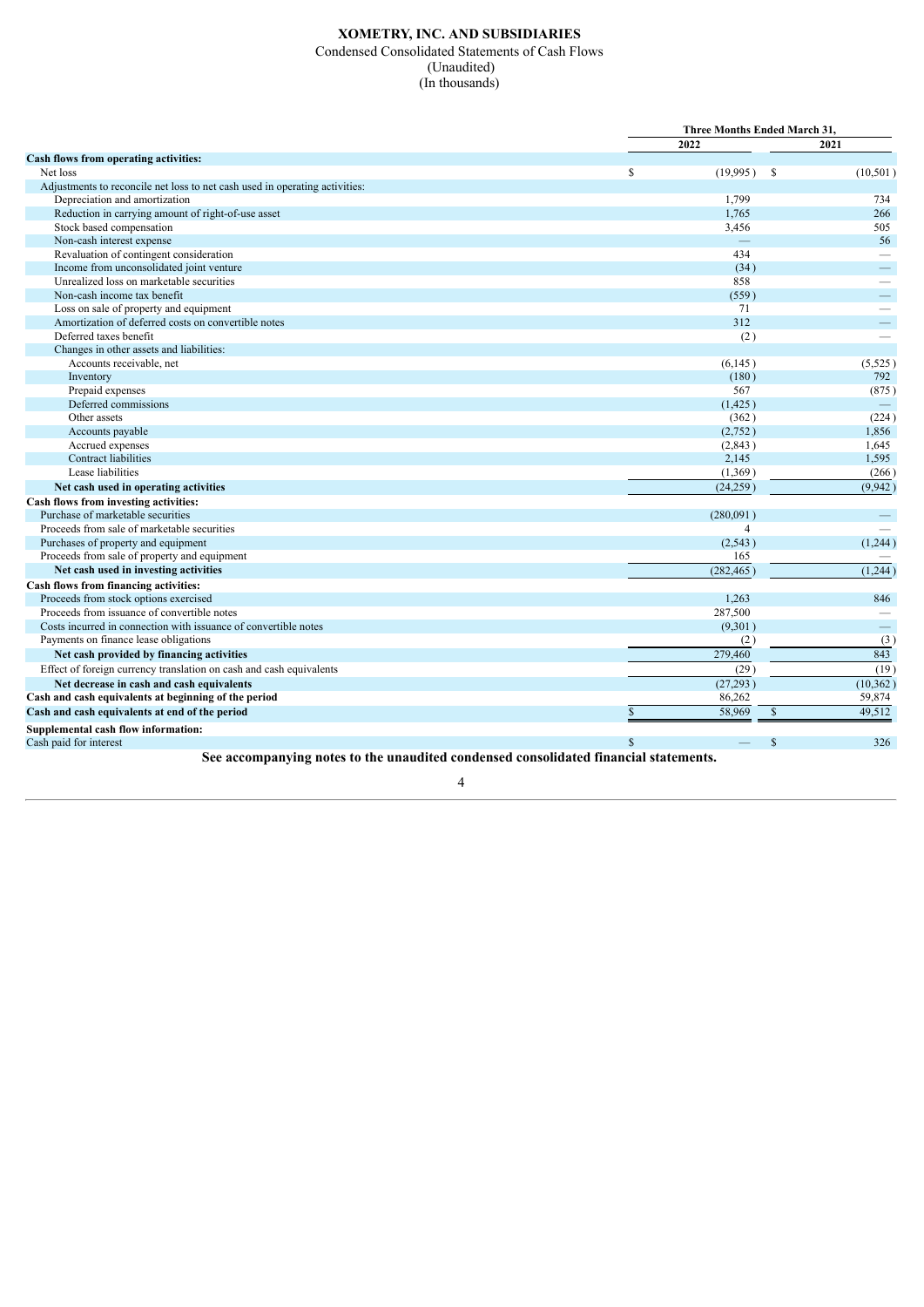#### **XOMETRY, INC. AND SUBSIDIARIES** Notes to Unaudited Condensed Consolidated Financial Statements (Unaudited)

## <span id="page-7-0"></span>**(1) Organization and Description of Business**

Xometry, Inc. ("Xometry", the "Company", "we", or "our") was incorporated in the State of Delaware in May 2013. Xometry is a leading AIenabled digital marketplace, transforming one of the largest industries in the world. We use our proprietary technology to create a marketplace that enables buyers to efficiently source manufactured parts and assemblies, and empower suppliers of manufacturing services to grow their businesses. Xometry's corporate headquarters is located in Derwood, Maryland.

Xometry uses proprietary technology to enable product designers, engineers, buyers, and supply chain professionals to instantly access the capacity of a global network of manufacturing facilities. The Company's platform makes it possible for buyers to quickly receive pricing, expected lead times, manufacturability feedback and place orders on the Company's platform. The network allows the Company to provide high volumes of unique parts, including custom components and aftermarket parts for its buyers.

Xometry's supplier capabilities include computer numerical control manufacturing, sheet metal forming, sheet cutting, 3D printing (including fused deposition modeling, direct metal laser sintering, PolyJet, stereolithography, selective laser sintering, binder jetting, carbon digital light synthesis and multi jet fusion), die casting, stamping, injection molding, urethane casting, as well as finishing services, rapid prototyping and high-volume production.

We empower suppliers to grow their manufacturing businesses and improve machine uptime by providing access to an extensive, diverse base of buyers. We also offer suppliers supporting products and services to meet their unique needs. Our suite of supplier services includes access to competitively priced tools, materials and supplies from leading brands and financial services products to stabilize and enhance cash flow.

In 2021, we acquired Thomas Publishing Company ("Thomas") and Fusiform, Inc. (d.b.a FactoryFour) ("FactoryFour"), expanding our basket of supplier services to include digital marketing and data solutions and SaaS based solutions to help suppliers optimize their productivity.

## **(2) Basis of Presentation and Summary of Significant Accounting Policies**

#### *(a)Basis of Presentation*

The accompanying unaudited condensed consolidated financial statements have been prepared in accordance with generally accepted accounting principles in the United States of America ("U.S. GAAP") and applicable rules and regulations of the Securities and Exchange Commission ("SEC") regarding interim financial reporting. Certain information and note disclosures normally included in the financial statements prepared in accordance with U.S. GAAP have been condensed or omitted pursuant to such rules and regulations. Therefore, these condensed consolidated financial statements should be read in conjunction with the consolidated financial statements and notes included in the Company's Annual Report on Form 10-K filed with the SEC on March 18, 2022.

The condensed consolidated balance sheet as of December 31, 2021, included herein, was derived from the audited financial statements as of that date, but may not include all disclosures including certain notes required by U.S. GAAP on an annual reporting basis. In the opinion of management, the accompanying condensed consolidated financial statements reflect all normal recurring adjustments necessary to present fairly the financial position, results of operations, comprehensive loss, stockholders' equity (deficit) and cash flows for the interim periods, but are not necessarily indicative of the results of operations to be anticipated for the full year 2022 or any future period. The Company has two reporting segments which are referred to as: (1) the United States ("U.S.") and (2) International.

## *Foreign Operations and Comprehensive Loss*

The U.S. dollar ("USD") is the functional currency for Xometry's consolidated subsidiary operating in the U.S. The primary functional currency for the Company's consolidated subsidiaries operating in Germany and to a lesser extent Japan is the Euro ("Euro") and the Yen, respectively. For the Company's consolidated subsidiaries whose functional currencies are not the USD, the Company translates their financial statements into USD. The Company translates assets and liabilities at the exchange rate in effect as of the financial statement date. Revenue and expense accounts are translated using an average exchange rate for the period. Gains and losses resulting from translation are included in accumulated other comprehensive income ("AOCI"), as a separate component of equity.

## *Noncontrolling Interest*

In connection with the acquisition of Thomas on December 9, 2021, we assumed a 66.67% ownership in Incom Co., LTD. As we have a controlling interest in Incom Co., LTD, we have consolidated Incom Co., LTD into our financial statements. The portion of equity in Incom Co., LTD not owned by the Company is accounted for as a noncontrolling interest. We present the portion of any equity that we do not own in a consolidated entity as noncontrolling interest and classify their interest as a component of total equity,

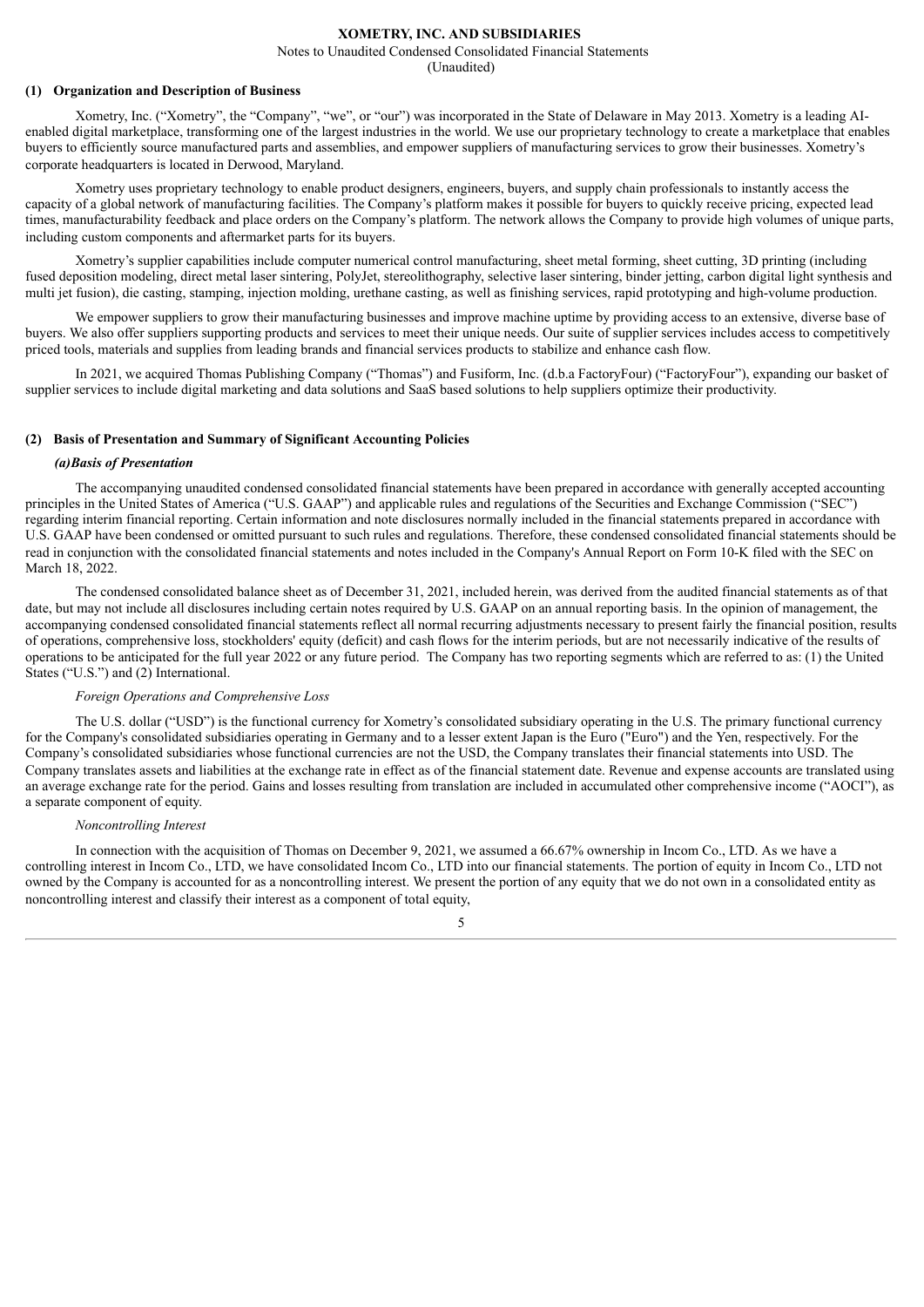separate from total stockholders' equity (deficit) on our Condensed Consolidated Balance Sheets. We include net income (loss) attributable to the noncontrolling interests in net income (loss) in our Condensed Consolidated Statements of Operations and Comprehensive Loss.

## *(b)Use of Estimates*

The preparation of the Company's unaudited condensed consolidated financial statements in conformity with U.S. GAAP requires management to make estimates and assumptions, which affect the reported amounts in the financial statements and accompanying notes. Actual results could differ from those estimates.

In light of the currently unknown duration and severity of the COVID-19 pandemic, we face a greater degree of uncertainty than normal in making the judgments and estimates needed to apply our significant accounting policies. As of the date these condensed consolidated financial statements were issued, the impacts of the COVID-19 pandemic did not have a significant impact on our estimates or judgments. Judgments and assumptions may change, as new events occur and additional information is obtained, as well as other factors related to COVID-19 and economic recovery that could result in a meaningful impact on our consolidated financial statements in future reporting periods.

## *(c)Business Combinations*

The Company accounts for business combinations using the acquisition method of accounting, which requires, among other things, allocation of the fair value of purchase consideration to the tangible and intangible assets acquired and liabilities assumed at their estimated fair values on the acquisition date. The excess of the fair value of purchase consideration over the values of these identifiable assets and liabilities is recorded as goodwill. When determining the fair value of assets acquired and liabilities assumed, management makes significant estimates and assumptions, especially with respect to the valuation of intangible assets. Management's estimates of fair value are based upon assumptions believed to be reasonable, but which are inherently uncertain and unpredictable and, as a result, actual results may differ from estimates. During the measurement period, not to exceed one year from the date of acquisition, the Company may record adjustments to the assets acquired and liabilities assumed, with a corresponding offset to goodwill if new information is obtained related to facts and circumstances that existed as of the acquisition date. Upon the conclusion of the measurement period or final determination of the fair value of assets acquired or liabilities assumed, whichever comes first, any subsequent adjustments are reflected in the condensed consolidated statements of operations. Acquisition costs, such as legal and consulting fees, are expensed as incurred.

#### *(d)Fair Value Measurements and Financial Instruments*

The Company measures certain assets and liabilities at fair value on a recurring basis based on an expected exit price, which represents the amount that would be received on the sale of an asset or paid to transfer a liability in an orderly transaction between market participants. As such, fair value may be based on assumptions that market participants would use in pricing an asset or liability.

The authoritative guidance on fair value measurements establishes a consistent framework for measuring fair value on either a recurring or nonrecurring basis, whereby inputs used in valuation techniques, are assigned a hierarchical level. The following are the hierarchical levels of inputs to measure fair value:

Level 1 - Observable inputs that reflect quoted prices (unadjusted) for identical assets or liabilities in active markets.

Level 2 - Inputs reflect quoted prices for identical assets or liabilities in markets that are not active; quoted prices for similar assets or liabilities in active markets; inputs other than quoted prices that are observable for the assets or liabilities; or inputs that are derived principally from or corroborated by observable market data by correlation or other means.

Level 3 - Unobservable inputs reflecting the Company's own assumptions incorporated in valuation techniques used to determine fair value. These assumptions are required to be consistent with market participant assumptions that are reasonably available.

The carrying amounts of certain of the Company's financial instruments, which include cash and cash equivalents, accounts receivable, prepaid expenses and other assets, accounts payable, accrued expenses and contract liabilities approximate their fair values due to their short maturities. The Company's marketable securities are recorded at fair value.

## *(e)Marketable Securities*

The Company measures its marketable securities at fair value and recognizes any changes in fair value in net loss. Our marketable securities represent our investment in a short term bond fund and a money market fund. We consider our marketable securities as available for use in current operations, and therefore classify these securities as current assets on the Condensed Consolidated Balance Sheets. As of March 31, 2022 and December 31, 2021, the Company's marketable securities of \$309.7 million and \$30.5 million, respectively were recorded at fair value, within Level 1 of the fair value hierarchy. The fair value of the Company's Level 1 financial instruments is based on quoted prices in active markets, total fair value is the published market price per unit multiplied by the number of units held without consideration of transaction costs, discounts or blockage factors. During the three

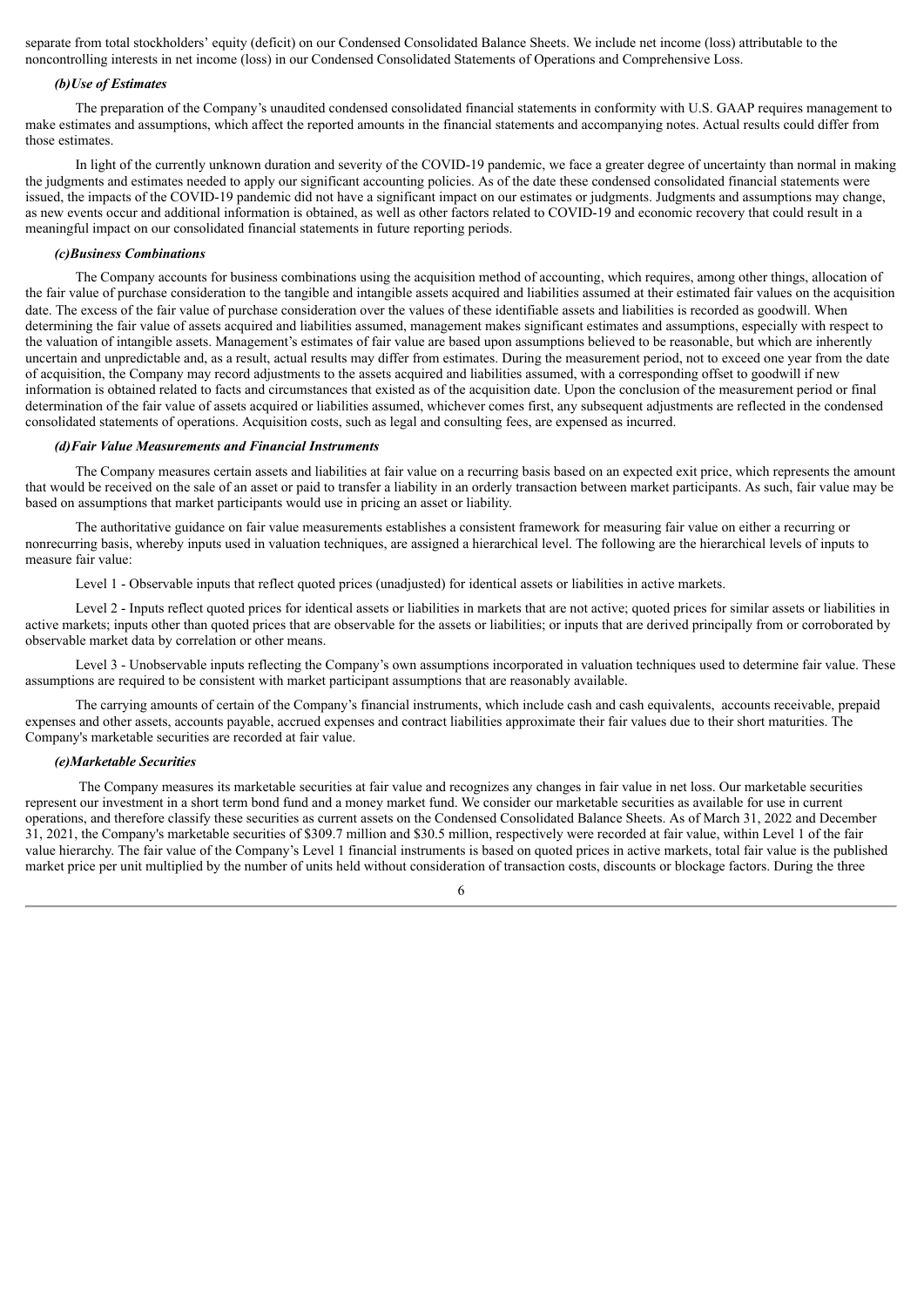months ended March 31, 2022, the Company recorded an unrealized loss of \$0.9 million related to these securities which is recorded in other expenses on the Condensed Consolidated Statements of Operations and Comprehensive Loss. No unrealized gains (losses) were recorded during the three months ended March 31, 2021.

#### *(f)Accounts Receivable*

Accounts receivable are stated at the amount the Company expects to collect from outstanding balances. For buyers for which Xometry provides credit, the Company performs credit inquiries, including references checks, and queries credit ratings services and other publicly available information. Amounts collected on accounts receivable are included in net cash provided by operating activities in the statements of cash flows. Management provides for probable uncollectible amounts through a provision for bad debt expense and an adjustment to a valuation allowance based on its experience and judgment. Balances that are still outstanding after management has used reasonable collection efforts are written off through a charge to the valuation allowance and a credit to accounts receivable.

## *(g)Property and Equipment and Long-Lived Assets*

Property and equipment are stated at cost. Equipment under finance leases is stated at the present value of minimum lease payments. Depreciation is calculated on the straight-line method over the estimated useful life of the assets, which range from three to seven years, or in the case of leasehold improvements, over the shorter of the remaining lease term or the useful life of the asset.

Property and equipment and intangible assets subject to amortization are reviewed for impairment whenever events or changes in circumstances indicate that the carrying amount of an asset may not be recoverable. If circumstances require a long-lived asset or asset group to be tested for possible impairment, the Company first compares undiscounted cash flows expected to be generated by that asset or asset group to its carrying amount. If the carrying amount of the long-lived asset or asset group is not recoverable on an undiscounted cash flow basis, an impairment is recognized to the extent that the carrying amount exceeds its fair value. Fair value is determined through various valuation techniques including discounted cash flow models, quoted market values and third-party independent appraisals, as considered necessary.

Property and equipment includes capitalized internal-use software development costs. Eligible internal-use software development costs are capitalized subsequent to the completion of the preliminary project stage. Such costs include internal and external direct development costs totaling \$2.2 million for the three months ended March 31, 2022 and \$5.2 million for the year ended December 31, 2021. After all substantial testing and deployment is completed and the software is ready for its intended use, capitalization is discontinued and the internal-use software costs are placed in service and amortized using the straight-line method over the estimated useful life of the software, generally three years.

#### *(h)Revenue*

The Company derives the majority of its marketplace revenue in the U.S. and Europe from the sale of parts and assemblies fulfilled using a vast network of suppliers. The Company recognizes revenue from the sales to our customers pursuant to Financial Accounting Standard Board's ("FASB") Accounting Standards Codification ("ASC") *Topic 606, Revenue from Contracts with Customers* ("ASC 606").

The Company determines that a contract exists between the Company and the customer when the customer accepts the quote and places the order, all of which are governed by the Company's standard terms and conditions or other agreed terms with Xometry's buyers. Upon completion of an order through Xometry's platform, the Company identifies the performance obligation(s) within that order to complete the sale of the manufactured part(s) or assembly. Using Xometry's in-house technology, the Company determines the price for the manufactured part(s) or assembly on a stand-alone basis at order initiation. The Company recognizes revenue from sales to Xometry's customers upon shipment, at which point control over the part(s) or assembly have transferred.

The Company has concluded that the Company is principal in the sale of part(s) and assemblies that use the Company's network of third-party manufacturers because the Company controls the manufacturing by obtaining a right to direct a third-party manufacturer to fulfill the performance obligation Xometry has with the Company's customers on Xometry's behalf. The Company has considered the following conditions of the sale: (i) the Company has the obligation of providing the specified product to the customer, (ii) the Company has discretion with respect to establishing the price of the product and the price the Company pays the suppliers and the Company has margin risk on all of Xometry's sales, (iii) the Company has discretion in determining how to fulfill each order, including selecting the supplier and (iv) Xometry bears certain risk for product quality to the extent the customer is not satisfied with the final product.

Xometry also derives revenue from its supplier services which is a suite of services offered to our suppliers. In connection with the acquisition of Thomas on December 9, 2021, our revenue also includes the sale of advertising. This revenue is generally recognized as control is transferred to the customer, in an amount reflecting the consideration we expect to be entitled to in exchange for such product or service. A purchase order with a customer may involve multiple performance obligations, including a combination of some or all of our products. Judgment may be required in determining whether products are considered distinct performance obligations that should be accounted for separately or as one combined performance obligation. Revenue is recognized over the period or at the point in time in which the performance obligations are satisfied. Consideration is typically determined based on a fixed unit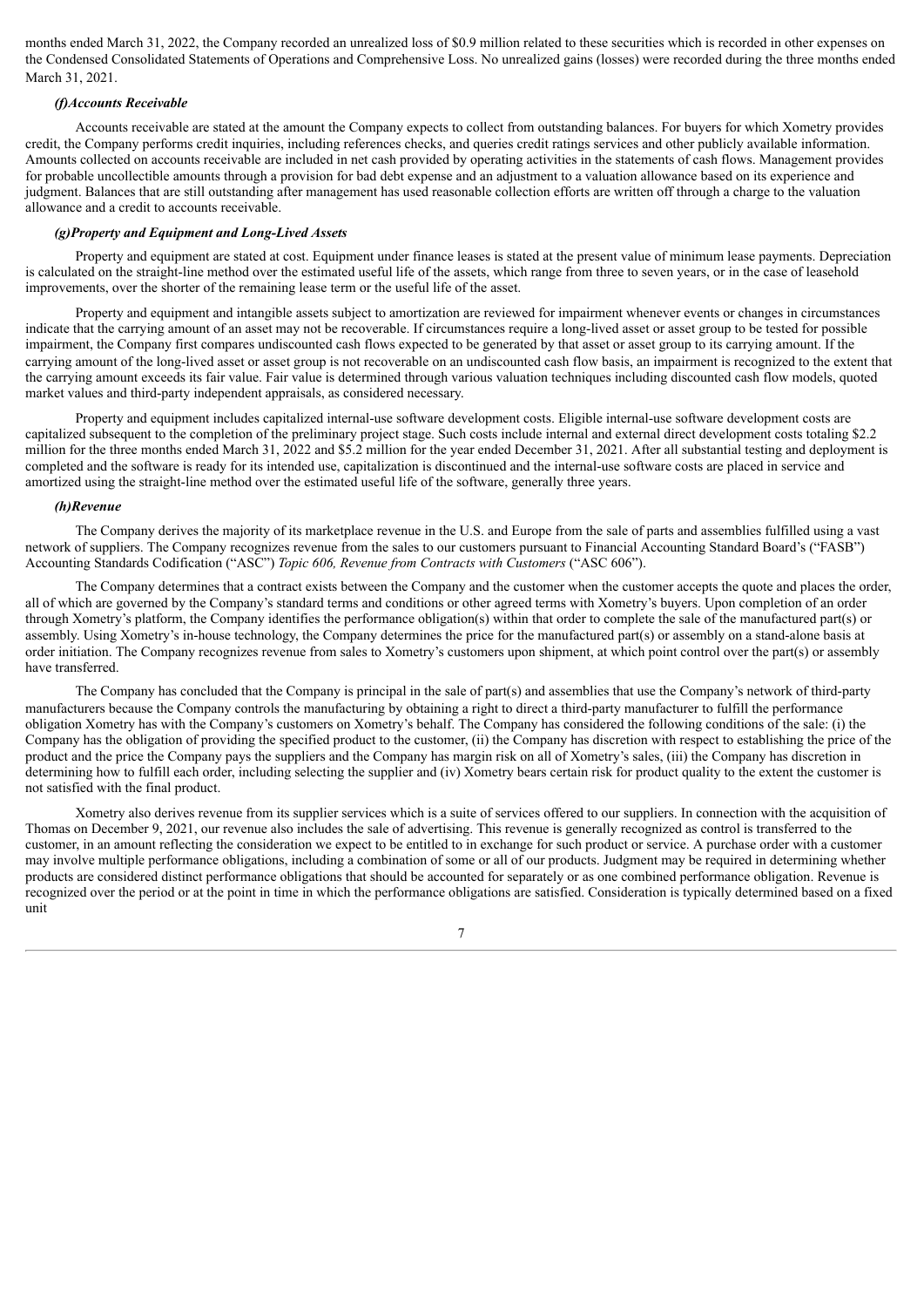price for the quantity of product transferred. For purchase orders involving multiple performance obligations, the transaction price is allocated to each performance obligation based on relative standalone selling price, and recognized as revenue when each individual product or service is transferred to the customer.

Revenue is shown net of estimated returns, refunds, and allowances. As of March 31, 2022 and December 31, 2021, the Company has a \$0.3 million and \$0.2 million, respectively, provision for estimated returns, refunds or allowances.

Sales tax collected from customers and remitted to governmental authorities is excluded from revenue.

#### *Contract Liabilities*

Contract liabilities are primarily derived from payments received in advance or at the time an order is placed, for which the associated performance obligations have not been satisfied and revenue has not been recognized based on the Company's revenue recognition criteria described above.

The following table is a summary of the contract liabilities as of December 31, 2021 and March 31, 2022 (in thousands):

| Contract liabilities at December 31, 2021 | 7.863    |
|-------------------------------------------|----------|
| Revenue recognized                        | (36.958) |
| Payments received in advance              | 39.103   |
| Contract liabilities at March 31, 2022    | 10.008   |

During the period ended March 31, 2022, the Company recognized approximately \$7.2 million of revenue related to its contract liabilities at December 31, 2021.

#### *Sales Contract Acquisition Costs*

The Company's incremental costs to obtain a contract may include a sales commission which is generally determined on a per order basis. For contracts in excess of one year, the Company amortizes such costs on a straight-line basis over the average customers life of two years for new customers and over the renewal period for existing customers which is generally one year. Sales commissions are included in Xometry's sales and marketing expenses and cost of revenue in the Condensed Consolidated Statements of Operations and Comprehensive Loss. For the three months ended March 31, 2022, we recognized approximately \$2.2 million of amortization related to deferred sales commissions.

#### *(i)Cost of Revenue*

Cost of revenue for marketplace primarily consists of the cost of the products that are manufactured or produced by the Company's suppliers for delivery to buyers on the Company's platform, internal and external production costs, shipping costs, and certain internal depreciation.

Cost of revenue for supplier services primarily consists of internal and external production costs and website hosting.

#### *(j)Leases*

The Company determines if an arrangement contains a lease and the classification of that lease, if applicable, at its inception. Operating leases are included in operating lease right-of-use ("ROU") assets, operating lease liabilities and operating lease liabilities (net of current portion) in the Condensed Consolidated Balance Sheets. The Company has finance leases as detailed in the Long-Lived Assets section above. For leases with terms of twelve months or less, the Company does not recognize a ROU assets or lease liabilities on the Condensed Consolidated Balance Sheets. Additionally, the Company elected to use the practical expedient to not separate lease and non-lease components for leases of real estate, meaning that for these leases, the non-lease components are included in the associated ROU asset and lease liability balances on the Company's Condensed Consolidated Balance Sheets.

ROU assets represent the Company's right to use an underlying asset for the lease term and lease liabilities represent the Company's obligation to make lease payments under the lease. Operating lease ROU assets and lease liabilities are recognized at the lease commencement date based on the present value of lease payments over the lease term. The implicit rate within the Company's operating leases is generally not determinable, as such the Company uses its incremental borrowing rate at lease commencement to determine the present value of lease payments. The operating lease ROU asset also includes any lease prepayments, offset by lease incentives. Certain of the Company's leases include options to extend or terminate the lease. The expected lease term includes options to extend or terminate the lease when it is reasonably certain the Company will exercise such option.

Lease expense for lease payments is recognized on a straight-line basis over the term of the lease.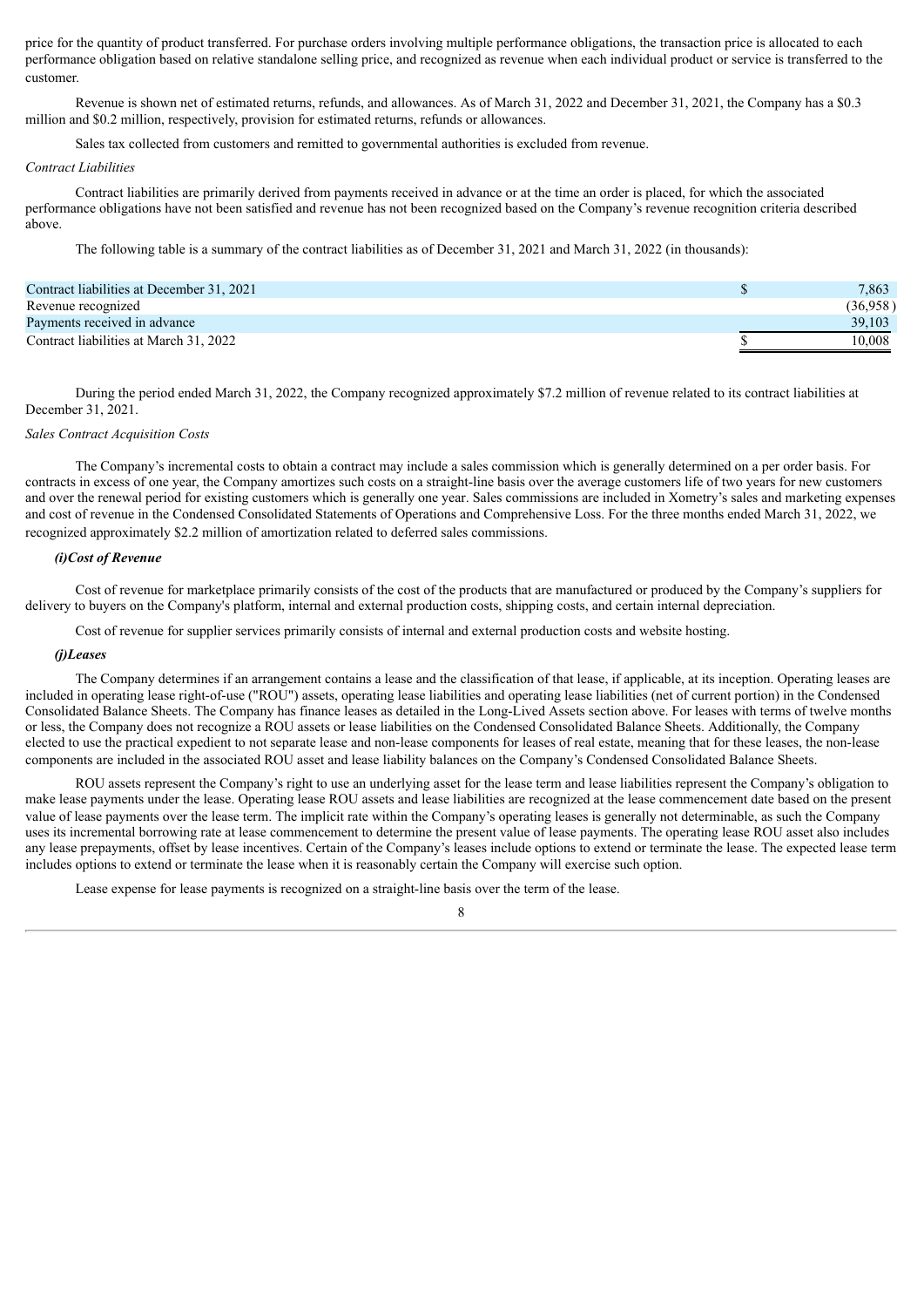## *(k)Sales and Marketing*

Sales and marketing expenses are expensed as incurred and include the costs of digital marketing strategies, branding costs and other advertising costs, certain depreciation and amortization expense, and compensation expenses, including stock-based compensation, to the Company's sales and marketing employees. For the three months ended March 31, 2022 and 2021, the Company's advertising costs were \$7.1 million and \$4.2 million, respectively.

#### *(l)Operations and Support*

Operations and support expenses are the costs the Company incurs in support of buyers and suppliers on Xometry's platforms which are provided by phone, email and chat for purposes of resolving buyer and supplier related matters. These costs primarily consist of compensation expenses of the support staff, including stock-based compensation, certain depreciation and amortization expense and software costs used in delivering buyer and supplier services.

#### *(m)Product Development*

Product development costs which are not eligible for capitalization are expensed as incurred. This account also includes compensation expenses, including stock-based compensation to the Company's employees performing these functions and certain depreciation and amortization expense.

## *(n)General and Administrative*

General and administrative expenses primarily consist of professional service fees and certain depreciation and amortization expense. It also includes compensation expenses, including stock-based compensation expenses, for executive, finance, legal and other administrative personnel.

## *(o)Stock Based Compensation*

All stock based compensation, including stock options and restricted stock units are measured at the grant date fair value of the award. The Company estimates grant date fair value of stock options using the Black-Scholes option-pricing model. The fair value of stock options and restricted stock units is recognized as compensation expense on a straight-line basis over the requisite service period, which is typically four years. The fair value of the restricted stock units is determined using the fair value of the Company's Class A common stock on the date of grant. Forfeitures are recorded in the period in which they occur.

The Black-Scholes model considers several variables and assumptions in estimating the fair value of stock-based awards.

These variables include:

- expected annual dividend yield;
- expected volatility over the expected term;
- expected term;
- risk free interest rate;
- per share value of the underlying common stock; and
- exercise price.

For all stock options granted, the Company calculated the expected term using the simplified method for "plain vanilla" stock option awards. The risk-free interest rate is based on the yield available on U.S. Treasury issuances similar in duration to the expected term of the stock-based award. As there was no public market for the Company's common stock prior to the initial public offering ("IPO"), the Company estimates its expected share price volatility based on the historical volatility of publicly traded peer companies and expects to continue to do so until such time as it has adequate historical data regarding the volatility of its own traded share price. The Company utilized a dividend yield of zero, as it had no history or plan of declaring dividends on its common stock.

# *(p)Net Loss Per Share*

Basic net loss per share is computed by dividing the net loss attributable to common stockholders by the weighted-average number of shares of common stock outstanding during the period. The diluted net loss per share is computed by giving effect to all potentially dilutive securities outstanding for the period. For periods in which the Company reports net losses, diluted net loss per common share is the same as basic net loss per common share, because all potentially dilutive securities are anti-dilutive. Vested RSUs that have not been settled have been included in the appropriate common share class used to calculate basic net loss per share.

Subsequent to the Company's IPO on July 2, 2021, the Company computes net loss per share using the two-class method required for multiple classes of common stock and participating securities. The two-class method requires income available to common stockholders for the period to be allocated between common stock and participating securities based upon their respective rights to receive dividends as if all income for the period had been distributed. Certain unvested share-based payment awards that

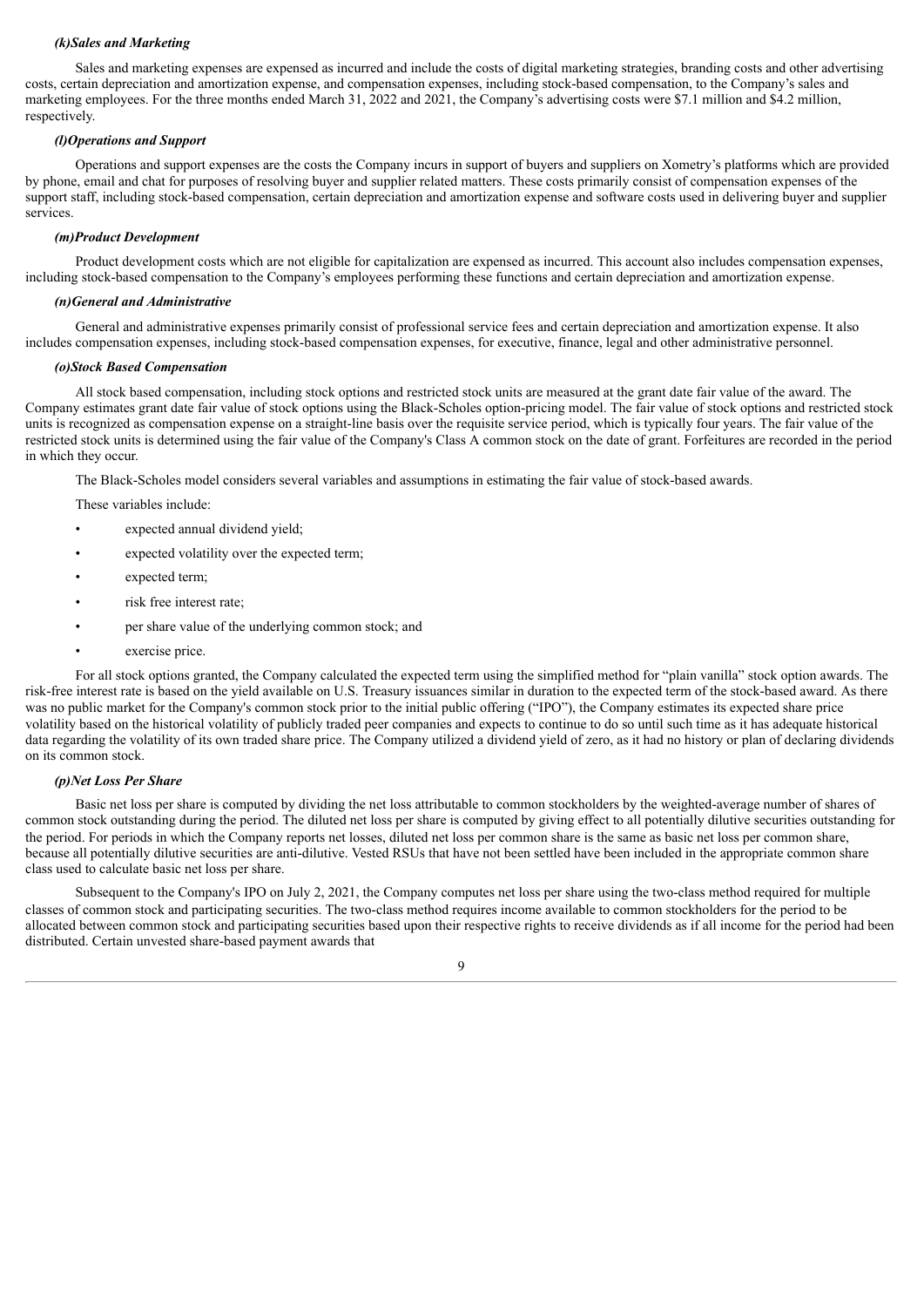contain nonforfeitable rights to dividends are treated as participating securities and therefore included in computing net income per share using the twoclass method. The rights, including the liquidation and dividend rights, of the Class A common stock and Class B common stock are substantially identical, other than voting rights. Accordingly, the Class A common stock and Class B common stock shared proportionately in the Company's net losses.

#### *(q) Recently Issued Accounting Standards*

#### *New Accounting Pronouncements Ef ective in the Period Ended March 31, 2022*

In August 2020, the FASB issued Accounting Standards Update ("ASU") 2020-06, *Debt—Debt with Conversion and Other Options (Subtopic* 470-20) and Derivatives and Hedging — Contracts in Entity's Own Equity (Subtopic 815-40): Accounting for Convertible Instruments and Contracts in an *Entity's Own Equity ("ASU 2020-06")*, which reduced the number of models used to account for convertible instruments, amends the accounting for certain contracts in an entity's own equity that would have previously been accounted for as derivatives and modifies the diluted earnings per share calculations for convertible instruments. We adopted ASU 2020-06 on January 1, 2022. As a result of the adoption of ASU 2020-06, the convertible notes issued in February 2022 were considered to be debt with no allocation to equity.

#### *New Accounting Pronouncements Ef ective in Future Periods*

In June 2016, the FASB issued ASU 2016-13, *Financial Instruments-Credit Losses* ("Topic 326"), *Measurement of Credit Losses on Financial Instruments*. Topic 326 changes the impairment model for most financial assets and certain other instruments. Under the new standard, entities holding financial assets and net investment in leases that are not accounted for at fair value through net income are to be presented at the net amount expected to be collected. An allowance for credit losses will be a valuation account that will be deducted from the amortized cost basis of the financial asset to present the net carrying value at the amount expected to be collected on the financial asset. Topic 326 is effective as of January 1, 2023. Early adoption is permitted. The Company is currently evaluating the impact of Topic 326 on its consolidated financial statements and related disclosures.

There are currently no other accounting standards that have been issued, but not yet adopted, that are expected to have a significant impact on the Company's consolidated financial position, results of operations or cash flows upon adoption.

#### **(3) Credit Concentrations**

Financial instruments which potentially subject the Company to concentrations of credit risk consist primarily of cash and accounts receivable. The Company maintains its cash, which at times may exceed federally insured limits, in deposit accounts at major financial institutions. Most of the Company's buyers are located in the United States.

For the three months ended March 31, 2022 and 2021, no one buyer accounted for more than 10% of the Company's revenue. As of March 31, 2022 and December 31, 2021, no single buyer accounted for more than 10% of the Company's accounts receivable.

#### **(4) Inventory**

Inventory consists of raw materials, work-in-process, tools inventory and finished goods. Raw materials (plastics and metals) become manufactured products in the additive and subtractive manufacturing processes. Work in progress represents manufacturing costs associated with buyer orders that are not yet complete. The tools inventory primarily consists of small consumable machine tools, cutting devices, etc. Finished goods represents product awaiting shipment. Inventory consists of the following as of March 31, 2022 and December 31, 2021 (in thousands):

|                  | March 31, | December 31, |       |  |
|------------------|-----------|--------------|-------|--|
|                  | 2022      |              | 2021  |  |
| Raw materials    | 150       |              | 105   |  |
| Work-in-progress | 1,313     |              | 1,324 |  |
| Tools inventory  | 485       |              | 365   |  |
| Finished goods   | 252       |              | 239   |  |
| Total            | 2,200     |              | 2,033 |  |

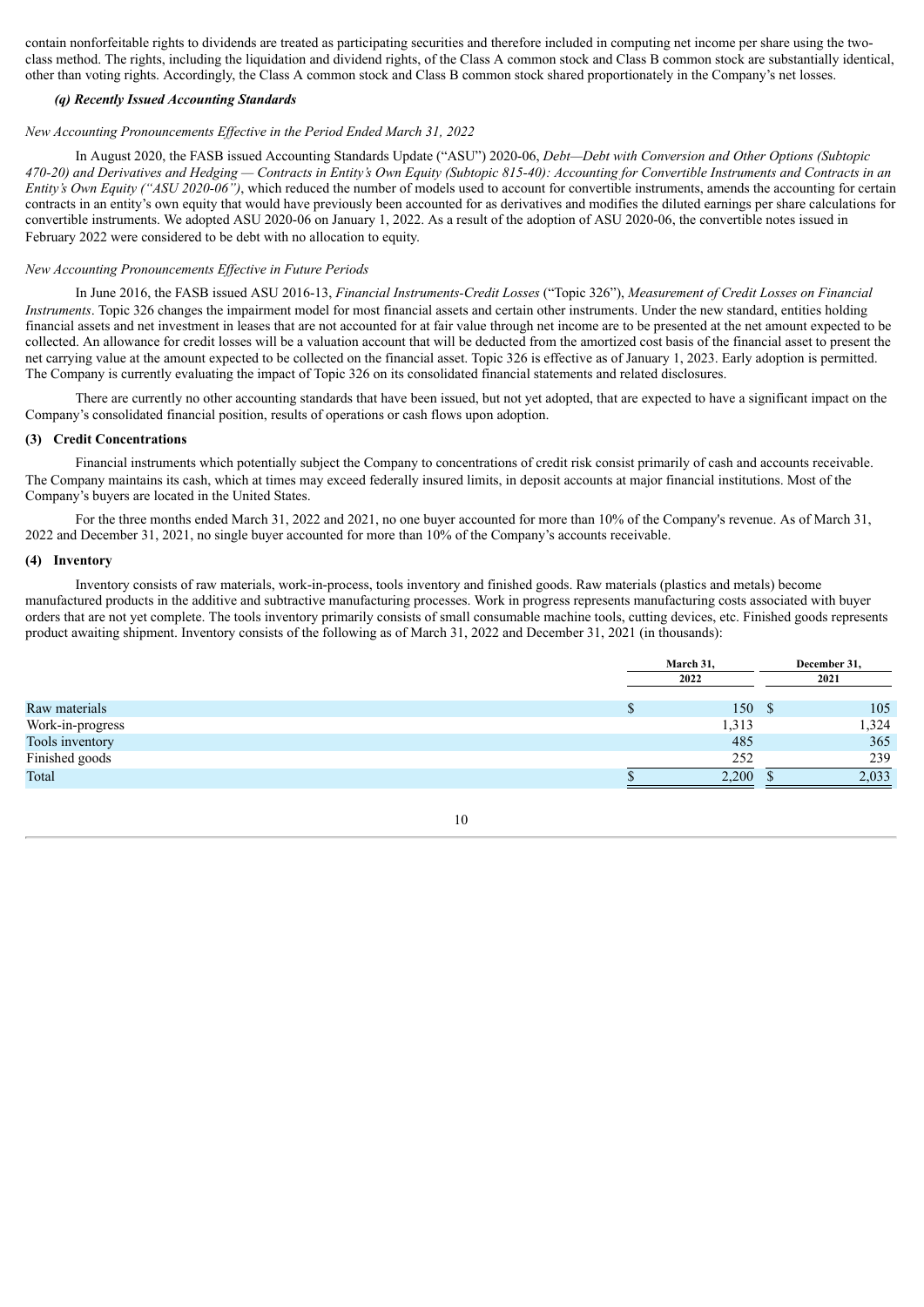## **(5) Property and Equipment and Long-Lived Assets**

Property and equipment consist of the following as of March 31, 2022 and December 31, 2021 (in thousands):

|                                  |                                         |  | March 31, |    | December 31, |
|----------------------------------|-----------------------------------------|--|-----------|----|--------------|
|                                  | <b>Useful Life</b>                      |  | 2022      |    | 2021         |
| Technology hardware              | $3 \text{ years}$ \$                    |  | 2,390     | -S | 2,220        |
| Manufacturing equipment          | 5 years                                 |  | 2,448     |    | 2,946        |
| Capitalized software development | 3 years                                 |  | 15,346    |    | 13,126       |
| Patent                           | 17 years                                |  | 157       |    | 157          |
| Leasehold improvements           | Shorter of useful<br>life or lease term |  | 1,248     |    | 1,222        |
| Furniture and fixtures           | 7 years                                 |  | 1,192     |    | 1,155        |
| Total                            |                                         |  | 22,781    |    | 20,826       |
| Less accumulated depreciation    |                                         |  | (11, 147) |    | (10, 539)    |
| Property and Equipment, net      |                                         |  | 11,634    |    | 10,287       |

Depreciation expense for the three months ended March 31, 2022 and 2021 was as follows (in thousands):

|                            |      | Three Months Ended March 31, |  |      |  |  |
|----------------------------|------|------------------------------|--|------|--|--|
|                            | 2022 |                              |  | 2021 |  |  |
| Cost of revenue            |      | 34                           |  | 37   |  |  |
| Sales and marketing        |      |                              |  |      |  |  |
| Operations and support     |      |                              |  | 31   |  |  |
| Product development        |      | 704                          |  | 570  |  |  |
| General and administrative |      | 185                          |  | 23   |  |  |
| Total depreciation expense |      | 934                          |  | 666  |  |  |
|                            |      |                              |  |      |  |  |

#### **(6) Leases**

Operating lease expense for the three months ended March 31, 2022 and 2021 was as follows (in thousands):

|                               | Three Months Ended March 31, |       |  |      |  |  |
|-------------------------------|------------------------------|-------|--|------|--|--|
|                               | 2022                         |       |  | 2021 |  |  |
| Cost of revenue               |                              | 16    |  | 36   |  |  |
| General and administrative    |                              | .833  |  | 282  |  |  |
| Total operating lease expense |                              | 1.849 |  | 318  |  |  |

During the first quarter of 2022, the Company entered into two new office leases. In connection with these leases, the Company recorded non-cash ROU assets and lease liabilities of \$0.1 million.

During the first quarter of 2022, the Company also executed a new lease for an office in North Bethesda, Maryland. The lease is expected to commence in the fourth quarter of 2022. The lease has a term of seven years with total cash rental payments of approximately \$7.1 million.

#### **(7) Acquisitions**

#### *Big Blue Saw*

On November 1, 2021, the Company acquired Big Blue Saw subject to an Asset Purchase Agreement. The acquisition of Big Blue Saw extends our marketplace capabilities in water jet and laser cutting. The Company accounted for the acquisition as a business combination. The aggregate noncontingent portion of the purchase price was \$1.5 million and was paid in cash and Class A common stock on the acquisition date. In addition, the purchase price included a contingent consideration arrangement to the former owner of Big Blue Saw up to a maximum amount of \$1.0 million (undiscounted) in two installments on the first and second anniversary of the acquisition and is based on client conversions. The initial fair value of the contingent consideration of \$0.9 million was estimated by applying an income valuation approach. The measurement is based on inputs that are not observable in the market (Level 3 inputs). Key assumptions made include (a) discount rate and (b) probability weighted assumptions about client conversions.

During the three months ended March 31, 2022, the Company recorded an approximate \$31 thousand increase to the contingent consideration liability with a corresponding expense recognized in general and administrative expense on our Condensed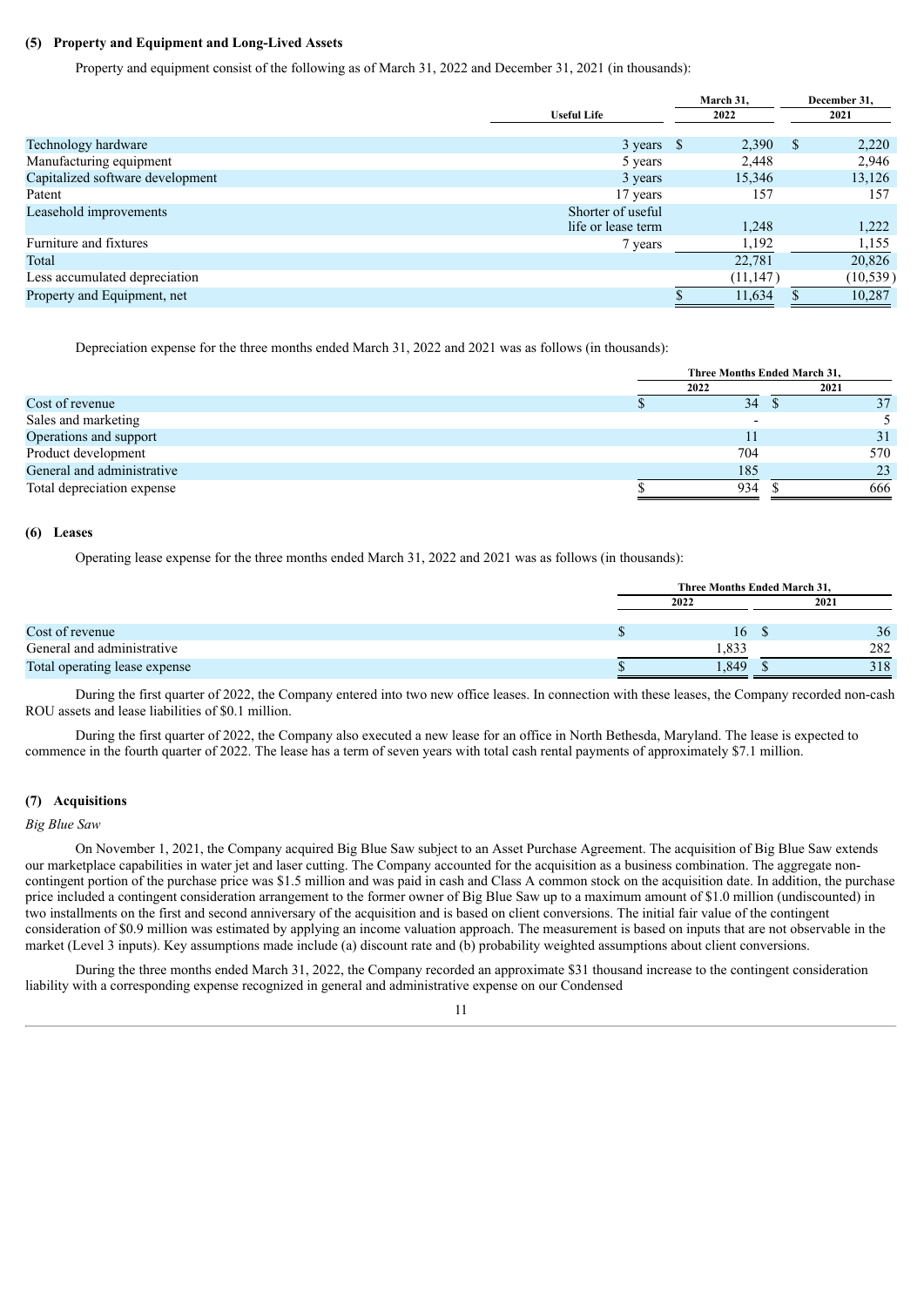Consolidated Statement of Operations and Comprehensive Loss. The Company re-evaluated the fair value of the contingent consideration based on current information available to the Company subsequent to our acquisition using a similar methodology as described above. As of March 31, 2022 and December 31, 2021, the total contingent consideration had a fair value of \$0.9 million and \$0.9 million, respectively.

The Company performed a preliminary valuation analysis of the fair market value of the acquired assets and liabilities of Big Blue Saw during the fourth quarter of 2021. The final purchase price allocation will be determined when the Company has completed and fully reviewed all information necessary to finalize the fair value of the acquired assets and liabilities. The final allocation could differ materially from the preliminary allocation and may include changes in allocations to current asset, current liabilities and goodwill. No changes to the initial purchase price allocation were made during the three months ended March 31, 2022.

#### *FactoryFour*

On November 5, 2021, the Company acquired FactoryFour subject to an Asset Purchase Agreement. FactoryFour provides a SaaS based solution to help manufacturers improve lead times and make strong, data-driven decisions through real-time production tracking. The Company accounted for the acquisition as a business combination. The aggregate non-contingent portion of the purchase price was \$3.3 million and was paid in cash and Class A common stock on the acquisition date. In addition, the purchase price includes a contingent consideration arrangement to the former owners of FactoryFour up to a maximum amount of \$2.5 million (undiscounted) in three installments on the first, second and third anniversary of the acquisition and is based on gross total orders. The fair value of the initial contingent consideration of \$1.5 million was estimated by applying an option pricing model. The measurement is based on inputs that are not observable in the market (Level 3 inputs). Key assumptions made include (a) discount rate, (b) time to expiration, (c) stock price, (d) hurdle rate, (e) risk free rate, (f) volatility, (g) dividend rate and (f) assumptions about gross total orders.

During the three months ended March 31, 2022, the Company recorded an approximate \$0.4 million increase to the contingent consideration liability with a corresponding expense recognized in general and administrative expense on our Condensed Consolidated Statement of Operations and Comprehensive Loss. The Company re-evaluated the fair value of the contingent consideration based on current information available to the Company subsequent to our acquisition. To estimate the current fair value we applied an income valuation approach. The measurement is based on inputs that are not observable in the market (Level 3 inputs). Key assumptions made include (a) discount rate and (b) probability weighted assumptions about gross total orders. As of March 31, 2022 and December 31, 2021, the total contingent consideration had a fair value of \$1.9 million and \$1.5 million, respectively.

The Company performed its initial valuation analysis of the fair market value of the acquired assets and liabilities of FactoryFour during the fourth quarter of 2021. The Company finalized its valuation analysis in the first quarter of 2022. No changes to the initial purchase price allocation were made during the three months ended March 31, 2022.

#### *Thomas*

On December 9, 2021, the Company acquired Thomas subject to the merger agreement. Xometry leverages Thomas' marketing and data services to deliver a suite of end-to-end services for suppliers with additional financial services and digital marketing products. The Company accounted for the acquisition as a business combination. The goodwill of \$247.3 million arising from the acquisition of Thomas related to certain expected synergies which includes the ability to drive buyers and suppliers on to our platform and provide additional products and services. This goodwill which is included in our U.S. reporting segment is not expected to be deductible for tax purposes. The aggregate non-contingent portion of the purchase price was approximately \$276.3 million and was paid in cash and Class A common stock on the acquisition date.

The Company performed a preliminary valuation analysis of the fair market value of the acquired assets and liabilities of Thomas during the fourth quarter of 2021. The final purchase price allocation will be determined when the Company has completed and fully reviewed all information necessary to finalize the fair value of the acquired assets and liabilities. The final allocation could differ materially from the preliminary allocation and may include changes in allocations to current and long term asset, current and long term liabilities, deferred tax liabilities and goodwill. During the three months ended March 31, 2022, the Company recorded additional goodwill of approximately \$0.6 million in connection with the identification of a deferred tax liability. This deferred tax liability was subsequently recognized into income during the three months ended March 31, 2022.

The following table (in thousands) summarizes the consideration paid for Thomas and the preliminary fair value of the assets acquired and liabilities assumed on the acquisition date: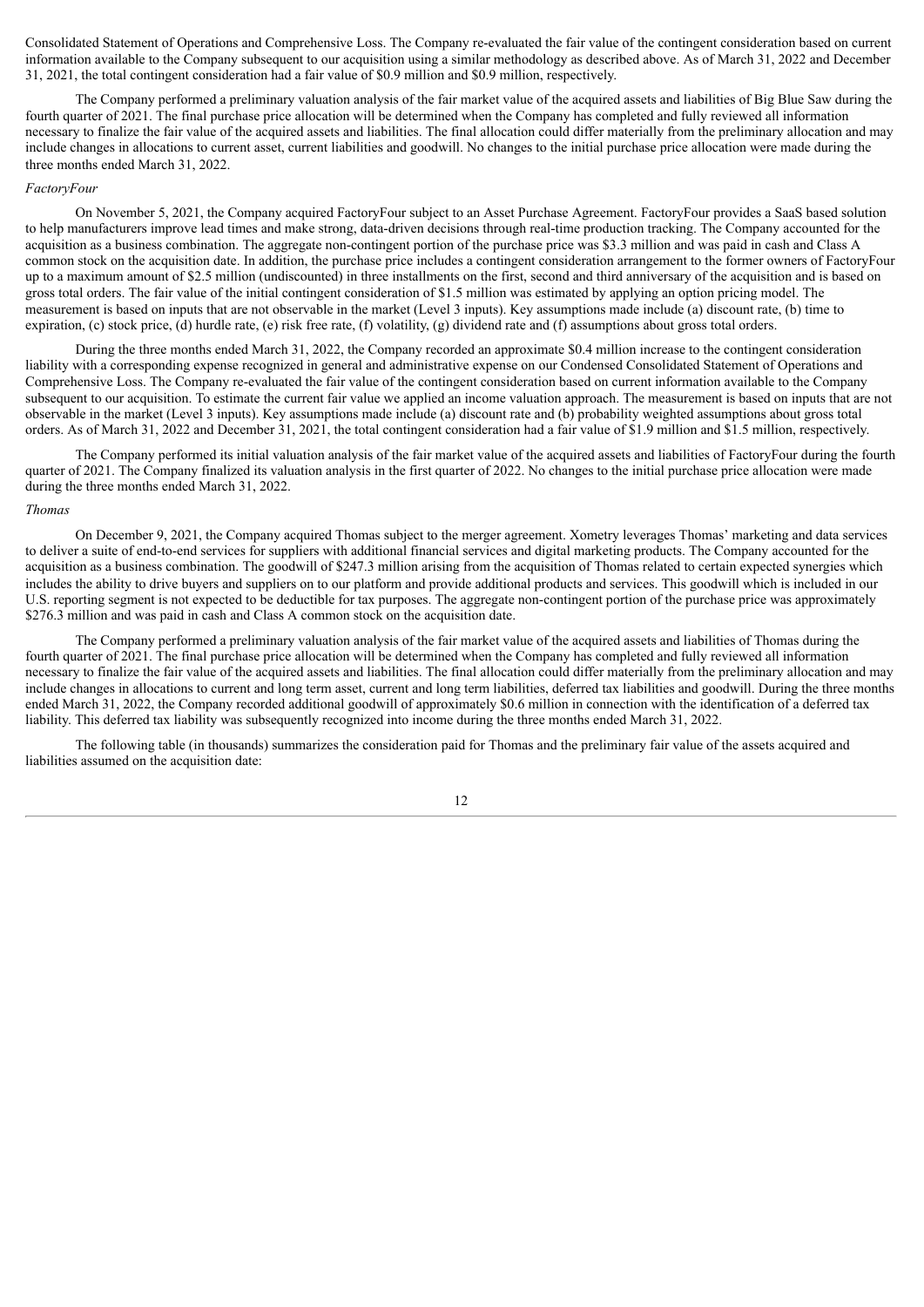| Consideration:                                                                                     |               |
|----------------------------------------------------------------------------------------------------|---------------|
| Cash                                                                                               | \$<br>174,838 |
| Fair value of Class A common stock                                                                 | 101,499       |
| Fair value of consideration                                                                        | 276,337       |
| Acquisition costs included in general and administrative for the three months ended March 31, 2022 |               |
| Recognized amounts of identifiable assets acquired and liabilities assumed:                        |               |
| Current assets                                                                                     | 18,244        |
| Property and equipment                                                                             | 890           |
| Intangible assets                                                                                  | 40,400        |
| Right-of-use assets                                                                                | 24,130        |
| Other long term assets                                                                             | 250           |
| Investment in unconsolidated joint venture                                                         | 4,156         |
| Lease liabilities                                                                                  | (18,690)      |
| Deferred tax liability                                                                             | (559)         |
| Income taxes payable                                                                               | (1,647)       |
| Other long term liabilities                                                                        | (281)         |
| Contract liabilities                                                                               | (6, 634)      |
| <b>Current liabilities</b>                                                                         | (30, 183)     |
| Noncontrolling interest                                                                            | (1,036)       |
| Total identifiable net assets assumed                                                              | 29,040        |
| Goodwill                                                                                           | 247,297       |
| Total                                                                                              | 276,337       |

The following table (in thousands) summarizes the fair value of the identifiable intangible assets:

|                         | <b>Total</b> |        | <b>Estimated life</b> |
|-------------------------|--------------|--------|-----------------------|
| Customer relationships  |              | 36,600 |                       |
| Database                |              | 2,400  |                       |
| Trade name              |              | 800    | 10                    |
| Developed technology    |              | 600    |                       |
| Total intangible assets |              | 40.400 |                       |
|                         |              |        |                       |

The estimated fair value of the intangible assets acquired was determined by the Company. The Company engaged a third-party expert to assist with the valuation analysis. The Company used a relief from royalty method to estimate the fair values of the developed technology, database and tradename and a multi-period excess earnings method to estimate the fair value of the customer relationships. To measure the fair value of the noncontrolling interest, the Company used a market approach which considered historical revenues of the investee and market multiples (Level 3 inputs).

Thomas' results of operations were included in the Company's consolidated financial statements from the date of acquisition, December 9, 2021. The following unaudited pro forma condensed combined financial information gives effect to the acquisition of Thomas as if it was consummated on January 1, 2021 (the beginning of the comparable prior reporting period), and includes pro forma adjustments related to the amortization of acquired intangible assets.

This unaudited data is presented for informational purposes only and is not intended to represent or be indicative of the results of operations that would have been reported had the acquisition occurred on January 1, 2021. It should not be taken as representative of future results of operations of the combined companies. The following table presents the unaudited pro forma condensed combined financial information:

|                                              |      | For the Three Months Ended March 31, |           |  |      |
|----------------------------------------------|------|--------------------------------------|-----------|--|------|
|                                              | 2022 |                                      |           |  | 2021 |
|                                              |      | (unaudited)                          |           |  |      |
| Revenue                                      |      | 83,671                               | 60,632    |  |      |
| Net loss attributable to common stockholders |      | (20,012)                             | (12, 729) |  |      |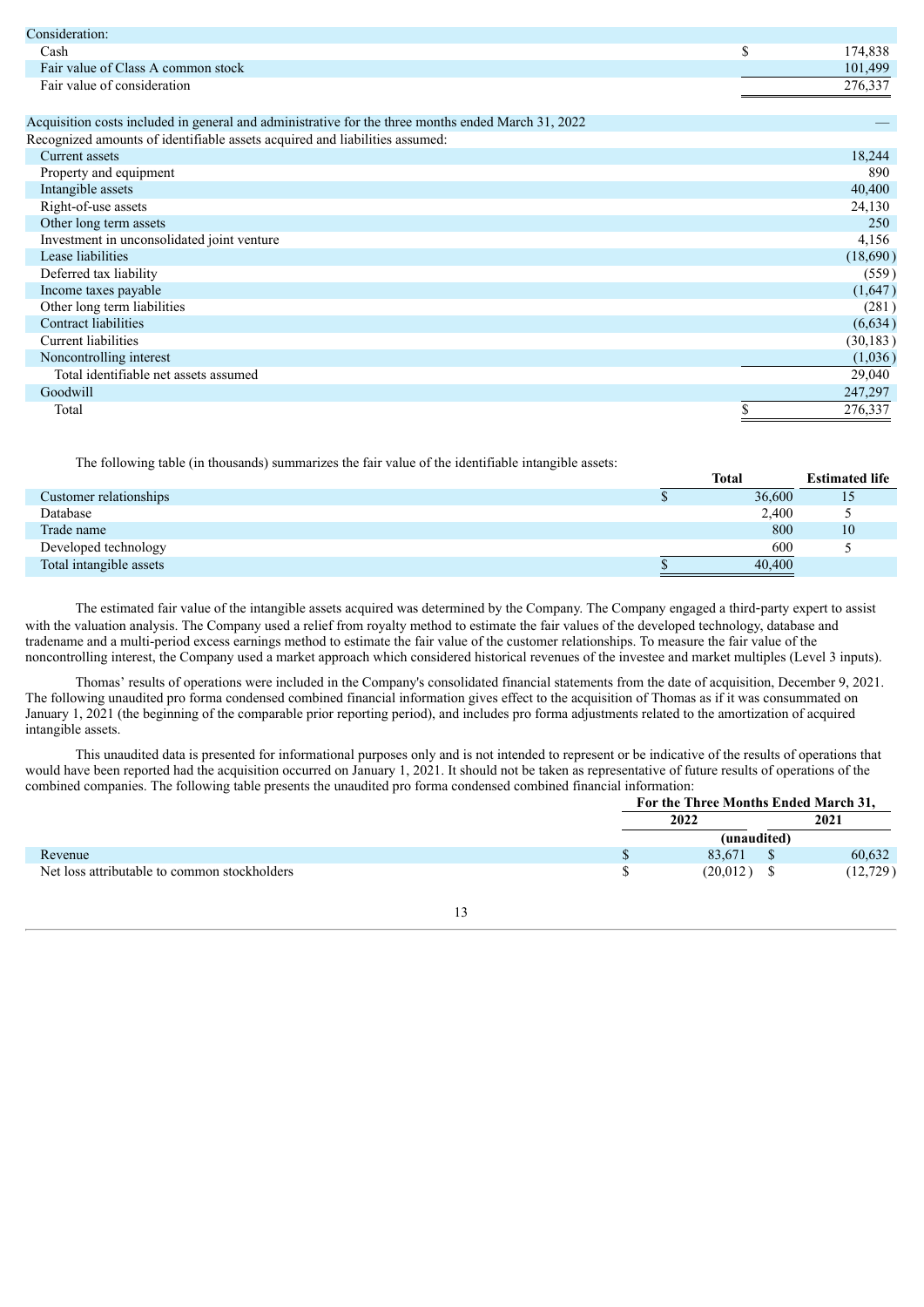#### **(8) Disaggregated Revenue Information**

The following table present our revenues disaggregated by line of business. Revenue from our marketplace primarily reflects the sales of parts and assemblies on our platform. Revenue from supplier services primarily includes the sale of advertising and to a lesser extent supplies, financial service products and SaaS products.

Revenue is presented in the following tables for the three months ended March 31, 2022 (in thousands, supplier service revenue for the three months ended March 31, 2021 was not considered material):

|                          | For the Three Months Ended March 31,<br>2022 |
|--------------------------|----------------------------------------------|
| Marketplace revenue      | 64.415                                       |
| Supplier service revenue | 19,256                                       |
| Total revenue            | 83,671                                       |

#### **(9) Investment in Unconsolidated Joint Venture**

In connection with the Company's acquisition of Thomas on December 9, 2021, the Company assumed a 50% interest in Industrial Media, LLC ("IM, LLC") with the other 50% owned by Rich Media Group, LLC. IM, LLC primarily manages content creation, advertising sales, and marketing initiatives for the Industrial Engineering News brand, certain magazines, videos, website and associated electronic media products for industrial engineers. The Company's ownership interest in the net assets of IM, LLC approximated \$5.2 million. We estimated the fair value of the net assets using market approach which considered market multiples and revenue assumptions based on historical operating results (Level 3 inputs). The Company estimated a basis difference of approximately \$4.2 million which is accounted for as equity method goodwill which is not subject to amortization.

## **(10) Stock Based Compensation**

In 2014, the Company adopted a stock compensation plan (the "2014 Equity Incentive Plan") pursuant to which the Company may grant stock options, stock purchase rights, restricted stock awards, or stock awards to employees, directors and consultants (including prospective employees, directors, and consultants). This plan was terminated in February 2016. No additional awards may be granted under the 2014 Equity Incentive Plan, however, outstanding awards continue in full effect in accordance with their existing terms.

In 2016, the Company adopted a stock compensation plan (the "2016 Equity Incentive Plan") pursuant to which the Company may grant stock options, stock purchase rights, restricted stock awards, or stock awards to employees, directors and consultants (including prospective employees, directors, and consultants). No additional awards may be granted under the 2016 Equity Incentive Plan, however, outstanding awards continue in full effect in accordance with their existing terms.

In connection with the IPO on July 2, 2021, the Company's board of directors adopted the 2021 Equity Incentive Plan (the "2021 Equity Incentive Plan"). The 2021 Equity Incentive Plan provides for the grant of incentive stock options ("ISOs"), nonstatutory stock options ("NSOs"), stock appreciation rights, restricted stock awards, restricted stock unit awards, performance-based awards and other awards, or collectively, awards. ISOs may be granted only to Xometry employees, including Xometry officers, and the employees of Xometry affiliates. All other awards may be granted to Xometry employees, including our officers, Xometry non-employee directors and consultants and the employees and consultants of Xometry affiliates.

As of March 31, 2022, there were 5,219,760 shares available for the Company to grant under the 2021 Equity Incentive Plan.

#### **Stock Options**

Prior to the Company's IPO on July 2, 2021, the fair value of the Company's common stock was estimated by management as there was no public market for the Company's common stock. Xometry's market-based methodology considered a number of objective and subjective factors including thirdparty valuations of its common stock, the valuation of comparable companies, sales of the Company's convertible preferred stock to outside investors in arms-length transactions, the Company's operating and financial performance, the lack of marketability, and general and industry specific economic outlook, amongst others.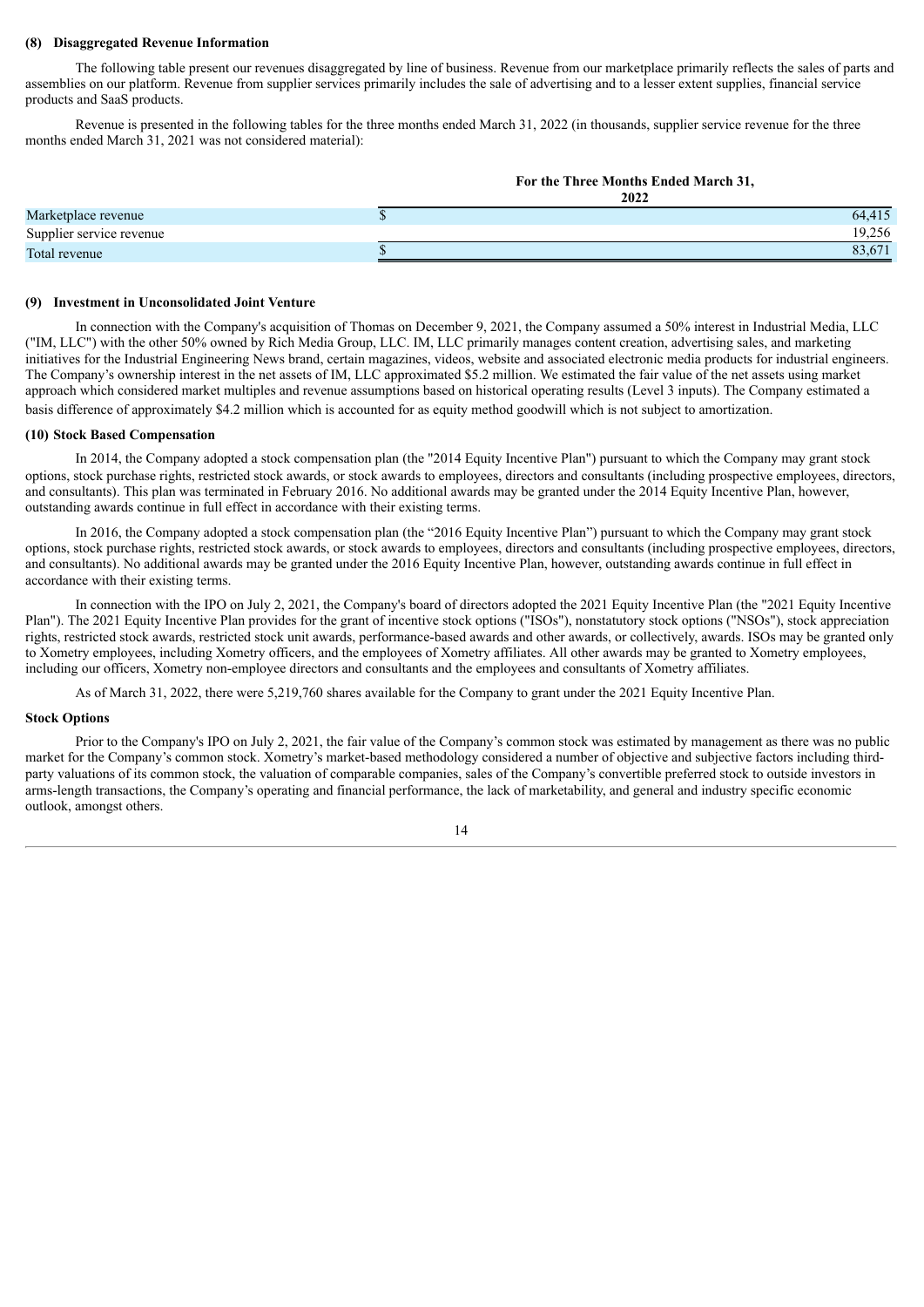The weighted average assumptions for the three months ended March 31, 2022 and 2021 are provided in the following table.

|                         |      | Three Months Ended March 31, |  |         |
|-------------------------|------|------------------------------|--|---------|
|                         | 2022 |                              |  | 2021    |
| Valuation assumptions:  |      |                              |  |         |
| Expected dividend yield |      | $-$ %                        |  | $-$ %   |
| Expected volatility     |      | $66\%$                       |  | $52\%$  |
| Expected term (years)   |      | 6.0                          |  | 6.0     |
| Risk-free interest rate |      | $1.9\%$                      |  | $1.0\%$ |
| Fair value of share     |      | 34.86                        |  | 5.39    |

A summary of the status of the Company's stock option activity and the changes during the three months ended March 31, 2022 are as follows (in millions, except share and per share amounts):

|                                  | Number of<br><b>Shares</b> | Weighted<br>Average<br><b>Exercise Price</b><br>Per Share | Average<br>Remaining<br>Contractual<br>Term | Aggregate<br><b>Intrinsic</b><br>Value |
|----------------------------------|----------------------------|-----------------------------------------------------------|---------------------------------------------|----------------------------------------|
| Exercisable at December 31, 2021 | 987,622                    | 3.35                                                      | 7.5                                         | 47.3                                   |
| Balance at December 31, 2021     | 3,286,870                  | 6.98                                                      | 8.4                                         | 145.5                                  |
| Granted                          | 321,649                    | 34.86                                                     |                                             |                                        |
| Exercised                        | (244, 858)                 | 5.20                                                      |                                             |                                        |
| Forfeited                        | (86,006)                   | 7.44                                                      |                                             |                                        |
| Expired                          | (630)                      | 3.66                                                      |                                             |                                        |
| Balance at March 31, 2022        | 3,277,025                  | 9.84                                                      | 8.3                                         | 88.2                                   |
| Exercisable at March 31, 2022    | 1,234,215                  | 5.51                                                      | 7.7                                         | 38.6                                   |

The weighted average grant date fair value of options granted during the three months ended March 31, 2022 and 2021, was \$21.08 and \$5.39. The total intrinsic value of options exercised during the three months ended March 31, 2022 and 2021, was \$9.7 million and \$5.0 million, respectively.

At March 31, 2022 and 2021, there was approximately \$25.5 million and \$2.7 million, respectively of total unrecognized compensation cost related to unvested stock options. That cost is expected to be recognized over a weighted average period of three years as of March 31, 2022 and one year as of March 31, 2021.

The Company currently uses authorized and unissued shares to satisfy share award exercises.

## **Restricted Stock Units**

A summary of the status of the Company's restricted stock unit activity and the changes during the three months ended March 31, 2022 are as follows (in millions, except share and per share amounts):

|                                       | Number of<br><b>Shares</b> | Weighted<br>Average<br><b>Grant Date fair value</b><br>(per share) | Aggregate<br><b>Intrinsic</b><br>Value |
|---------------------------------------|----------------------------|--------------------------------------------------------------------|----------------------------------------|
|                                       |                            |                                                                    |                                        |
| Unvested RSUs as of December 31, 2021 | 186,480                    | 63.94                                                              | 9.6                                    |
| Granted                               | 645,431                    | 41.88                                                              |                                        |
| Vested                                | (1,971)                    | 73.20                                                              |                                        |
| Forfeited and cancelled               | (14, 397)                  | 59.72                                                              |                                        |
| Unvested RSUs as of March 31, 2022    | 815,543                    | 46.53                                                              | 30.0                                   |

At March 31, 2022, there was approximately \$35.3 million of total unrecognized compensation cost related to unvested restricted stock units granted under the 2021 Equity Incentive Plan. That cost is expected to be recognized over a weighted average period of approximately four years as of March 31, 2022. No restricted stock units were granted during the three months ended March 31, 2021.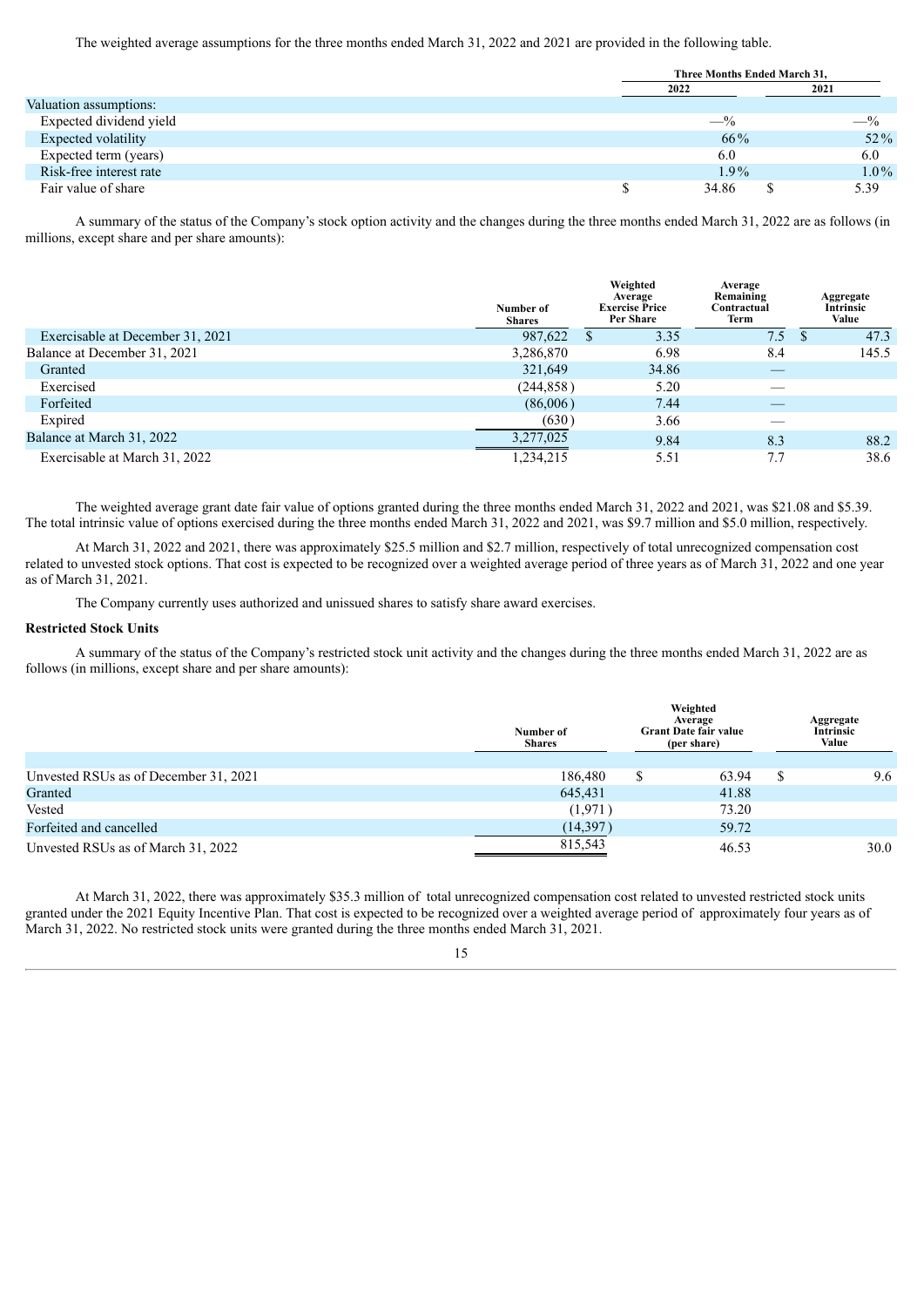Total stock-based compensation cost for the three months ended March 31, 2022 and 2021 were as follows (in thousands):

|                                  | Three Months Ended March 31, |       |  |      |
|----------------------------------|------------------------------|-------|--|------|
|                                  | 2022                         |       |  | 2021 |
|                                  |                              |       |  |      |
| Sales and marketing              |                              | 636   |  | 53   |
| Operations and support           |                              | 1,423 |  | 104  |
| Product development              |                              | 894   |  | 75   |
| General and administrative       |                              | 503   |  | 273  |
| Total stock compensation expense |                              | 3.456 |  | 505  |

#### **(11) Income Taxes**

A full valuation allowance has been established against our net U.S. federal and state deferred tax assets and foreign deferred tax assets, including net operating loss carryforwards.

During the three months ended March 31, 2022, the Company has a \$0.6 million income tax benefit in the U.S. The Company had no current or deferred income tax benefit or expense in the U.S. or outside the U.S. for the three months ended March 30, 2021. This effective tax rate of 0% differs from the U.S. federal statutory rate primarily due to the effects of certain permanent items, foreign tax rate differences, and increases in the valuation allowance against deferred tax assets.

#### *Net Operating Loss and Credit Carryforwards*

As of December 31, 2021, the Company has net operating loss ("NOL") carryforwards for U.S. federal income tax purposes, and similar state amounts, of approximately \$195.7 million available to reduce future income subject to income taxes before limitations. As of December 31, 2021, the Company had a net operating loss carryforward for tax purposes related to its foreign subsidiary of \$20.5 million. U.S. federal net operating carryforwards generated prior to 2018 in the approximate amount of \$71.9 million will begin to expire, if not utilized, in 2022. Our non-U.S. net operating loss and U.S. federal net operating losses post 2017 have an indefinite life. The Company expects \$128.4 million of legacy Xometry U.S. federal net operating losses to be available to offset future taxable income. Management has not yet completed its evaluation of any limitations on the ability to use the acquired Thomas subsidiary net operating loss carryforward of \$67.3 million. The Company plans to complete this analysis during the second quarter of 2022 and the results may impact the net operating loss deferred tax asset, acquisition accounting and income tax provision.

## **(12) Net Loss Per Share Attributable to Common Stockholders**

The Company computes net loss per share of Class A common stock, Class B common stock and participating securities using the two-class method. Basic and diluted EPS are the same for each class of common stock and participating securities because they are entitled to the same liquidation and dividend rights. The following table sets forth the computation of basic and diluted net loss per share attributable to common stockholders (in thousands, except share and per share data):

|                                                                                                                                            | Three Months Ended March 31, |               |           |
|--------------------------------------------------------------------------------------------------------------------------------------------|------------------------------|---------------|-----------|
|                                                                                                                                            |                              | 2022          | 2021      |
| Net loss                                                                                                                                   |                              | $(19.995)$ \$ | (10, 501) |
| Net income attributable to noncontrolling interest                                                                                         |                              |               |           |
| Net loss attributable to common stockholders                                                                                               |                              | (20,012)      | (10, 501) |
| Weighted-average number of shares outstanding used to compute net<br>loss per share attributable to common stockholders, basic and diluted |                              | 46,789,585    | 7,924,848 |
| Net loss per share attributable to common stockholders, basic and diluted                                                                  |                              | (0.43)        | (1.33)    |

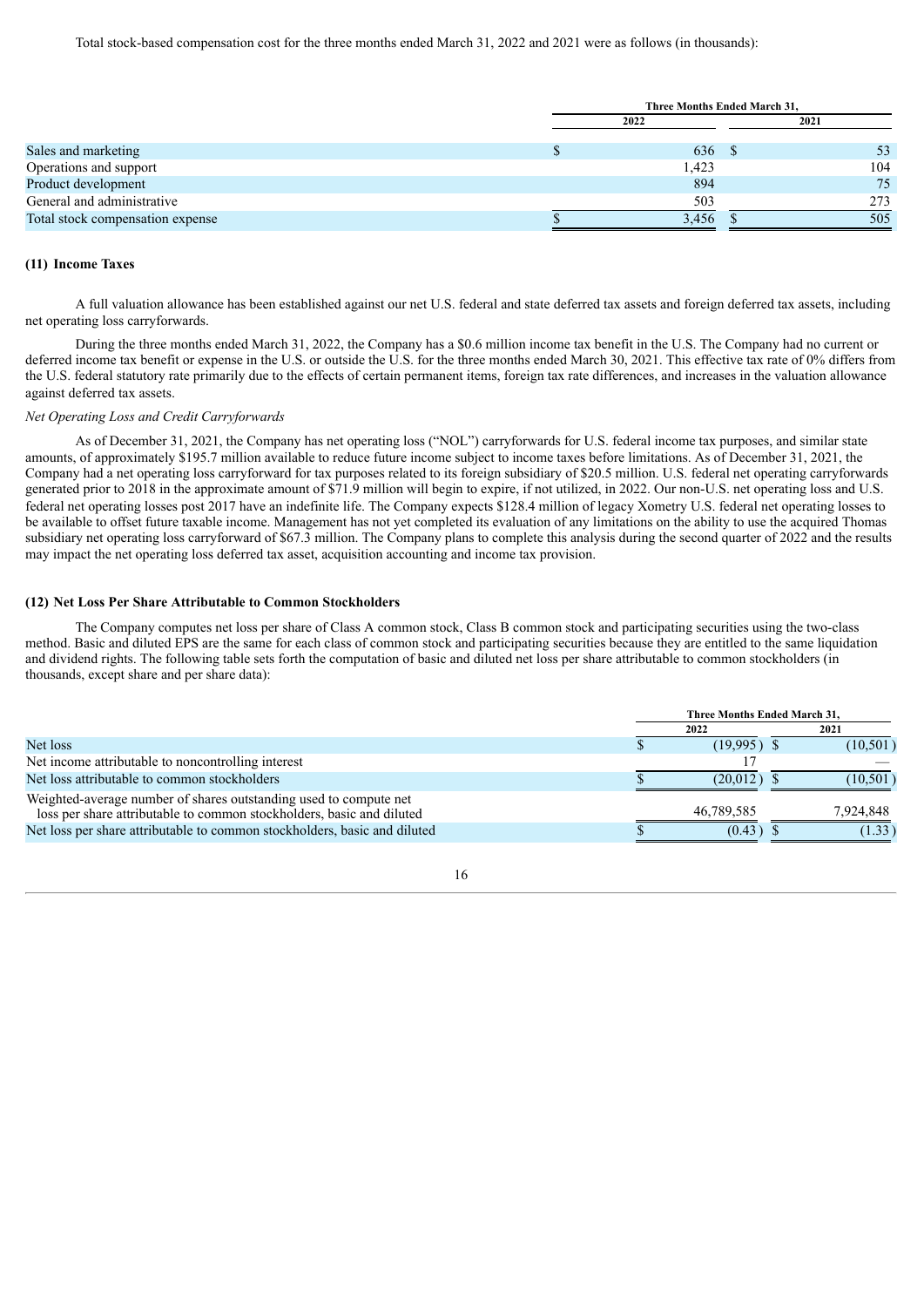The following outstanding shares of potentially dilutive securities were excluded from the computation of diluted net loss per share because including them would have had an anti-dilutive effect, or issuance of such shares is contingent upon the occurrence of an event:

| March 31. |            |  |
|-----------|------------|--|
| 2022      | 2021       |  |
|           | 27,758,941 |  |
| 3,277,025 | 2,742,441  |  |
| 815,543   |            |  |
| 87,784    | 112,026    |  |
| 362,392   |            |  |
| 5,123,624 |            |  |
| 9,666,368 | 30,613,408 |  |
|           |            |  |

## **(13) Debt Commitments and Contingencies**

#### *2027 Convertible Notes*

In February 2022, we entered into a purchase agreement with certain counterparties for the sale of an aggregate of \$287.5 million principal amount of convertible senior notes due in 2027 (the "2027 Notes") in a private offering to qualified institutional buyers pursuant to Rule 144A under the Securities Act of 1933, as amended (the "Securities Act"). The 2027 Notes consisted of a \$250 million initial placement and an over-allotment option that provided the initial purchasers of the 2027 Notes with the option to purchase an additional \$37.5 million aggregate principal amount of the 2027 Notes, which was fully exercised. The 2027 Notes were issued pursuant to an indenture dated February 4, 2022. The net proceeds from the issuance of the 2027 Notes were \$278.2 million, net of debt issuance costs. The debt issuance costs are amortized to interest expense using the effective interest rate method.

The 2027 Notes are unsecured obligations which bear regular interest at 1% per annum and for which the principal balance will not accrete. The 2027 Notes will mature on February 1, 2027 unless repurchased, redeemed, or converted in accordance with their terms prior to such date.

The 2027 Notes are convertible into cash, shares of our Class A common stock, or a combination of cash and shares of our Class A common stock, at our election, at an initial conversion rate of 17.8213 shares of Class A common stock per \$1,000 principal amount of 2027 Notes, which is equivalent to an initial conversion price of approximately \$56.11 per share of our Class A common stock. The conversion rate is subject to customary adjustments for certain events as described in the indenture governing the 2027 Notes.

We may redeem for cash all or any portion of the 2027 Notes, at our option, on or after February 5, 2025 if the last reported sale price of our Class A common stock has been at least 130% of the conversion price then in effect for at least 20 trading days at a redemption price equal to 100% of the principal amount of the 2027 Notes to be redeemed, plus accrued and unpaid interest or additional interest, if any.

Holders of the 2027 Notes may convert all or a portion of their 2027 Notes at their option prior to November 1, 2026, in multiples of \$1,000 principal amounts, only under the following circumstances:

- if the last reported sale price of our Class A common stock for at least 20 trading days (whether or not consecutive) during the period of 30 consecutive trading days ending on the last trading day of the preceding calendar quarter is greater than or equal to 130% of the applicable conversion price of the 2027 Notes on each such trading day;
- during the five business day period after any ten consecutive trading day period in which the trading price per \$1,000 principal amount of the 2027 Notes for each day of that ten consecutive trading day period was less than 98% of the product of the last reported sale price of our Class A common stock and the applicable conversion rate of the 2027;
- on a notice of redemption, at any time prior to the close of business on the scheduled trading day immediately preceding the redemption date, in which case we may be required to increase the conversion rate for the 2027 Notes so surrendered for conversion in connection with such redemption notice; or
- on the occurrence of specified corporate events.

On or after November 1, 2026, the 2027 Notes are convertible at any time until the close of business on the second scheduled trading day immediately preceding the maturity date.

Holders of the 2027 Notes who convert the 2027 Notes in connection with a make-whole fundamental change, as defined in the indenture governing the 2027 Notes, or in connection with a redemption are entitled to an increase in the conversion rate.

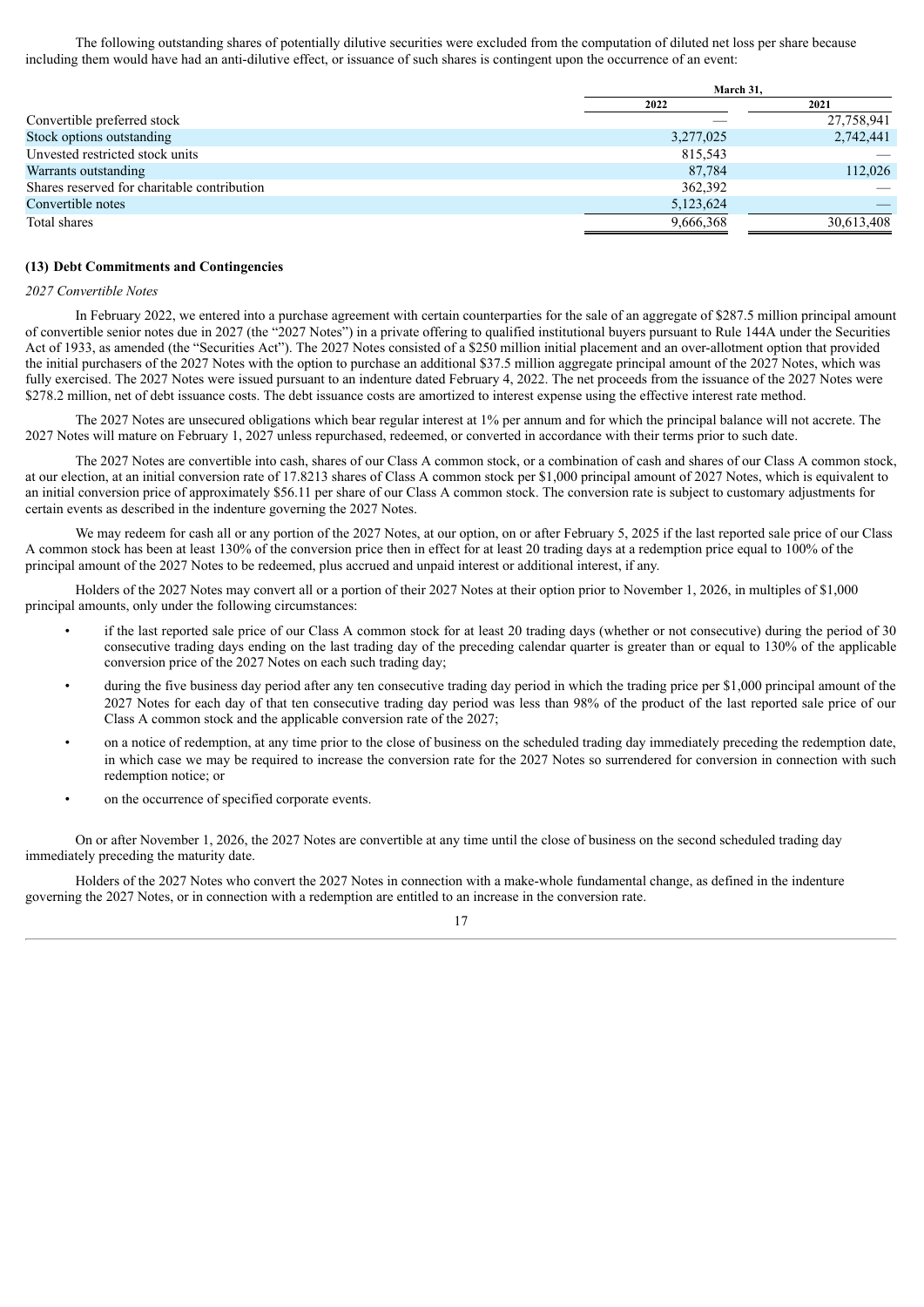Additionally, in the event of a fundamental change, holders of the 2027 Notes may require us to repurchase all or a portion of the 2027 Notes at a price equal to 100% of the principal amount of 2027 Notes, plus any accrued and unpaid special interest, if any.

We accounted for the issuance of the 2027 Notes as a single liability measured at its amortized cost, as no other embedded features require bifurcation and recognition as derivatives.

The following table presents the outstanding principal amount and carrying value of the 2027 Notes as of the dates indicated (in thousands):

|                                 | March 31, |
|---------------------------------|-----------|
|                                 | 2022      |
| Principal                       | 287,500   |
| Unamortized debt discount       | (8,338)   |
| Unamortized debt issuance costs | (651)     |
| Net carrying value              | 278,511   |

The annual effective interest rate for the 2027 Notes was approximately 1.6%. Interest expense related to the 2027 Notes for the periods presented below was as follows (in thousands):

|                                   | Three Months Ended March 31, |  |  |
|-----------------------------------|------------------------------|--|--|
|                                   | 2022                         |  |  |
| Coupon interest                   | 449                          |  |  |
| Amortization of debt discount     | 287                          |  |  |
| Amortization of transaction costs | 25                           |  |  |
| Total interest expense            | 761                          |  |  |
|                                   |                              |  |  |

The Company estimates the fair value of the 2027 Notes with inputs that are observable in the market. The following table presents the carrying value and estimated fair value of the 2027 Notes as of the date indicated (in thousands):

|                              |   | <b>March 31, 2022</b> |  |                   |  |
|------------------------------|---|-----------------------|--|-------------------|--|
|                              |   | Carrving Value        |  | <b>Fair Value</b> |  |
| 2027 Notes                   | w | 278.511               |  | 284,906           |  |
| $(1)$ A Level 3 measurement. |   |                       |  |                   |  |

#### *Term Loan Facility*

The Company was party to an amended and restated loan and security agreement ("Amended Loan and Security Agreement") with Hercules Capital, Inc. ("Hercules") for a term loan ("the Term Loan Facility"). Under the Amended Loan and Security Agreement, effective January 30, 2020, the Company could borrow up to \$15 million under the Term Loan Facility, all of which became available to the Company immediately on the agreement date. On July 9, 2021, the Company repaid the full amount of its term loan with Hercules with proceeds from the IPO. In connection with the debt extinguishment, the Company paid Hercules \$16.1 million and recorded a loss on debt extinguishment of approximately \$0.3 million.

Prior to its repayment, the term loan accrued interest at the greater of (i) 8.7% per annum or (ii) 8.7% per annum plus the prime rate minus 4.75% per annum. The term loan agreement required a maximum \$1.2 million end of term fee due and payable on the maturity date of May 1, 2022, however, if the term loan was repaid prior to November 1, 2021, the amount owed would be \$0.9 million.

As part of the initial term loan agreement with Hercules, the Company issued a warrant to purchase 87,784 shares of the Company's Series B Convertible Preferred Stock with a strike price of \$5.13 per share that expires in May 2025. Upon closing of the IPO on July 2, 2021, the warrant held by Hercules may only be exercised for shares of Class A common stock.

## *Contingencies*

The Company from time to time may be subject to various claims and legal proceedings covering a range of matters that arise in the ordinary course of its business activities. In the opinion of the Company, although the outcome of any legal proceedings cannot be predicted with certainty, the ultimate liability of the Company in connection with its legal proceedings is not expected to have a material adverse effect on the Company's financial position or operations.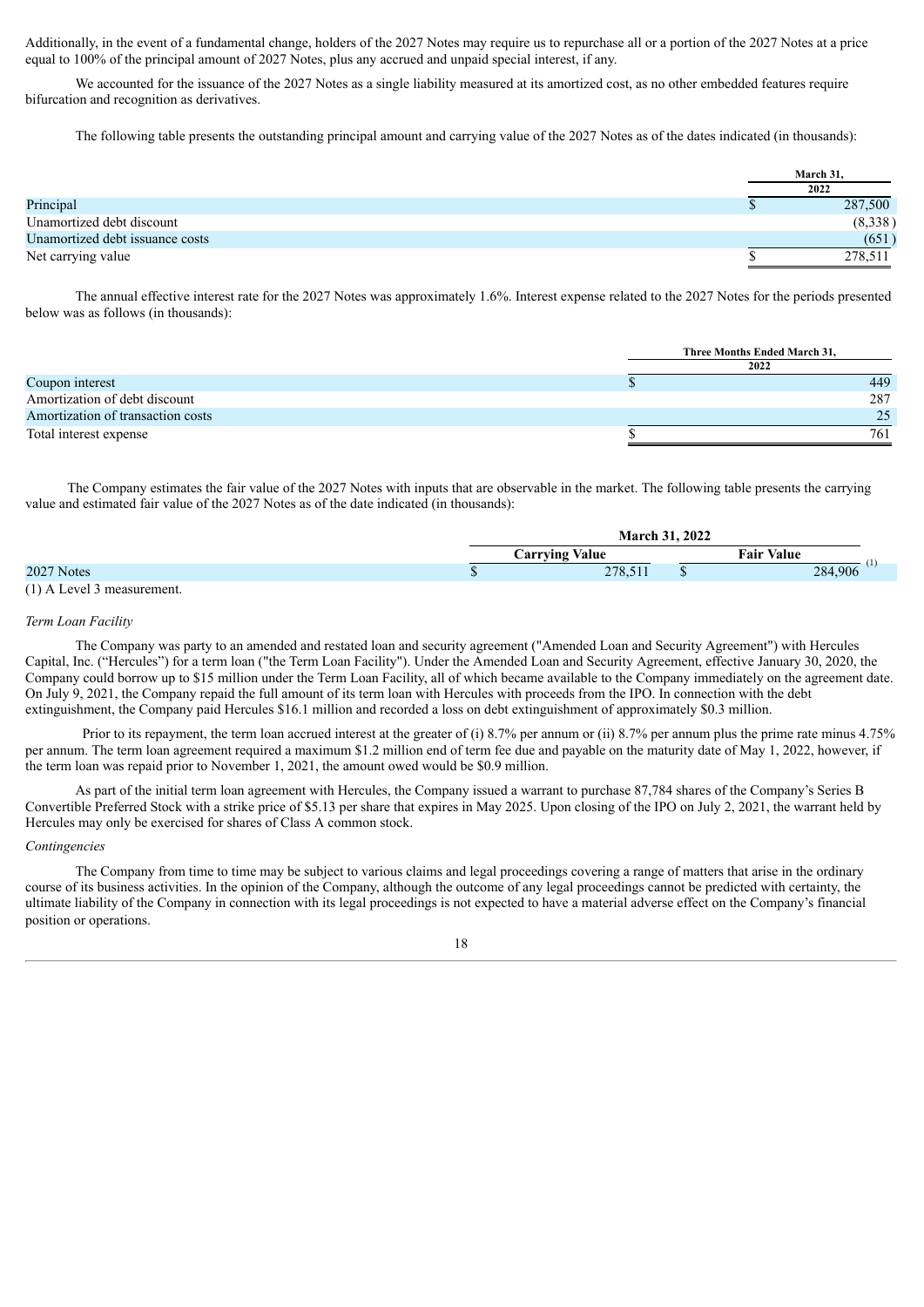## **(14) Segments**

Xometry is organized in two segments referred to as: (1) the U.S. and (2) International (formerly referred to as Europe). Xometry's operating segments are also the Company's reportable segments. Xometry's reportable segments, whose products and offerings are generally the same, are managed separately based on geography. Xometry's two segments are defined based on the reporting and review process used by the chief operating decision maker ("CODM"), the Chief Executive Officer. The Company evaluates the performance of the operating segments primarily based on revenue and segment "profits/loss" which is largely the results of the segment before income taxes. The Company has not allocated certain general and administrative expenses to the International segment. The Company's CODM monitors assets of the consolidated Company, but does not use assets, by operating segment when assessing performance or making operating segment resource decisions.

The following tables reflect certain segment information for the three months ended March 31, 2022 and 2021 (in thousands):

|                       | Three Months Ended March 31, |      |           |  |
|-----------------------|------------------------------|------|-----------|--|
|                       | 2022                         |      | 2021      |  |
| Revenue               |                              |      |           |  |
| U.S.                  | \$<br>77,209                 | - \$ | 41,299    |  |
| International         | 6,462                        |      | 2,623     |  |
| Total                 | 83,671                       |      | 43,922    |  |
|                       | Three Months Ended March 31, |      |           |  |
|                       | 2022                         |      | 2021      |  |
| <b>Segment Losses</b> |                              |      |           |  |
| U.S.                  | \$<br>(16,296)               | - \$ | (8,162)   |  |
| International         | (3,699)                      |      | (2, 339)  |  |
| Total                 | (19,995)                     |      | (10, 501) |  |

## **(15) Goodwill and Intangible Assets**

The following tables summarize the Company's intangible assets (dollars in thousands):

|                               | March 31, 2022                                            |    |                             |  |                             |  |                                  |
|-------------------------------|-----------------------------------------------------------|----|-----------------------------|--|-----------------------------|--|----------------------------------|
|                               | Weighted<br>average<br>amortization<br>period in<br>years |    | Gross<br>carrying<br>amount |  | Accumulated<br>amortization |  | <b>Net</b><br>carrying<br>amount |
| <b>Intangible Assets</b>      |                                                           |    |                             |  |                             |  |                                  |
| Amortizing intangible assets: |                                                           |    |                             |  |                             |  |                                  |
| <b>Customer Relationships</b> | 15                                                        | -S | $37,139$ \$                 |  | $1,286$ \$                  |  | 35,853                           |
| <b>Trade Names</b>            | 9                                                         |    | 973                         |  | 168                         |  | 805                              |
| Developed Technology          | 4                                                         |    | 1,502                       |  | 694                         |  | 808                              |
| Vendor Relationships          | 15                                                        |    | 1,404                       |  | 249                         |  | 1,155                            |
| Database                      | 5                                                         |    | 2,400                       |  | 150                         |  | 2,250                            |
| Total intangible assets       |                                                           |    | 43,418                      |  | 2,547                       |  | 40,871                           |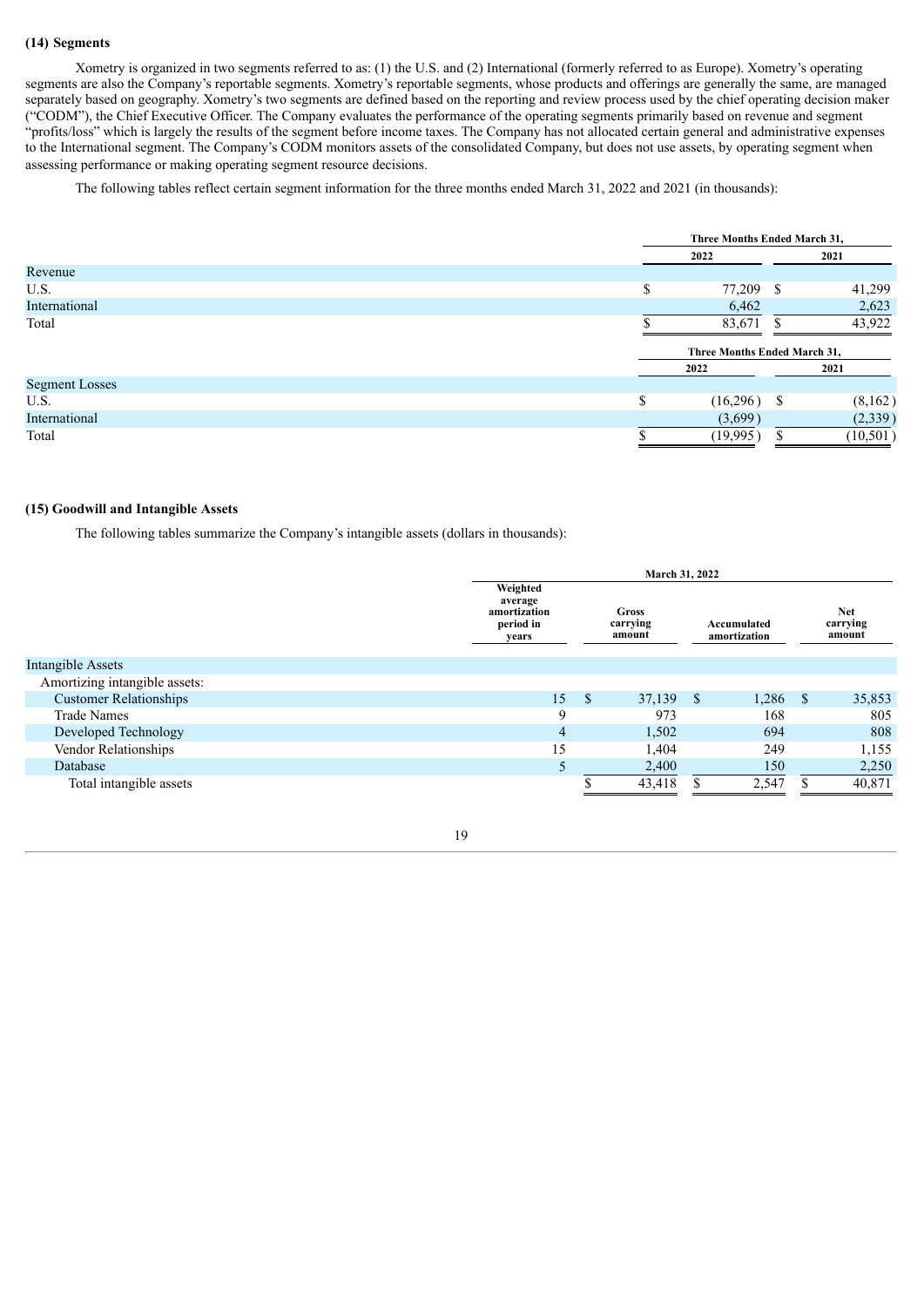|                               | <b>December 31, 2021</b>                                  |    |                                    |  |                             |              |                                  |
|-------------------------------|-----------------------------------------------------------|----|------------------------------------|--|-----------------------------|--------------|----------------------------------|
|                               | Weighted<br>average<br>amortization<br>period in<br>vears |    | <b>Gross</b><br>carrying<br>amount |  | Accumulated<br>amortization |              | <b>Net</b><br>carrying<br>amount |
| Intangible Assets             |                                                           |    |                                    |  |                             |              |                                  |
| Amortizing intangible assets: |                                                           |    |                                    |  |                             |              |                                  |
| <b>Customer Relationships</b> | 15                                                        | -S | $37,139$ \$                        |  | 674                         | <sup>S</sup> | 36,465                           |
| <b>Trade Names</b>            | 9                                                         |    | 973                                |  | 147                         |              | 826                              |
| Developed Technology          | 4                                                         |    | 1,502                              |  | 605                         |              | 897                              |
| Vendor Relationships          | 15                                                        |    | 1,404                              |  | 226                         |              | 1,178                            |
| Database                      | 5                                                         |    | 2,400                              |  | 30                          |              | 2,370                            |
| Total intangible assets       |                                                           |    | 43,418                             |  | ,682                        |              | 41,736                           |

The following tables provides a roll forward of the carrying amount of goodwill (in thousands):

|                                               | 2022       | 2021    |
|-----------------------------------------------|------------|---------|
| Balance as of January 1:                      |            |         |
| Gross goodwill                                | 257,746    | 3,907   |
| Accumulated impairments                       | (3,074)    | (3,074) |
| Net goodwill as of January 1,                 | 254,672    | 833     |
| Goodwill adjustment during the year           | (1)<br>559 | 253,839 |
| Net goodwill as of March 31, and December 31, | 255,231    | 254,672 |

(1) See Note 7 - Acquisitions.

As of March 31, 2022 and December 31, 2021, Xometry's goodwill of \$255.2 million and \$254.7 million, respectively, is part of the Company's U.S. operating segment.

As of March 31, 2022, estimated amortization expense for the remainder of 2022 and next five years is: \$2.6 million in 2022, \$3.3 million in 2023, \$3.2 million in 2024, \$3.2 million in 2025, \$3.2 million in 2026 and \$2.6 million in 2027.

Amortization expense for the three months ended March 31, 2022 and 2021 was as follows (in thousands):

|                            | Three Months Ended March 31, |      |  |  |
|----------------------------|------------------------------|------|--|--|
|                            | 2022                         | 2021 |  |  |
| Sales and marketing        | 774                          | 25   |  |  |
| Product development        | 89                           | 40   |  |  |
| General and administrative |                              |      |  |  |
| Total                      | 865                          | 68   |  |  |
|                            |                              |      |  |  |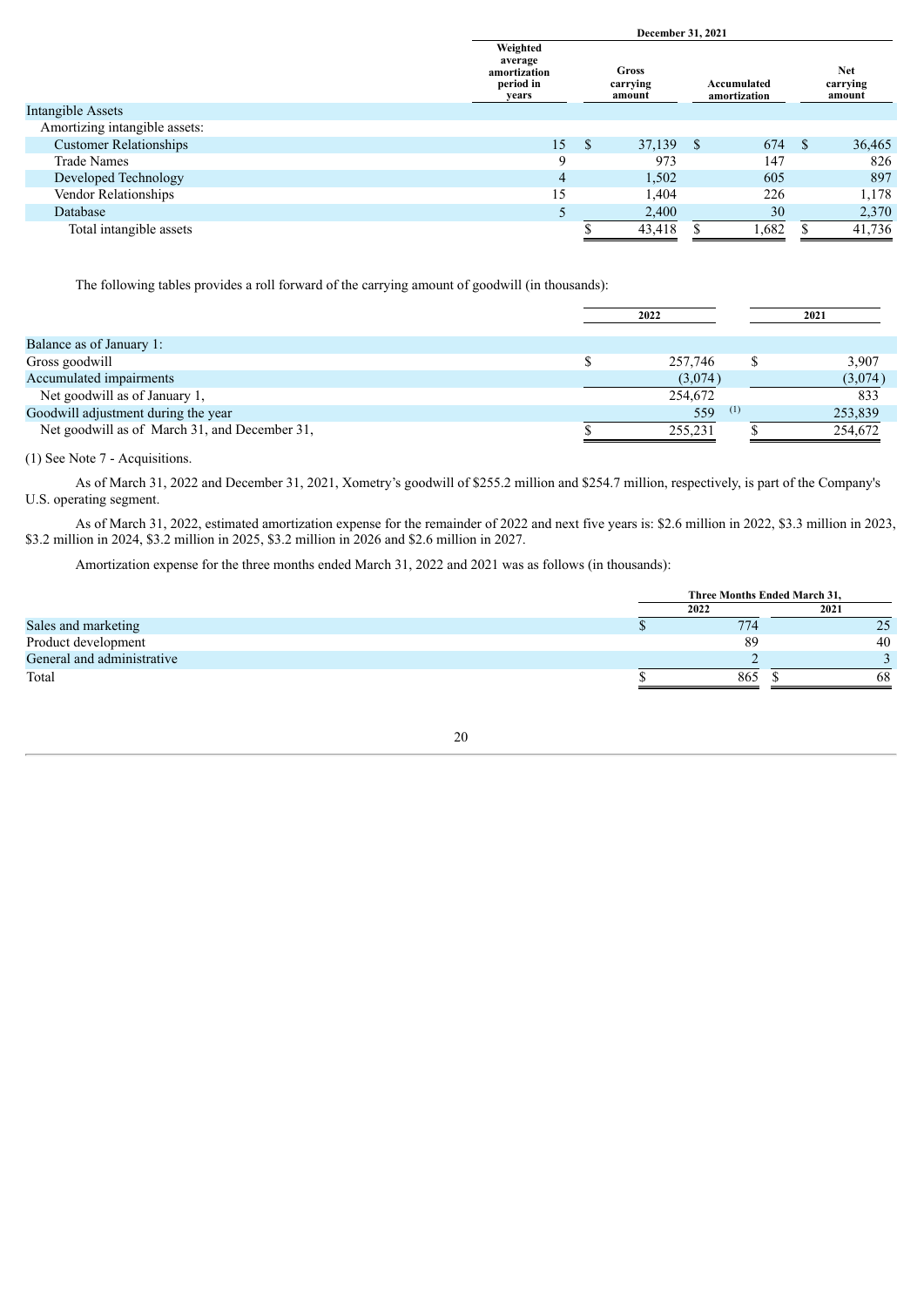#### <span id="page-23-0"></span>**Item 2. Management's Discussion and Analysis of Financial Condition and Results of Operations.**

The following discussion and analysis should be read in conjunction with our unaudited consolidated financial statements and the related notes thereto included elsewhere in this Quarterly Report on Form 10-Q. The discussion contains forward-looking statements that are based on the beliefs of management, as well as assumptions made by, and information currently available to, our management. Actual results could differ materially from those discussed in or implied by forward-looking statements as a result of various factors, including those discussed in Part II, Item 1A, "Risk Factors" in our Annual Report on Form 10-K for the year ended December 31, 2021. Our historical results are not necessarily indicative of the results that may be expected in the future and our current quarterly results are not necessarily indicative of the results expected for the full year or any other period.

#### **Overview**

Xometry, Inc. ("Xometry", "Company", "our" or "we") was incorporated in the State of Delaware in May 2013. Xometry is a leading AI-enabled digital marketplace, transforming one of the largest industries in the world. We use our proprietary technology to create a marketplace that enables buyers to efficiently source manufactured parts and assemblies, and empower suppliers of manufacturing services to grow their businesses. Xometry's corporate headquarters is located in Derwood, Maryland.

Xometry uses proprietary technology to enable product designers, engineers, buyers, and supply chain professionals to instantly access the capacity of a global network of manufacturing facilities. The Company's platform makes it possible for buyers to quickly receive pricing, expected lead times, manufacturability feedback and place orders on the Company's platform. The network allows the Company to provide high volumes of unique parts, including custom components and aftermarket parts for its buyers.

Our mission is to accelerate innovation by providing real time, equitable access to global manufacturing capacity and demand. Our vision is to drive efficiency, sustainability and innovation for industries worldwide by lowering the barriers to entry to the manufacturing ecosystem.

We empower suppliers to grow their manufacturing businesses and improve machine uptime by providing access to an extensive, diverse base of buyers. We also offer suppliers supporting products and services to meet their unique needs. Our suite of supplier services includes access to competitively priced tools, materials and supplies from leading brands and financial service products to stabilize and enhance cash flow. In addition, we offer suppliers digital marketing and data solutions and SaaS based solutions to help suppliers optimize their productivity.

We define "buyers" as individuals who have placed an order to purchase on-demand parts or assemblies on our marketplace. Our buyers include engineers, product designers, procurement and supply chain personnel, inventors and business owners from businesses of a variety of sizes, ranging from self-funded start-ups to Fortune 100 companies. We define "accounts" as an individual entity, such as a sole proprietor with a single buyer or corporate entities with multiple buyers, having purchased at least one part on our marketplace. We define "suppliers" as individuals or businesses who have been approved by us to either manufacture a product on our platform for a buyer or have utilized our supplier services, including our financial services or the purchase of supplies.

The majority of our revenue is derived from the sale of part(s) and assemblies to our customers on our marketplace, which we refer to as marketplace revenue. The suppliers on our platform offer a diversified mix of manufacturing processes. These manufacturing processes include computer numerical control ("CNC") manufacturing, sheet metal forming, sheet cutting, 3D printing (including fused deposition modeling, direct metal laser sintering, PolyJet, stereolithography, selective laser sintering, binder jetting, carbon digital light synthesis and multi jet fusion), die casting, stamping, injection molding, urethane casting, as well as finishing services, rapid prototyping and high-volume production. We enable buyers to source these processes to meet complex and specific design and order needs across several industries, including Defense, Aerospace, Healthcare, Automotive, Consumer Goods, Industrial, Robotics, Government, and Education.

Our supplier services revenue primarily includes the sale of advertising and marketing services and to a lesser extent, supplies and financial service products that help our customers better manage cash flow at all stages of job production. Our financial services products, such as Xometry Pay, enable suppliers to stabilize and enhance their cash flows, supply discounts that allow suppliers to lower their operating costs, and resource management tools to optimize their businesses. In 2021, we acquired Thomas Publishing Company ("Thomas") and Fusiform, Inc. (d.b.a FactoryFour) ("FactoryFour"), expanding our basket of supplier services to include advertising and marketing services and to a lesser extent SaaS based solutions to help suppliers optimize their productivity. Our revenue from Thomas is primarily advertising revenue.

Our business benefits from a virtuous network liquidity effect, because adding buyers to our platform generates greater demand on our marketplace which in turn attracts more suppliers to the platform, allowing us to rapidly scale and increase the number of manufacturing processes offered on our platform. In order to continue to meet the needs of buyers and remain highly competitive, we expect to continue to add suppliers to our platform that have new and innovative manufacturing processes. Thus, our platform is unbounded by the in-house manufacturing capacity and processes of our current suppliers.

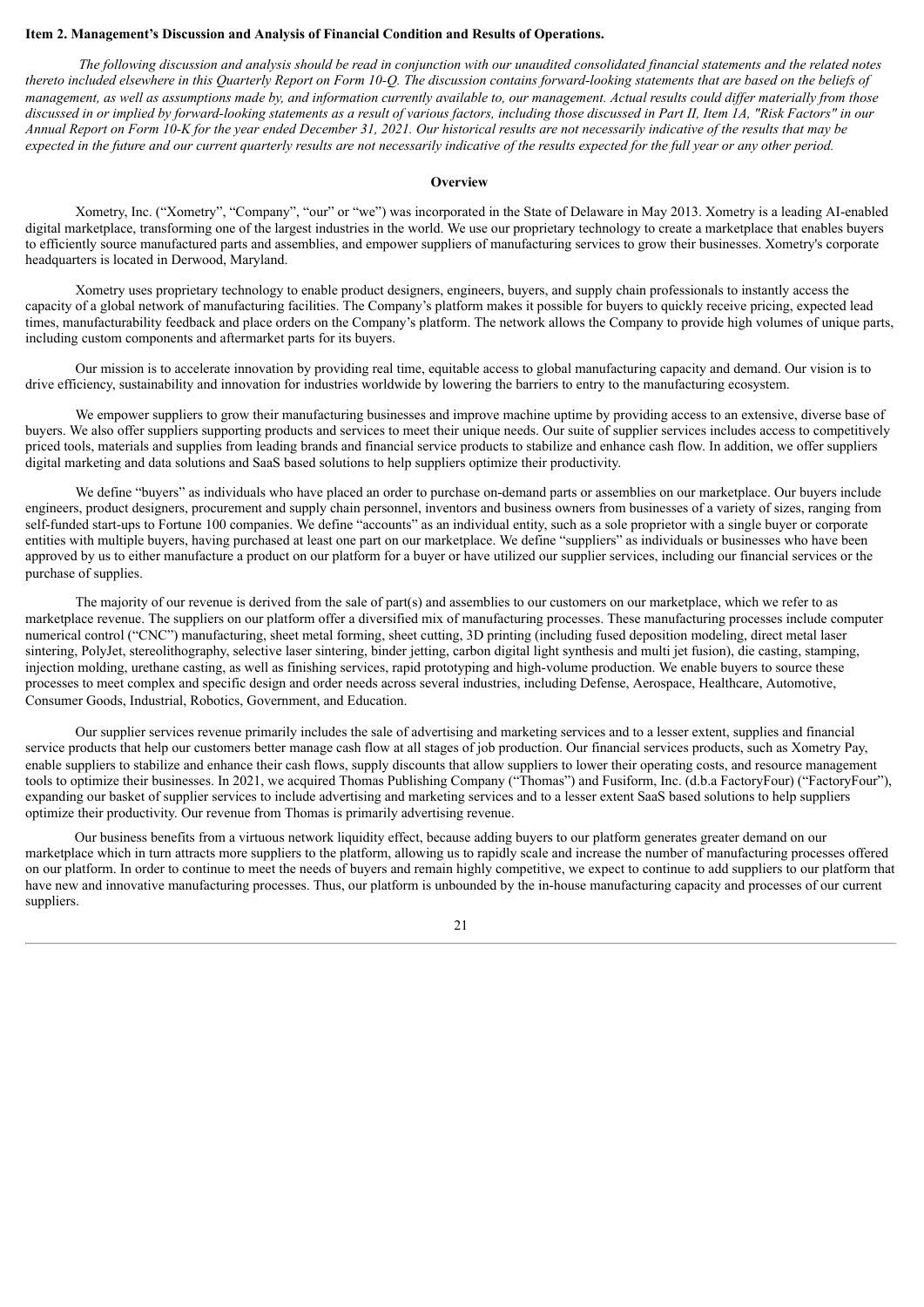The on-going COVID-19 pandemic has globally resulted in loss of life, and business closures impacting our buyers and suppliers. Even after the COVID-19 pandemic subsides, it may have a continued and lasting impact on the global economy, including our business. Future shelter-in-place orders and similar regulations impact the ability of our buyers and suppliers to operate their businesses. Any limitations on or disruptions or closures of buyers' and suppliers' businesses could adversely affect our business.

The COVID-19 pandemic to date has not significantly adversely impacted the growth of our business. We believe the COVID-19 pandemic has validated our platform, highlighting the need for resilient supply chains, and reshaping the way buyers source their manufacturing needs.

#### **Key Marketplace Operational and Business Metrics**

In addition to the measures presented in our condensed consolidated financial statements included elsewhere in this filing, we use the following key operational and business metrics to help us evaluate our marketplace business, measure our performance, identify trends affecting our business, formulate business plans and develop forecasts, and make strategic decisions:

#### *Active Buyers*

We define Active Buyers as the number of buyers who have made at least one purchase on our marketplace during the last twelve months. An increase or decrease in the number of Active Buyers is a key indicator of our ability to attract, retain and engage buyers on our platform.

Active Buyers has consistently grown over time. The number of Active Buyers on our platform reached 30,683 as of March 31, 2022, up 44% from 21,345 as of March 31, 2021. The key drivers of Active Buyer growth are continued account and buyer engagement and the success of our strategy to attract new buyers.



# **ACTIVE BUYERS LTM**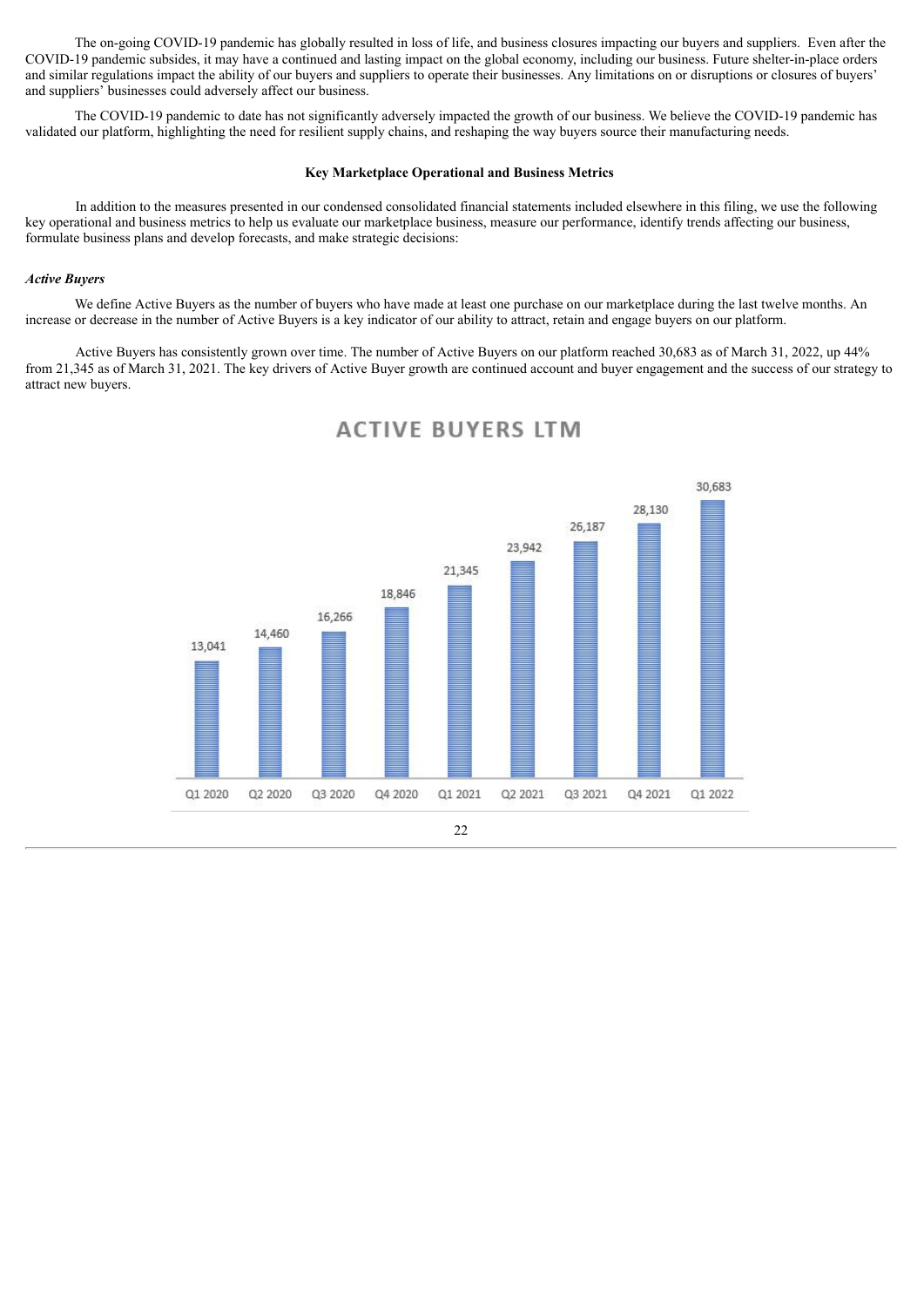## *Percentage of Revenue from Existing Accounts*

We define an existing account as an account where at least one buyer has made a purchase on our marketplace. We believe the efficiency and transparency of our business model leads to increasing account stickiness and spend over time. Buyers can utilize our marketplace for both one-off and recurring manufacturing opportunities. For example, a buyer may choose to utilize our marketplace's CNC manufacturing processes to manufacture a discrete component for a prototype, and then may choose to later use our marketplace to mass produce that same component. A buyer may also recommend our marketplace to other engineers within their organizations who are designing other products and who may use an entirely different set of manufacturing processes, deepening our reach and stickiness with an account.

For the quarter ended March 31, 2022, 94% of our revenue was generated from existing accounts. We believe the repeat purchase activity from existing accounts reflects the underlying strength of our business and provides us with substantial revenue visibility and predictability.

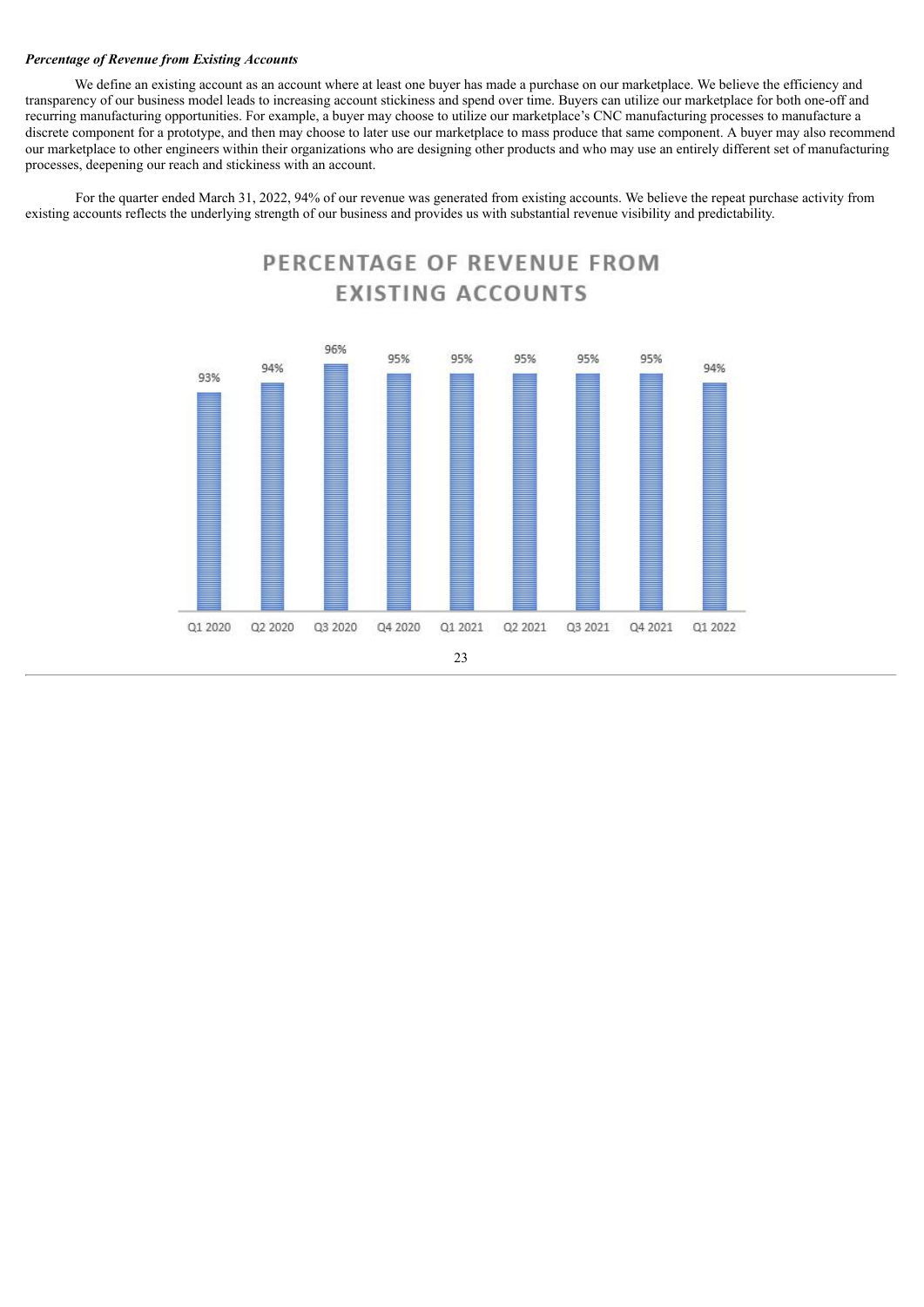#### *Accounts with Last Twelve-Month Spend of At Least \$50,000*

Accounts with Last Twelve-Month, or LTM, Spend of At Least \$50,000 means an account that has spent at least \$50,000 on our marketplace in the most recent twelve-month period. We view the acquisition of an account as a foundation for the addition of long-term buyers to our marketplace. Once an account joins our platform, we aim to expand the relationship and increase engagement and spending activities from that account over time. The number of accounts with LTM Spend of at least \$50,000 on our platform reached 790 as of March 31, 2022, up 92% from 412 as of March 31, 2021.





#### *Adjusted EBITDA*

We define Adjusted EBITDA as net income (loss), adjusted to exclude interest expense, interest and dividend income and other expenses, depreciation and amortization, stock-based compensation expense, charitable contributions, transactions costs, income from an unconsolidated joint venture and impairment charges. Adjusted EBITDA is a performance measure that we use to assess our operating performance and the operating leverage in our business. Adjusted EBITDA Margin is calculated by dividing Adjusted EBITDA for a period by revenue for the same period.

For the three months ended March 31, 2022, Adjusted EBITDA loss increased to \$(12.7) million, as compared to Adjusted EBITDA loss of \$(8.8) million for the same quarter in 2021. For the quarter ended March 31, 2022, Adjusted EBITDA Margin decreased to (15)% of revenue, as compared to (20)% of revenue for the same quarter in 2021, driven primarily by higher operating expenses offset by increased revenues, as we continue to scale our business.

|                                                                   | Three Months Ended March 31, |           |           |  |
|-------------------------------------------------------------------|------------------------------|-----------|-----------|--|
|                                                                   | 2022                         |           | 2021      |  |
| Net loss                                                          |                              | (19,995)  | (10, 501) |  |
| Addback (deduct)                                                  |                              |           |           |  |
| Interest expense, interest and dividend income and other expenses |                              | 1,635     | 452       |  |
| Depreciation and amortization                                     |                              | 1,799     | 734       |  |
| Amortization of in-place lease asset                              |                              | 333       |           |  |
| Income tax benefit                                                |                              | (559)     |           |  |
| Stock based compensation expense                                  |                              | 3.456     | 505       |  |
| Revaluation of contingent consideration                           |                              | 434       |           |  |
| <b>Transaction costs</b>                                          |                              | 205       |           |  |
| Income from unconsolidated joint venture                          |                              | (34)      |           |  |
| <b>Adjusted EBITDA</b>                                            |                              | (12, 726) | (8, 810)  |  |

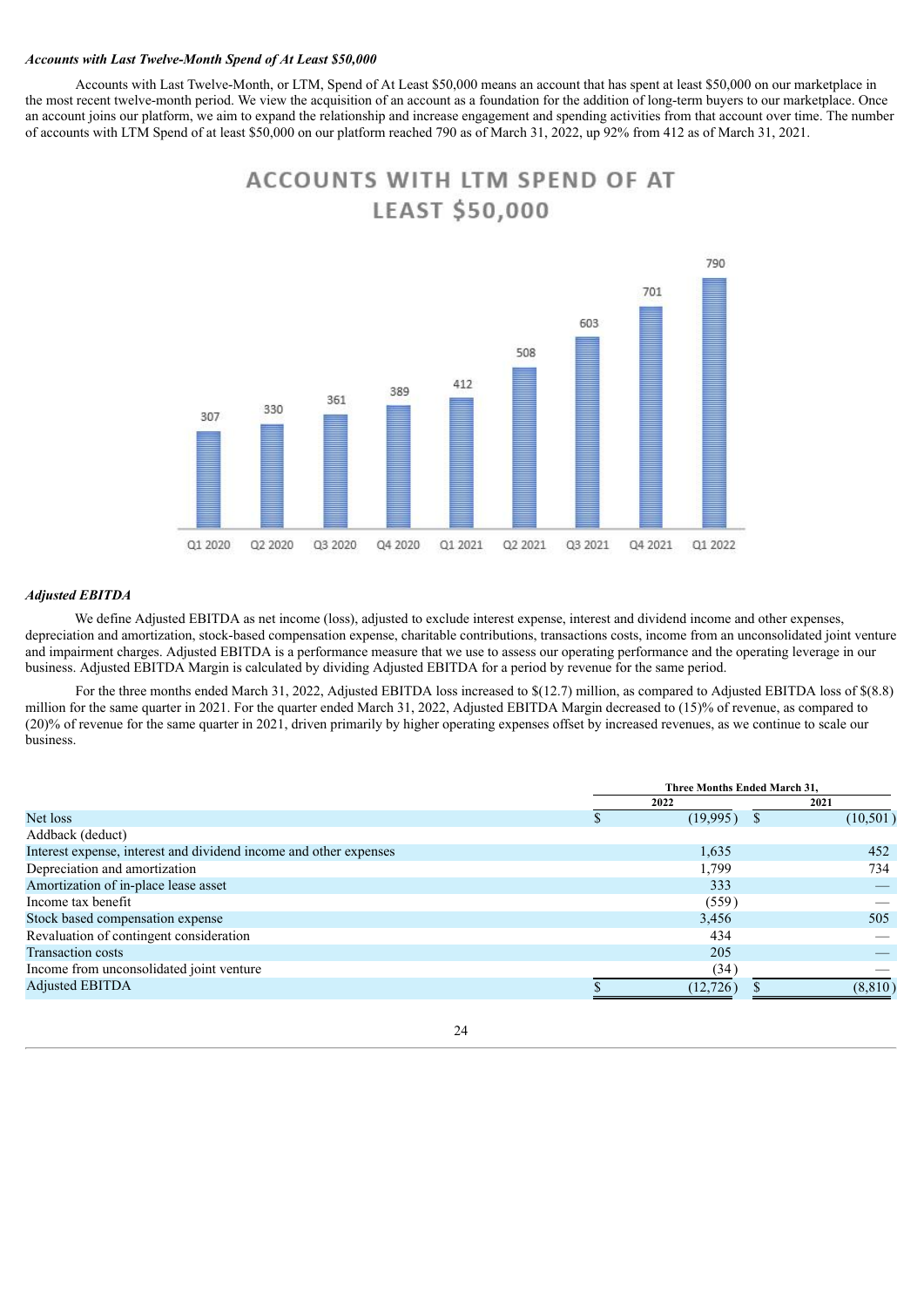# *Non-GAAP Net Loss*

We define Non-GAAP net loss, as net loss adjusted to exclude depreciation and amortization, stock-based compensation expense, amortization of in-place lease assets, amortization of debt discount and issuance costs, unrealized loss on marketable securities, revaluation of contingent consideration and transaction costs.

|                                                     | For the Three Months Ended March 31, |           |
|-----------------------------------------------------|--------------------------------------|-----------|
|                                                     | 2022                                 | 2021      |
| <b>Non-GAAP Net Loss:</b>                           |                                      |           |
| Net loss                                            | $(19,995)$ \$                        | (10, 501) |
| Add (deduct):                                       |                                      |           |
| Depreciation and amortization expense               | 1,799                                | 734       |
| Stock-based compensation                            | 3,456                                | 505       |
| Amortization of in-place lease asset                | 333                                  |           |
| Amortization of deferred costs on convertible notes | 312                                  |           |
| Unrealized loss on marketable securities            | 858                                  |           |
| Revaluation of contingent consideration             | 434                                  |           |
| <b>Transaction costs</b>                            | 205                                  |           |
| <b>Non-GAAP Net Loss</b>                            | (12,598)                             | (9,262)   |

For the three months ended March 31, 2022, Non-GAAP net loss increased to \$(12.6) million, as compared to Non-GAAP net loss of \$(9.3) million for the same quarter in 2021. For the quarter ended March 31, 2022, Non-GAAP net loss decreased to (15)% of revenue, as compared to (21)% of revenue for the same quarter in 2021.

Adjusted EBITDA and Non-GAAP net loss are non-GAAP financial measures that we use, in addition to our GAAP financial measures, to evaluate our business. We have included Adjusted EBITDA and Non-GAAP net loss in this filing because they are key measures used by our management to evaluate our operating performance. Accordingly, we believe that Adjusted EBITDA and Non-GAAP net loss provide useful information to investors and others in understanding and evaluating our operating results in the same manner as our management team and board of directors. Our calculation of Adjusted EBITDA and Non-GAAP net loss may differ from similarly titled non-GAAP measures, if any, reported by our peer companies and therefore may not serve as an accurate basis of comparison among companies. Adjusted EBITDA and Non-GAAP net loss should not be considered in isolation from, or as a substitute for, financial information prepared in accordance with GAAP.

#### **Components of Results of Operations**

## *Revenue*

Our marketplace revenue is primarily comprised of sales to customers through our platform. Buyers purchase specialized CNC manufacturing, sheet metal manufacturing, 3D printing, injection molding, urethane casting, finishing services. Customer purchases range from rapid prototyping of single parts to high-volume production on our marketplace. These products are primarily manufactured by our network of suppliers.

Supplier services revenue includes the sale of marketing and advertising services, and to a lesser extent SaaS based solutions and financial service products.

## *Cost of Revenue*

Marketplace cost of revenue primarily consists of the cost to us of the products that are manufactured or produced by us or our suppliers for delivery to buyers on our platform, internal and external production costs, shipping costs and certain internal depreciation. We expect cost of revenue to increase in absolute dollars to the extent our revenue increases and transaction volume increases. As we grow and add suppliers to our platform we are able to improve our pricing efficiency, we expect cost of revenue to decline as a percentage of revenue over time.

Cost of revenue for supplier services primarily consists of internal and external production costs and website hosting.

#### *Gross Profit*

Gross profit, or revenue less cost of revenue, is primarily affected by the growth of our revenue. Our gross profit margin is primarily affected by liquidity of our suppliers network and the efficiency of our pricing and will be benefited by increasing the use of existing supplier services and the variety of supplier services offerings over time.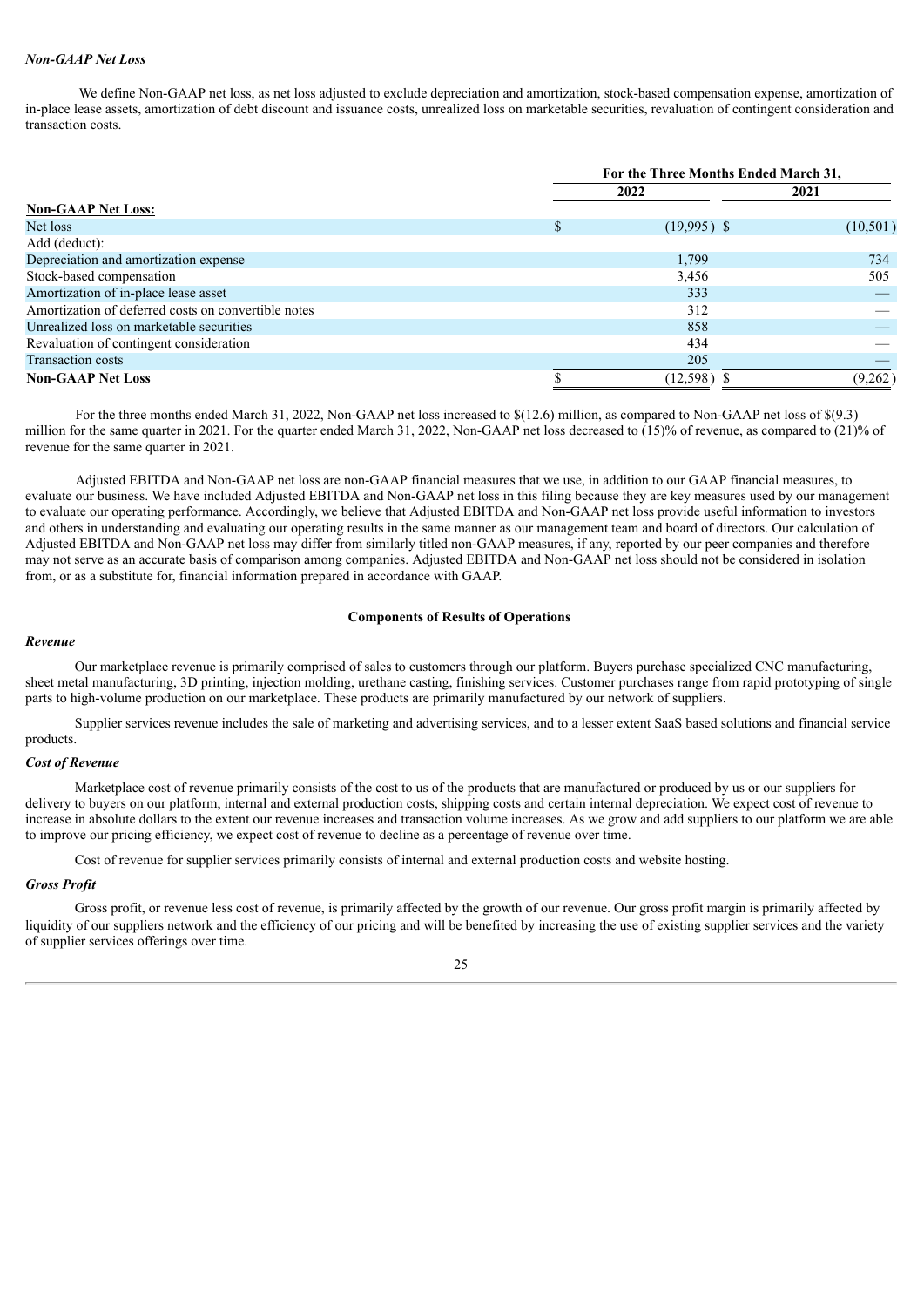## *Operating Expenses*

Our operating expenses consist of sales and marketing, operations and support, product development and general and administrative functions.

## *Sales and Marketing*

Sales and marketing expenses are expensed as incurred and include the costs of our digital marketing strategies, branding costs and other advertising costs, certain depreciation and amortization expense, and compensation expenses, including stock-based compensation, to our sales and marketing employees. We intend to continue to invest in our sales and marketing capabilities in the future to continue to increase our brand awareness, add new accounts and further penetrate existing accounts. We expect sales and marketing expense to increase in absolute dollars in the future as we grow our business, though in the near term sales and marketing expenses may fluctuate from period to period based on the timing of our investments in our sales and marketing functions as these investments may vary in scope and scale over future periods.

#### *Operations and Support*

Operations and support expenses are the costs we incur in support of the buyers and suppliers on our platform which are provided by phone, email and chat for purposes of resolving buyer and suppliers related matters. These costs primarily consist of compensation expenses of the support staff, including stock-based compensation, certain depreciation and amortization expense and software costs used in delivering buyer and suppliers services. We expect operations and support expense to increase in absolute dollars in the future, though in the near term operations and support expenses may fluctuate from period-to-period based on total revenue levels and the timing of our investments in our operations and support functions as these investments may vary in scope and scale over future periods.

## *Product Development*

Product development costs which are not eligible for capitalization are expensed as incurred. This account also includes compensation expenses, including stock-based compensation expenses to our employees performing these functions and certain depreciation and amortization expense. We expect product development expense to increase in absolute dollars in the future, though in the near term product development expenses may fluctuate from period-to-period based on total revenue levels and the timing of our investments in our product development functions as these investments may vary in scope and scale over future periods.

## *General and Administrative*

General and administrative expenses primarily consist of professional service fees, public company costs, charitable contributions and certain depreciation and amortization expense. It also includes compensation expenses, including stock-based compensation expenses, for executive, finance, legal and other administrative personnel. We expect our general and administrative expenses to increase. We expect to incur additional general and administrative expenses as a result of operating as a public company, including as a result of increased legal, accounting, and directors' and officers' insurance expenses.

## *Other (Expense) Income*

## *Interest Expense*

Interest expense consists of interest incurred on our outstanding borrowings under our outstanding convertible notes or other borrowings. See "Management's Discussion and Analysis of Financial Condition and Results of Operations—Liquidity and Capital Resources."

#### *Interest and Dividend Income*

Interest and dividend income consists of interest on our cash and cash equivalents and dividend income from our investments.

## *Other Expenses*

Other expenses consist primarily of unrealized losses and other expenses.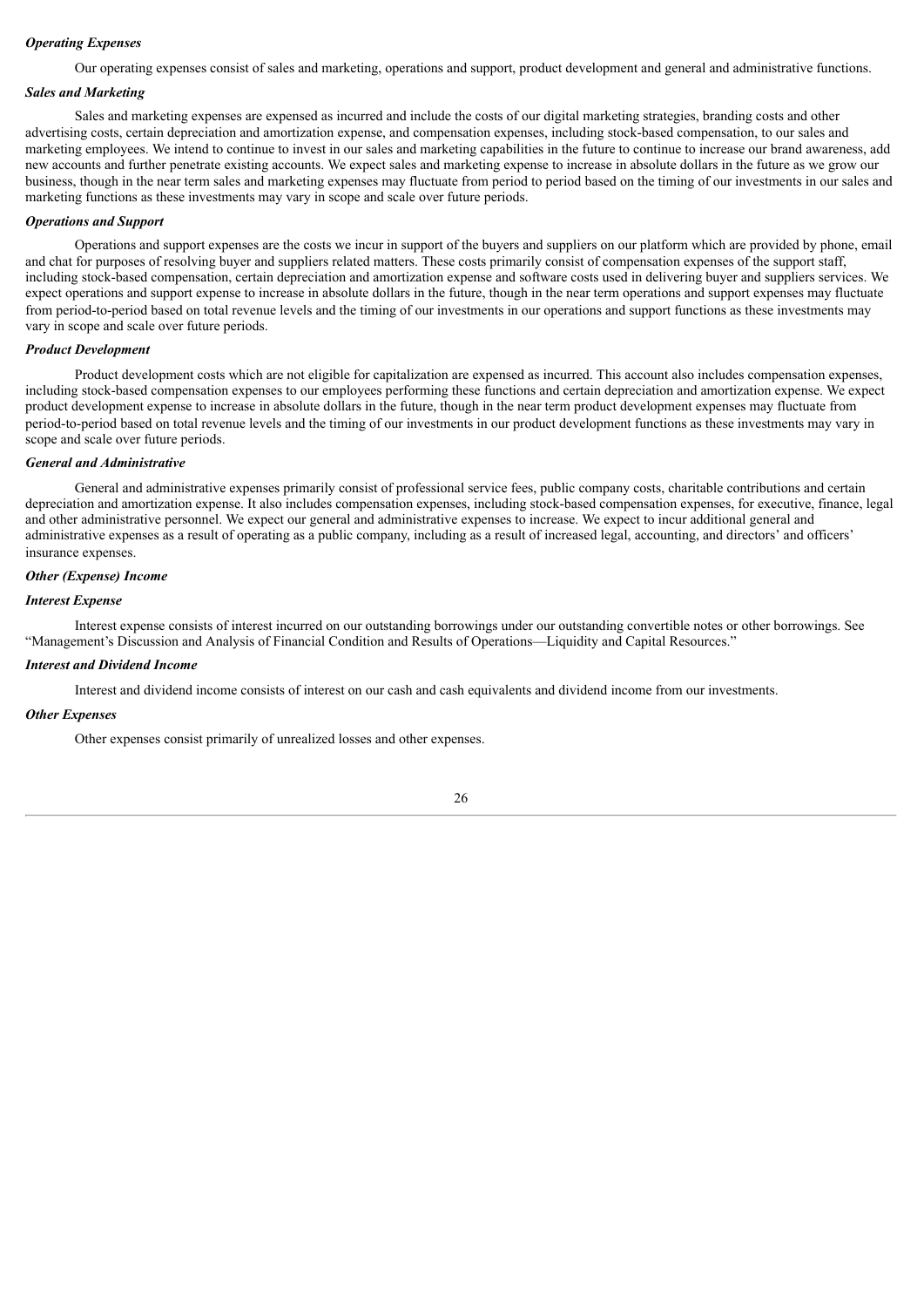## **Results of Operations**

# **Comparison of the Three Months Ended March 31, 2022 and 2021**

The following table sets forth our unaudited statements of operations data for the periods indicated:

|                                                    |      | <b>Three Months Ended March 31.</b> |           |  |  |
|----------------------------------------------------|------|-------------------------------------|-----------|--|--|
|                                                    | 2022 |                                     | 2021      |  |  |
|                                                    |      | (in thousands)                      |           |  |  |
| Revenue                                            | \$   | 83,671<br>S                         | 43,922    |  |  |
| Cost of revenue                                    |      | 50,732                              | 34,087    |  |  |
| Gross profit                                       |      | 32,939                              | 9,835     |  |  |
| Operating expenses:                                |      |                                     |           |  |  |
| Sales and marketing                                |      | 19,285                              | 7,563     |  |  |
| Operations and support                             |      | 12,358                              | 4,330     |  |  |
| Product development                                |      | 7,290                               | 3,664     |  |  |
| General and administrative                         |      | 12,959                              | 4,327     |  |  |
| Total operating expenses                           |      | 51,892                              | 19,884    |  |  |
| Loss from operations                               |      | (18,953)                            | (10,049)  |  |  |
| Other (expenses) income:                           |      |                                     |           |  |  |
| Interest expense                                   |      | (769)                               | (330)     |  |  |
| Interest and dividend income                       |      | 96                                  |           |  |  |
| Other expenses                                     |      | (962)                               | (122)     |  |  |
| Income from unconsolidated joint venture           |      | 34                                  |           |  |  |
| Total other expenses                               |      | (1,601)                             | (452)     |  |  |
| Loss before income taxes                           |      | (20, 554)                           | (10, 501) |  |  |
| Benefit for income taxes                           |      | 559                                 |           |  |  |
| Net loss                                           |      | (19,995)                            | (10, 501) |  |  |
| Net income attributable to noncontrolling interest |      | 17                                  |           |  |  |
| Net loss attributable to common stockholders       | \$   | \$<br>(20, 012)                     | (10, 501) |  |  |

The following table sets forth our unaudited statements of operations data expressed as a percentage of total revenue for the periods indicated:

|                                                    | <b>Three Months Ended March 31.</b> |                 |  |
|----------------------------------------------------|-------------------------------------|-----------------|--|
|                                                    | 2022                                | 2021            |  |
|                                                    | (in thousands)                      |                 |  |
| Revenue                                            | $100.0\%$                           | 100.0%          |  |
| Cost of revenue                                    | $60.6\%$                            | 77.6%           |  |
| Gross profit                                       | 39.4%                               | 22.4%           |  |
| Operating expenses:                                |                                     |                 |  |
| Sales and marketing                                | 23.0%                               | $17.2\%$        |  |
| Operations and support                             | 14.8%                               | $9.9\%$         |  |
| Product development                                | $8.7\%$                             | $8.3\%$         |  |
| General and administrative                         | 15.5%                               | $9.9\%$         |  |
| Total operating expenses                           | 62.0%                               | 45.3%           |  |
| Loss from operations                               | $(22.6)\%$                          | $(22.9)\%$      |  |
| Other (expenses) income:                           |                                     |                 |  |
| Interest expense                                   | (0.9)%                              | (0.8)%          |  |
| Interest and dividend income                       | $0.1\%$                             | $- \frac{9}{6}$ |  |
| Other expenses                                     | (1.1)%                              | (0.3)%          |  |
| Income from unconsolidated joint venture           | $-$ %                               | $-$ %           |  |
| Total other expenses                               | (1.9)%                              | (1.1)%          |  |
| Loss before income taxes                           | $(24.5)\%$                          | $(24.0)\%$      |  |
| Benefit for income taxes                           | $0.7\%$                             | $-$ %           |  |
| Net loss                                           | $(23.8)\%$                          | $(24.0)\%$      |  |
| Net income attributable to noncontrolling interest | $- \frac{9}{6}$                     | $-\%$           |  |
| Net loss attributable to common stockholders       | $(23.8)\%$                          | $(24.0)\%$      |  |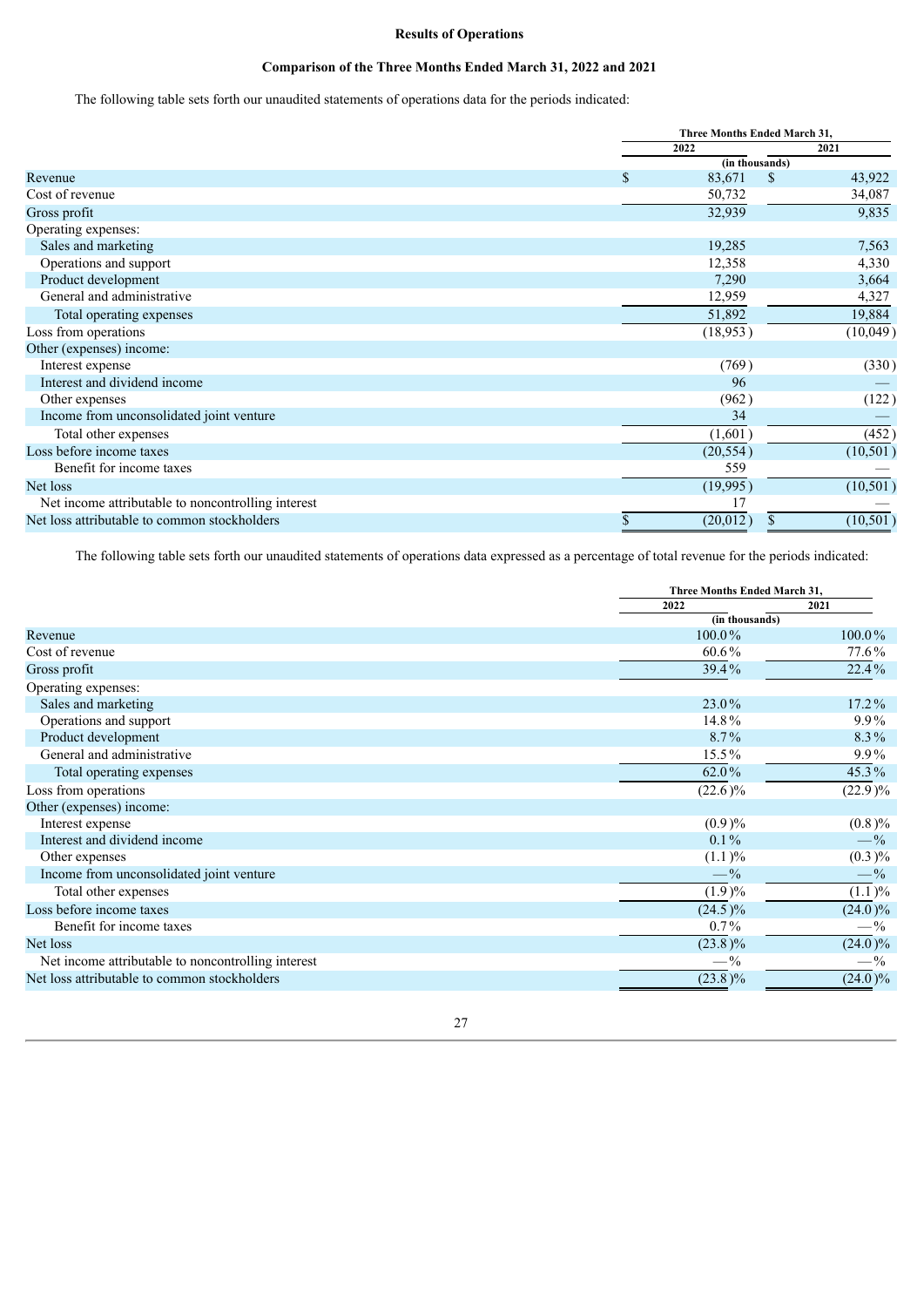The following table present our disaggregated revenue and costs of revenue. Revenue from our marketplace primarily reflects the sales of parts and assemblies on our platform. Revenue from supplier services primarily includes the sale of advertising and to a lesser extent supplies, financial service products and SaaS products.

Revenue and cost of revenue of is presented in the following tables for the three months ended March 31, 2022 (in thousands, amounts for the three months ended March 31, 2021 were not considered material):

# **For the Three Months Ended March 31,**

|                          |    | 2022   |
|--------------------------|----|--------|
| <b>Marketplace</b>       |    |        |
| Revenue                  | ٠D | 64,415 |
| Cost of revenue          |    | 46,741 |
| Gross Profit             |    | 17,674 |
|                          |    |        |
| <b>Supplier services</b> |    |        |
| Revenue                  |    | 19,256 |
| Cost of revenue          |    | 3,991  |
| Gross Profit             |    | 15,265 |
|                          |    |        |

#### *Revenue*

Total revenue increased \$39.7 million, or 90%, from \$43.9 million for the three months ended March 31, 2021 to \$83.7 million for the three months ended March 31, 2022. This growth was primarily a result of an increase in marketplace revenue and an increase in supplier services revenue due to our acquisition of Thomas. Total revenue from marketplace and supplier services for the three months ended March 31, 2022 was \$64.4 million and \$19.3 million, respectively. The marketplace increase was primarily the result of a 44% increase in active buyers resulting from investments in sales and marketing, as well as existing buyers increasing their spend on the platform for the three months ended March 31, 2022, as compared to the prior year period. Supplier services revenue growth was driven primarily by our acquisition of Thomas in December 2021.

Total revenue from our U.S. and International operating segments for the three months ended March 31, 2022 and 2021, was \$77.2 million and \$41.3 million, respectively, for the U.S., and \$6.5 million and \$2.6 million, respectively, for International.

### *Cost of Revenue*

Total cost of revenue increased \$16.6 million, or 49%, from \$34.1 million for the three months ended March 31, 2021 to \$50.7 million for the three months ended March 31, 2022. This increase was primarily the result of an increase in marketplace cost of revenue and increase in supplier service costs of revenue due to our acquisition of Thomas. Total cost of revenue from marketplace and supplier services for the three months ended March 31, 2022 was \$46.7 million and \$4.0 million, respectively.

Marketplace cost of revenue was driven by increased payments to suppliers on our platform due to the growth in our buyer base and increased activity by existing accounts on our marketplace. Our supplier services cost of revenue increased primarily as a result of our acquisition of Thomas in December 2021.

## *Gross Profit and Margin*

Gross profit increased \$23.1 million, or 235%, from \$9.8 million for the three months ended March 31, 2021 to \$32.9 million for the three months ended March 31, 2022. The increase in gross profit was primarily due to the acquisition of Thomas, increases in revenue from marketplace and improved gross margin as compared to the prior year period.

Gross margin for marketplace was 27.4% for the three months ended March 31, 2022 which was a significant improvement over the prior year period in part due to our AI-driven platform. Pricing has become more efficient due to the increased number of orders, improving the data set and thus making our pricing decisions more accurate. Additionally, we continue to grow our active suppliers resulting in a lower cost of revenue. Gross margin for our supplier services was 79.3% for the three months ended March 31, 2022 primarily due to our acquisition of Thomas.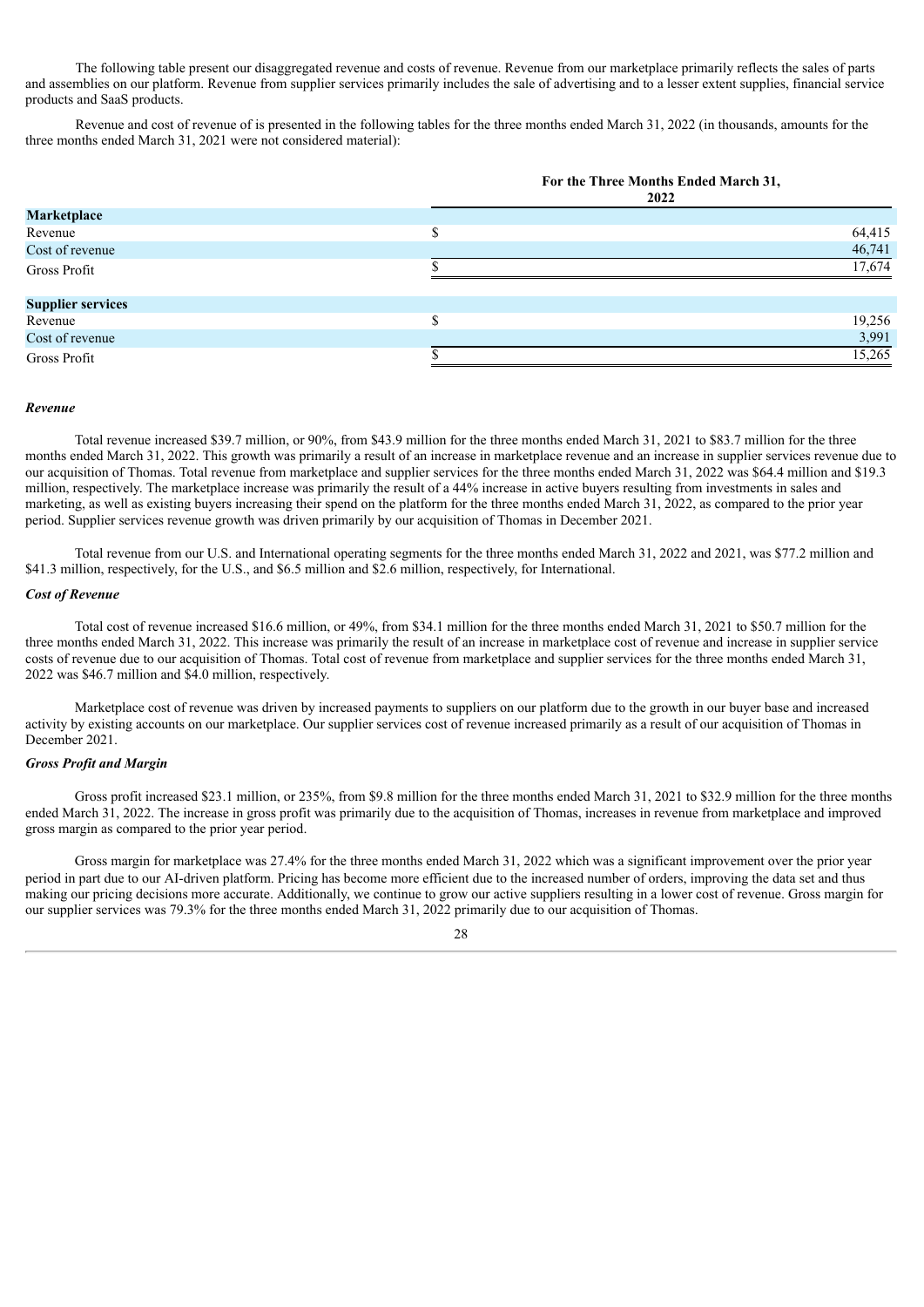## *Operating Expenses*

#### *Sales and Marketing*

Sales and marketing expense increased \$11.7 million, or 155%, from \$7.6 million for the three months ended March 31, 2021 to \$19.3 million for the three months ended March 31, 2022, primarily as a result our acquisition of Thomas in December 2021, increases in marketing and advertising spend and additional sales employees. As a percent of total revenue, sales and marketing expenses increased to 23.0% for the three months ended March 31, 2022 from 17.2% for the three months ended March 31, 2021.

For the three months ended March 31, 2022 and 2021, stock based compensation expense recorded in sales and marketing was \$0.6 million and \$53 thousand, respectively. Excluding stock based compensation, sales and marketing would be 22.3% and 17.1% of revenue for the three months ended March 31, 2022 and 2021, respectively.

#### *Operations and Support*

Operations and support increased \$8.0 million, or 185%, from \$4.3 million for the three months ended March 31, 2021 to \$12.4 million for the three months ended March 31, 2022, primarily as a result our acquisition of Thomas in December 2021, hiring of additional operations and support employees, and increased stock based compensation expense. As a percent of total revenue, operations and support expenses increased to 14.8% for the three months ended March 31, 2022 from 9.9% for the three months ended March 31, 2021.

For the three months ended March 31, 2022 and 2021, stock based compensation expense recorded in operations and support was \$1.4 million and \$0.1 million, respectively. Excluding stock based compensation, operations and support would be 13.1% and 9.6% of revenue for the three months ended March 31, 2022 and 2021, respectively.

#### *Product Development*

Product development expense increased \$3.6 million, or 99%, from \$3.7 million for the three months ended March 31, 2021 to \$7.3 million for the three months ended March 31, 2022, primarily as result of our acquisition Thomas in December 2021, hiring additional development employees, software and maintenance cost and increased stock based compensation expense. As a percent of total revenue, product development expenses increased to 8.7% for the three months ended March 31, 2022 from 8.3% for the three months ended March 30, 2021.

For the three months ended March 31, 2022 and 2021, stock based compensation expense recorded in product development was \$0.9 million and \$0.1 million, respectively. Excluding stock based compensation, product development would be 7.6% and 8.2% of revenue for the three months ended March 31, 2022 and 2021, respectively.

#### *General and Administrative*

General and administrative expense increased \$8.6 million, or 199%, from \$4.3 million for the three months ended March 31, 2021 to \$13.0 million for the three months ended March 31, 2022. The primary driver of the increase was due to our acquisition of Thomas in December 2021. We also incurred public company costs for insurance, legal and accounting. As a percent of total revenue, general and administrative expenses increased to 15.5% for the for the three months ended March 31, 2022 from 9.9% for the three months ended March 31, 2021.

For the three months ended March 31, 2022 and 2021, stock based compensation expense recorded in general and administrative was \$0.5 million and \$0.3 million, respectively. Excluding stock based compensation, general and administrative would be 14.9% and 9.2% of revenue for the three months ended March 31, 2022 and 2021, respectively.

## *Other (Expenses) Income*

#### *Interest Expense*

Interest expense increased by \$0.4 million, or 133%, from \$0.3 million for the three months ended March 31, 2021 to \$0.8 million for the three months ended March 31, 2022, as a result of the interest on the 2027 convertible notes issued in February 2022.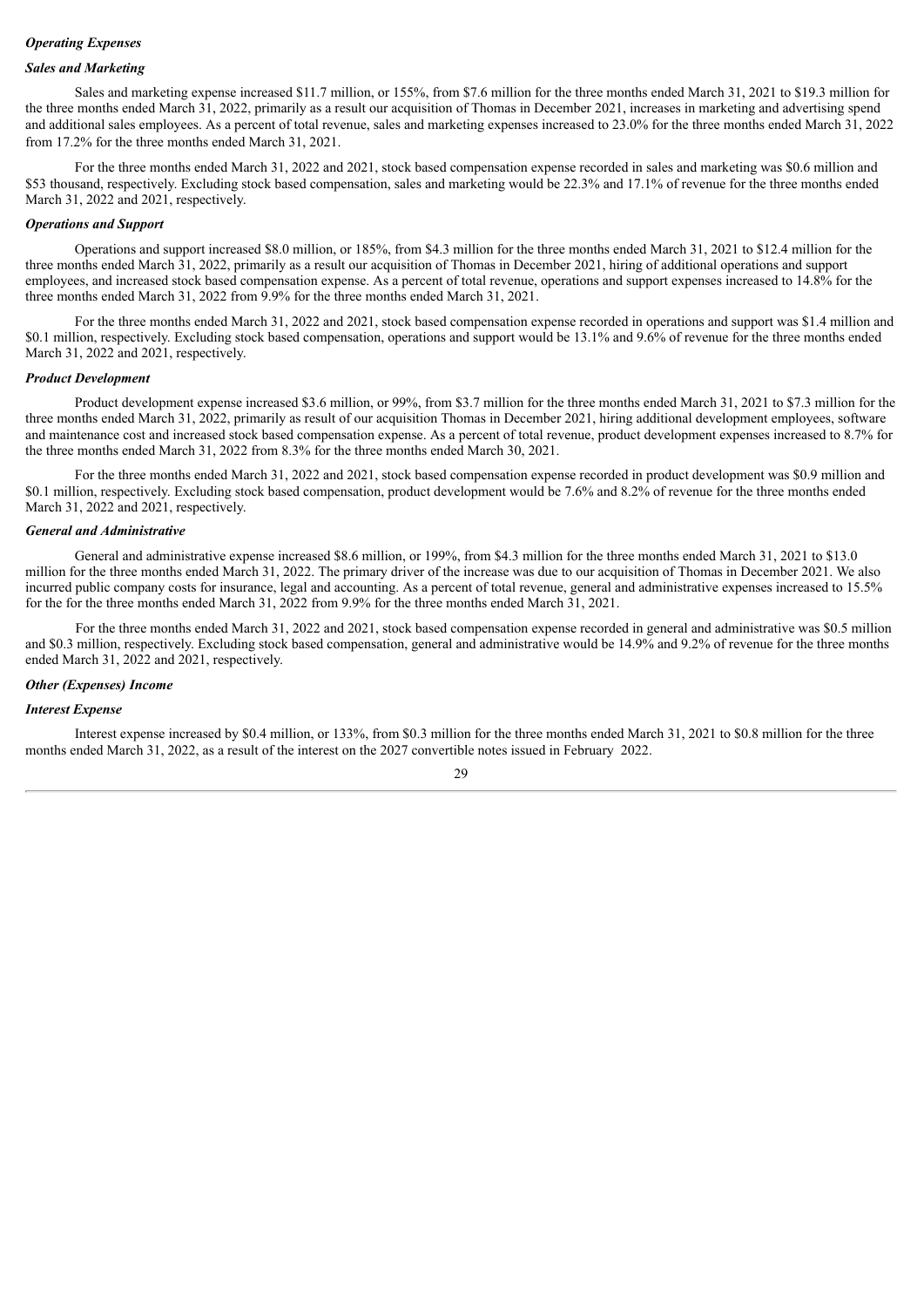## *Interest and dividend income*

Interest and dividend income increased to \$96 thousand for the three months ended March 31, 2022, due to dividend income from our marketable securities.

## *Other Expenses*

Other expenses increased by \$0.8 million, or 689%, from \$0.1 million for the three months ended March 31, 2021 to \$1.0 million for the three months ended March 31, 2022, as a result of a \$0.9 million of unrealized loss on marketable securities.

## *Benefit for income taxes*

Benefit for income taxes increased by \$0.6 million due to an income tax benefit resulting from our acquisition of Thomas.

## *Additional Segment Considerations*

Total segment loss from our U.S. operating segment for the three months ended March 31, 2022 and 2021, was \$16.3 million and \$8.2 million, respectively. Total segment loss from our International operating segment for the three months ended March 31, 2022 and 2021, was \$3.7 million and \$2.3 million, respectively.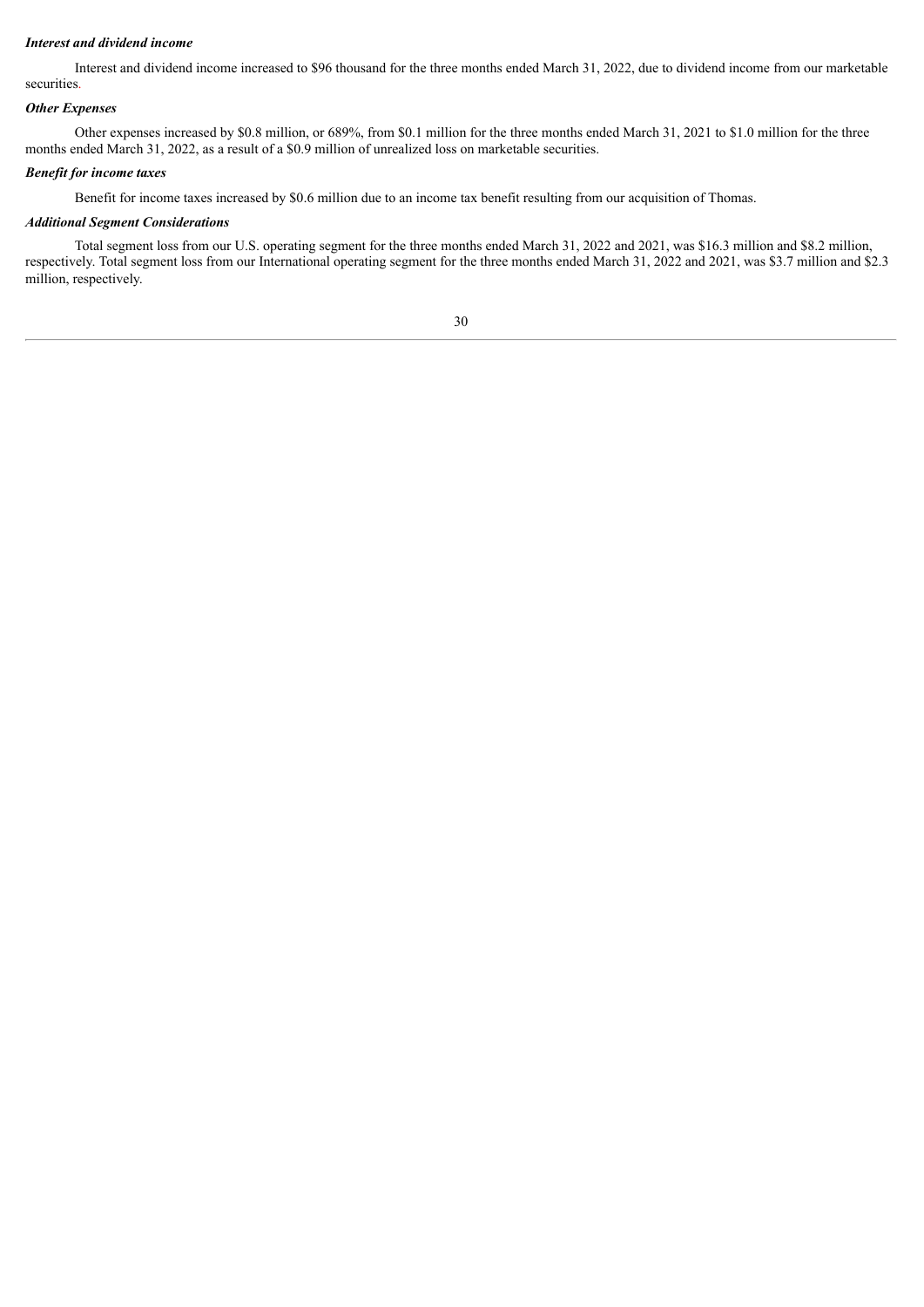## **Liquidity and Capital Resources**

#### *General*

We have financed our operations primarily through sales of our equity securities and borrowings under our convertible notes. As of March 31, 2022, our cash and cash equivalents and marketable securities totaled \$368.7 million, compared with \$116.7 million as of December 31, 2021. We believe our existing cash and cash equivalents and marketable securities will be sufficient to support our working capital and capital expenditure requirements for at least the next twelve months. Our future capital requirements will depend on many factors, including our revenue growth rate, receivable and payable cycles, the timing and extent of investments in product development, sales and marketing, operations and support and general and administrative expenses.

Our capital expenditures consist primarily of internal-use software costs, manufacturing equipment, computers and peripheral equipment, furniture and fixtures and leasehold improvements and patents.

#### *Convertible Notes due 2027*

In February 2022, we entered into a purchase agreement with certain counterparties for the sale of an aggregate of \$287.5 million principal amount of convertible senior notes due in 2027 (the "2027 Notes") in a private offering to qualified institutional buyers pursuant to Rule 144A under the Securities Act of 1933, as amended (the "Securities Act"). The 2027 Notes consisted of a \$250 million initial placement and an over-allotment option that provided the initial purchasers of the 2027 Notes with the option to purchase an additional \$37.5 million aggregate principal amount of the 2027 Notes, which was fully exercised. The 2027 Notes were issued pursuant to an indenture dated February 4, 2022. The net proceeds from the issuance of the 2027 Notes were \$278.2 million, net of debt issuance costs. The debt issuance costs are amortized to interest expense using the effective interest rate method.

The 2027 Notes are unsecured obligations which bear regular interest at 1% per annum and for which the principal balance will not accrete. The 2027 Notes will mature on February 1, 2027 unless repurchased, redeemed, or converted in accordance with their terms prior to such date.

The 2027 Notes are convertible into cash, shares of our Class A common stock, or a combination of cash and shares of our Class A common stock, at our election, at an initial conversion rate of 17.8213 shares of Class A common stock per \$1,000 principal amount of 2027 Notes, which is equivalent to an initial conversion price of approximately \$56.11 per share of our Class A common stock. The conversion rate is subject to customary adjustments for certain events as described in the indenture governing the 2027 Notes.

We may redeem for cash all or any portion of the 2027 Notes, at our option, on or after February 5, 2025 if the last reported sale price of our Class A common stock has been at least 130% of the conversion price then in effect for at least 20 trading days at a redemption price equal to 100% of the principal amount of the 2027 Notes to be redeemed, plus accrued and unpaid interest or additional interest, if any.

Holders of the 2027 Notes may convert all or a portion of their 2027 Notes at their option prior to November 1, 2026, in multiples of \$1,000 principal amounts, only under the following circumstances:

- if the last reported sale price of our Class A common stock for at least 20 trading days (whether or not consecutive) during the period of 30 consecutive trading days ending on the last trading day of the preceding calendar quarter is greater than or equal to 130% of the applicable conversion price of the 2027 Notes on each such trading day;
- during the five business day period after any ten consecutive trading day period in which the trading price per \$1,000 principal amount of the 2027 Notes for each day of that ten consecutive trading day period was less than 98% of the product of the last reported sale price of our Class A common stock and the applicable conversion rate of the 2027;
- on a notice of redemption, at any time prior to the close of business on the scheduled trading day immediately preceding the redemption date, in which case we may be required to increase the conversion rate for the 2027 Notes so surrendered for conversion in connection with such redemption notice; or
- on the occurrence of specified corporate events.

On or after November 1, 2026, the 2027 Notes are convertible at any time until the close of business on the second scheduled trading day immediately preceding the maturity date.

Holders of the 2027 Notes who convert the 2027 Notes in connection with a make-whole fundamental change, as defined in the indenture governing the 2027 Notes, or in connection with a redemption are entitled to an increase in the conversion rate. Additionally, in the event of a fundamental change, holders of the 2027 Notes may require us to repurchase all or a portion of the 2027 Notes at a price equal to 100% of the principal amount of 2027 Notes, plus any accrued and unpaid special interest, if any.

We accounted for the issuance of the 2027 Notes as a single liability measured at its amortized cost, as no other embedded features require bifurcation and recognition as derivatives.

As of March 31, 2022, the 2027 Notes have a carrying value of \$278.5 million with an effective annual interest rate of 1.6%.

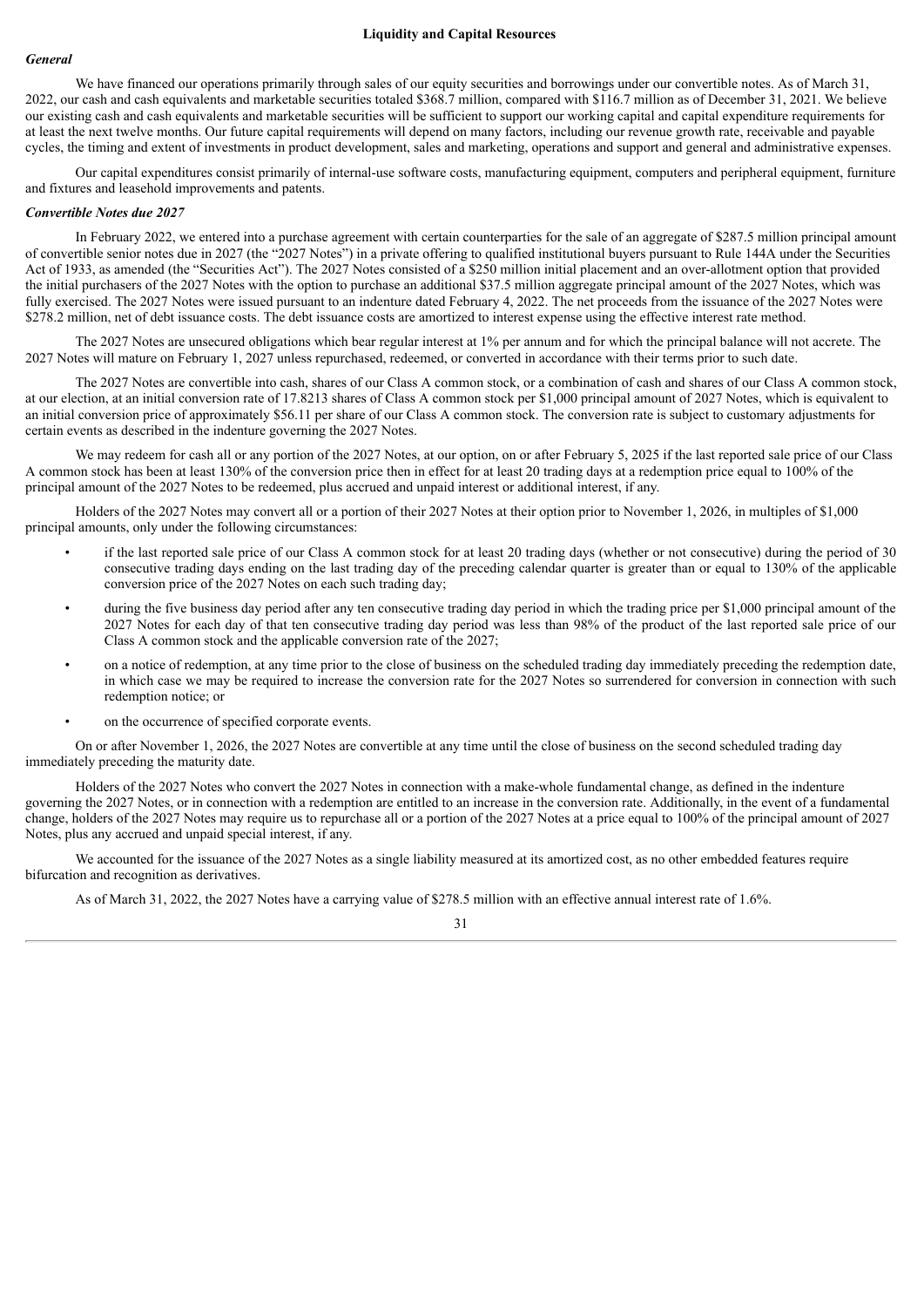# *Cash Flows*

The following table presents a summary of our cash flows from operating, investing, and financing activities for the three months ended March 31, 2022 and 2021.

|                                                   | Three Months Ended March 31. |  |         |  |
|---------------------------------------------------|------------------------------|--|---------|--|
|                                                   | 2022                         |  | 2021    |  |
|                                                   | (in thousands)               |  |         |  |
| Net cash used in operating activities             | (24,259)                     |  | (9,942) |  |
| Net cash used in provided by investing activities | (282, 465)                   |  | (1,244) |  |
| Net cash provided by financing activities         | 279,460                      |  | 843     |  |

#### *Operating Activities*

For the three months ended March 31, 2022, net cash used in operating activities was \$24.3 million, primarily due to a net loss of \$(20.0) million adjusted for non-cash charges of \$8.1 million and a net decrease in our operating assets and liabilities of \$(12.4) million. The non-cash adjustments primarily relate to stock-based compensation of \$3.5 million, depreciation and amortization of \$1.8 million, \$0.9 unrealized loss on marketable securities. and \$1.8 million of reduction to our right of use lease assets. The net decrease in operating assets and liabilities is primarily driven by an increase in accounts receivable of \$6.1 million, a \$1.4 million increase in deferred sales commissions, a decrease in accounts payable of \$2.8 million and accrued expenses of \$2.8 million, primarily due to growth of our business and the timing of payments related to the acquisition of Thomas and the renewal of annual software licenses that are amortized over the life of the contract. These decreases are partially offset by an increase in contract liabilities of \$2.1 million.

For the three months ended March 31, 2021, net cash used in operating activities was \$9.9 million, primarily due to a net loss of \$(10.5) million adjusted for non-cash charges of \$1.6 million and a net decrease in our operating assets and liabilities of \$(1.0) million. The non-cash adjustments primarily relate to stock-based compensation of \$0.5 million and depreciation and amortization of \$0.7 million. The net decrease in operating assets and liabilities is primarily driven by an increase in accounts receivable of \$5.5 million and prepaid expenses of \$0.9 million. These increases are partially offset by increases in accounts payable of \$1.9 million, accrued expenses of \$1.6 million and \$1.6 million of contract liabilities, primarily due to the growth of our business.

## *Investing Activities*

Cash used by investing activities was \$282.5 million during the three months ended March 31, 2022, primarily due to the purchase of marketable securities of \$280.1 million and \$2.5 million for purchases of property and equipment (which includes internal-use software development costs).

Cash used by investing activities was \$1.2 million during the three months ended March 31, 2021, primarily due to investments in property and equipment (which includes software development costs).

#### *Financing Activities*

Cash provided by financing activities was \$279.5 million during the three months ended March 31, 2022, reflecting \$287.5 million of proceeds from the issuance of the 2027 convertible senior notes. These inflows were offset by \$9.3 million of convertible note costs incurred in connection with these notes.

Cash provided by financing activities was \$0.8 million during the three months ended March 31, 2021, reflecting \$0.8 million of proceeds from the exercise of stock options.

## **Critical Accounting Estimates**

Our condensed consolidated financial statements and accompanying notes have been prepared in accordance with GAAP. The preparation of these condensed consolidated financial statements requires us to make estimates and assumptions that affect the reported amounts of assets, liabilities, revenue and expenses, and related disclosures. We base our estimates on historical experience and on various other assumptions that we believe are reasonable under the circumstances. We evaluate our estimates and assumptions on an ongoing basis. Actual results may differ from these estimates. To the extent that there are material differences between these estimates and our actual results, our future financial statements will be affected. For additional information about our critical accounting policies and estimates, see the disclosure included in our [Annual](https://www.sec.gov/ix?doc=/Archives/edgar/data/1657573/000095017022004158/xmtr-20211231.htm) Report on Form 10-K as well as Note 2 – Basis of Presentation and Summary of Significant Accounting Policies in the notes to the condensed consolidated financial statements included in Part I, Item 1, of this Quarterly Report on Form 10-Q.

#### **Recent Accounting Pronouncements**

For a description of our recently adopted accounting pronouncements and recently issued accounting standards not yet adopted, see Note 2 – Basis of Presentation and Summary of Significant Accounting Policies in the notes to the condensed consolidated financial statements included in Part I, Item 1, of this Quarterly Report on Form 10-Q.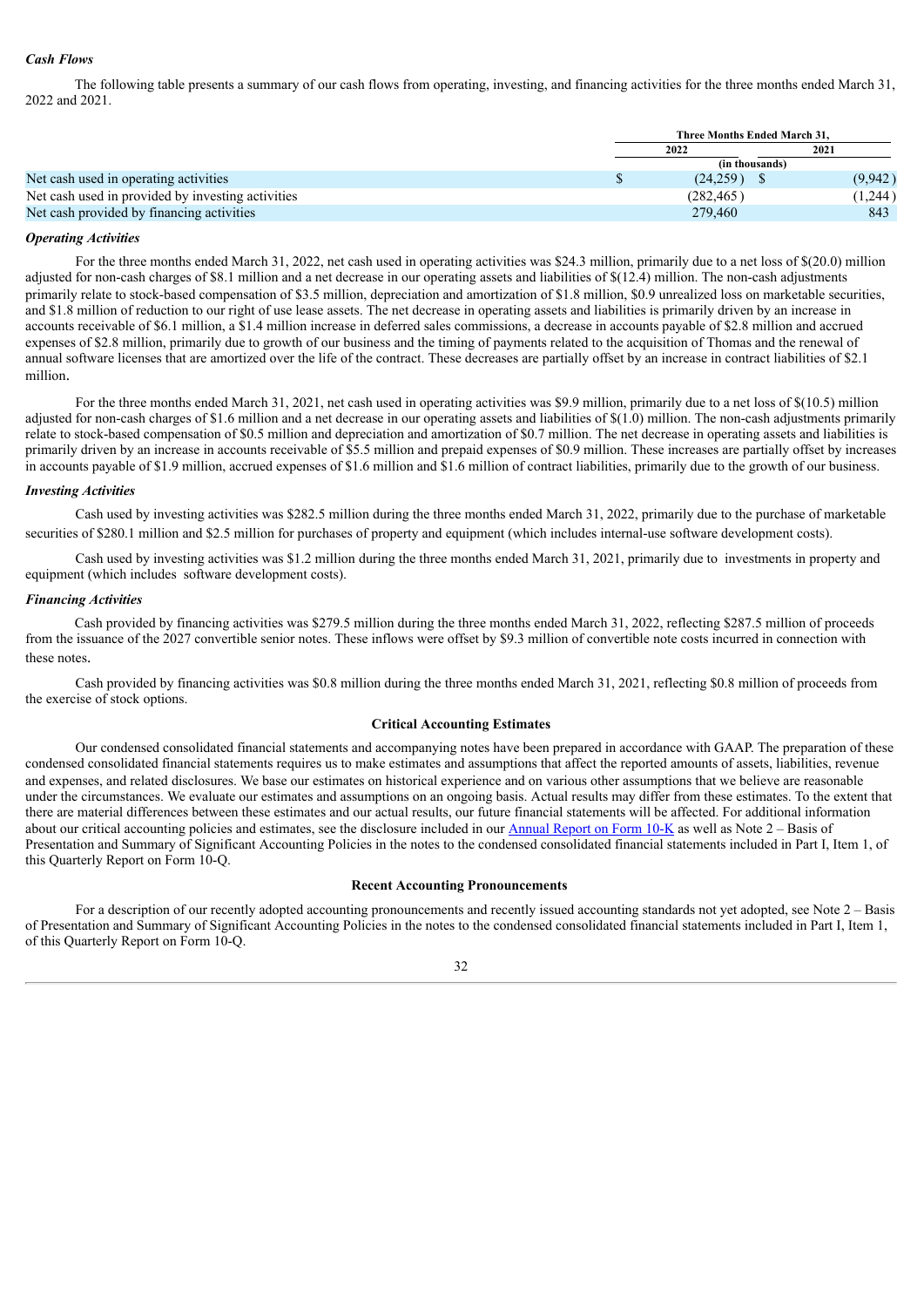#### **JOBS Act Accounting Election**

We qualify as an "emerging growth company" pursuant to the provisions of the Jumpstart Our Business Startups Act of 2012, or the JOBS Act. For as long as we are an "emerging growth company," we may take advantage of certain exemptions from various reporting requirements that are applicable to other public companies that are not "emerging growth companies," including, but not limited to, not being required to comply with the auditor attestation requirements of Section 404(b) of the Sarbanes-Oxley Act, reduced disclosure obligations regarding executive compensation in our periodic reports and proxy statements, exemptions from the requirements of holding advisory "say-on-pay" votes on executive compensation, and stockholder advisory votes on golden parachute compensation.

The JOBS Act also permits an emerging growth company like us to take advantage of an extended transition period to comply with new or revised accounting standards applicable to public companies. We have elected to "opt-in" to this extended transition period for complying with new or revised accounting standards and, therefore, we will not be subject to the same new or revised accounting standards as other public companies that comply with such new or revised accounting standards on a non-delayed basis.

## <span id="page-35-0"></span>**Item 3. Quantitative and Qualitative Disclosures About Market Risk.**

We are exposed to market risks in the ordinary course of our business. Market risk represents the risk of loss that may impact our financial position due to adverse changes in financial market prices and rates. Our market risk exposure is primarily a result of exposure to potential changes in interest rates. We do not enter into investments for trading or speculative purposes and have not used any derivative financial instruments to manage our interest rate risk exposure.

#### *Foreign Currency Exchange Risk*

Our revenue and costs are principally denominated in U.S. dollars and are not subject to foreign currency exchange risk. Our International operating segment generates revenue outside of the United States that is denominated in currencies other than the U.S. dollar. Our results of operations could be impacted by changes in exchange rates.

## *Inflation Risk*

We do not believe that inflation has had a material effect on our business, results of operations, or financial condition. If our costs were to become subject to significant inflationary pressures such as those caused by the conflict in Ukraine, we may not be able to fully offset such higher costs through price increases. Our inability or failure to do so could harm our business, results of operations and financial condition.

#### <span id="page-35-1"></span>**Item 4. Controls and Procedures.**

## *Evaluation of Disclosure Controls and Procedures*

As required by Rule 13a-15(b) under the Securities Exchange Act of 1934, as amended (the "Exchange Act"), our management, including our Chief Executive Officer and Chief Financial Officer, evaluated the effectiveness of our disclosure controls and procedures as of the end of the period covered by this Quarterly Report on Form 10-Q. Based upon that evaluation, our Chief Executive Officer and Chief Financial Officer concluded that, as of the end of the period covered by this Quarterly Report on Form 10-Q, our disclosure controls and procedures were effective to provide reasonable assurance that information required to be disclosed by us in the reports that we file or submit under the Exchange Act is recorded, processed, summarized, and reported within the time periods specified in the SEC's rules and forms and to provide reasonable assurance that such information is accumulated and communicated to our management, including our Chief Executive Officer and Chief Financial Officer, as appropriate to allow timely decisions regarding required disclosure.

## *Changes in Internal Control over Financial Reporting*

There were no changes to our internal control over financial reporting that occurred during the quarter ended March 31, 2022 that have materially affected, or are reasonably likely to materially affect, our internal control over financial reporting.

Our disclosure controls and procedures are designed to provide reasonable assurance of achieving their objectives as specified above. However, our management, including our Chief Executive Officer and Chief Financial Officer, does not expect that our disclosure controls and procedures will prevent or detect all error and fraud. Any control system, no matter how well designed and operated, is based upon certain assumptions and can provide only reasonable, not absolute, assurance that its objectives will be met. Further, no evaluation of controls can provide absolute assurance that misstatements due to error or fraud will not occur or that all control issues and instances of fraud, if any, within our company have been detected.

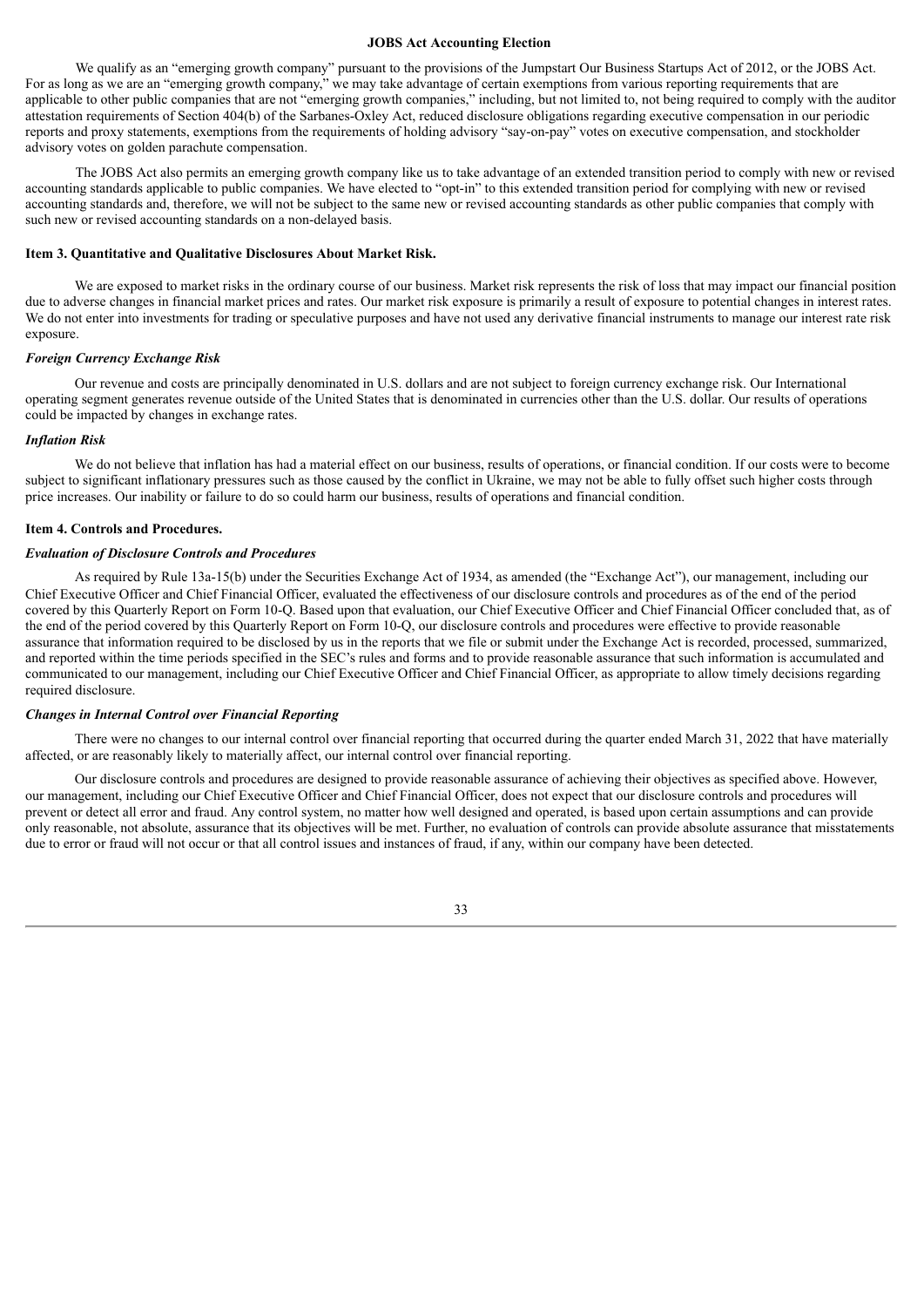#### **PART II—OTHER INFORMATION**

#### <span id="page-36-1"></span><span id="page-36-0"></span>**Item 1. Legal Proceedings.**

From time to time, we are involved in various claims and legal actions that arise in the ordinary course of business. We are not a party to any legal proceedings, that individually or in the aggregate, are reasonably expected to have a material adverse effect on our consolidated results of operations, financial condition or cash flows. However, the results of these matters cannot be predicted with certainty, and an unfavorable resolution of one or more matters could have a material adverse effect on our consolidated results of operations, financial condition or cash flows.

#### <span id="page-36-2"></span>**Item 1A. Risk Factors.**

There have been no material changes to our risk factors as previously disclosed in Item 1A, contained in Part I of our Annual Report on Form *10*‑*K for the year ended December 31, 2021.*

#### <span id="page-36-3"></span>**Item 2. Unregistered Sales of Equity Securities and Use of Proceeds.**

The Company offered and sold \$287.5 million of aggregate principal amount of 1.00% Convertible Senior Note due 2027 (the "Notes") to the initial purchasers in reliance on the exemption from registration provided by Section 4(a)(2) of the Securities Act of 1933, as amended (the "Securities Act"), and for resale by the initial purchasers to persons reasonably believed to be qualified institutional buyers pursuant to the exemption from registration provided by Section 4(a)(2) and Rule 144A under the Securities Act. The Company relied on these exemptions from registration based in part on representations made by the initial purchasers in the purchase agreement dated February 1, 2022 by and among the Company and the initial purchasers.

The Notes and the shares of Common Stock issuable upon conversion of the Notes, if any, have not been registered under the Securities Act and may not be offered or sold in the United States absent registration or an applicable exemption from registration requirements.

To the extent that any shares of Class A common stock are issued upon conversion of the Notes, they will be issued in transactions anticipated to be exempt from registration under the Securities Act by virtue of Section 3(a)(9) thereof because no commission or other remuneration is expected to be paid in connection with conversion of the Notes and any resulting issuance of shares of Class A common stock. Initially, a maximum of 6,532,603 shares of the Company's Class A common stock may be issued upon conversion of the Notes based on the initial maximum conversion rate of 22.7221 shares of Class A common stock per \$1,000 principal amount of Notes, which is subject to customary anti-dilution adjustment provisions.

## <span id="page-36-4"></span>**Item 3. Defaults Upon Senior Securities.**

Not applicable.

#### <span id="page-36-5"></span>**Item 4. Mine Safety Disclosures.**

Not applicable.

#### <span id="page-36-6"></span>**Item 5. Other Information.**

(a)Not applicable.

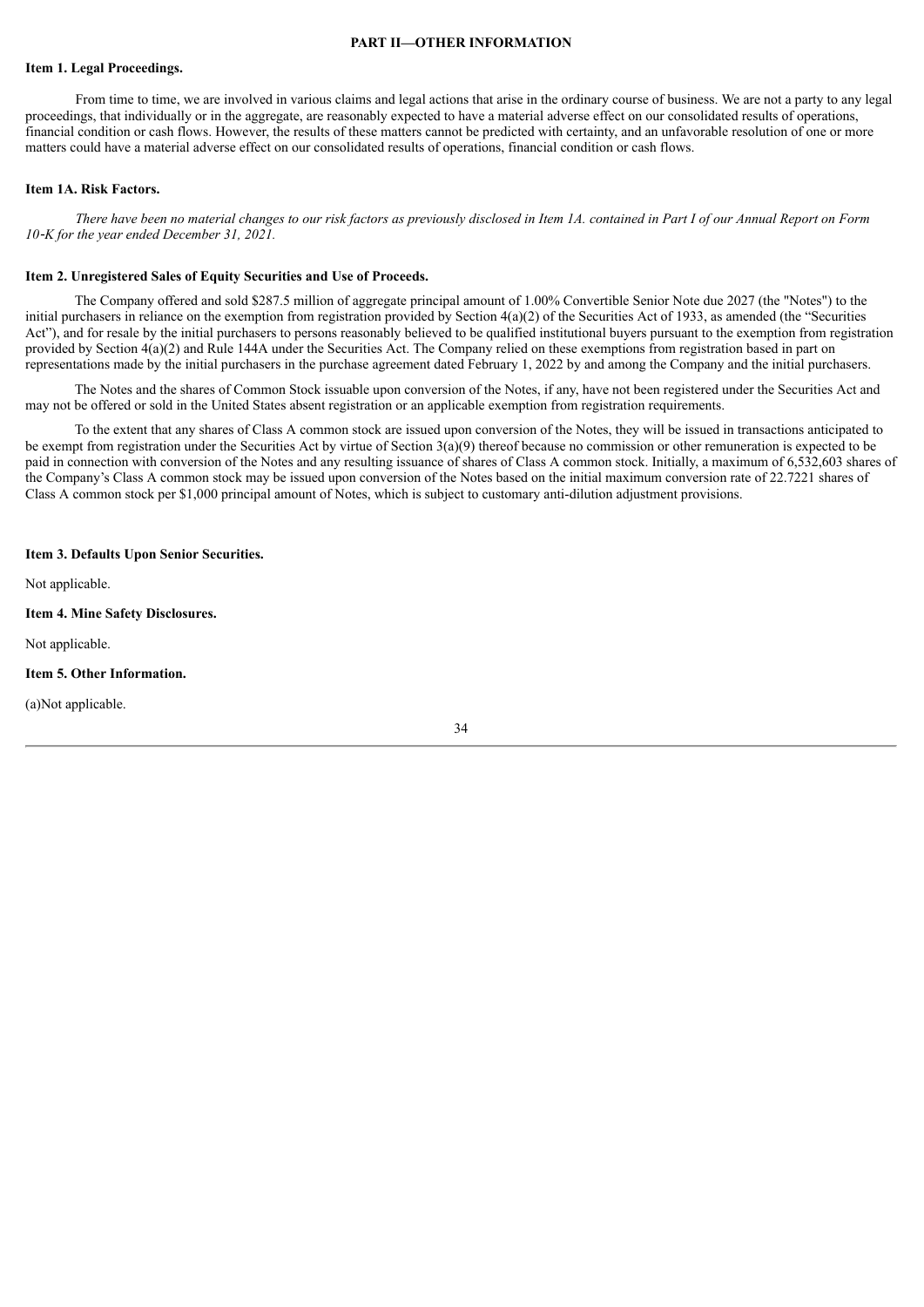# <span id="page-37-0"></span>**Item 6. Exhibits.**

The documents listed in the Exhibit Index of this Quarterly Report on Form 10-Q are herein incorporated by reference or are filed with this Quarterly Report on Form 10-Q, in each case as indicated therein (numbered in accordance with Item 601 of Regulation S-K).

| Exhibit<br>Number | <b>Description</b>                                                                                                                                                                                                             |
|-------------------|--------------------------------------------------------------------------------------------------------------------------------------------------------------------------------------------------------------------------------|
| 3.1               | Amended and Restated Certificate of Incorporation of Xometry, Inc., (incorporated herein by reference to Exhibit 3.1 to the Company's<br>Current Report on Form 8-K (File No. 001-40546), filed with the SEC on July 2, 2021). |
| 3.2               | Amended and Restated Bylaws of Xometry, Inc., (incorporated herein by reference to Exhibit 3.2 to the Company's Current Report on<br><u>Form 8-K (File No. 001-40546), filed with the SEC on July 2, 2021).</u>                |
| $31.1*$           | Certification of Principal Executive Officer Pursuant to Rules 13a-14(a) and 15d-14(a) under the Securities Exchange Act of 1934, as<br>Adopted Pursuant to Section 302 of the Sarbanes-Oxley Act of 2002.                     |
| $31.2*$           | Certification of Principal Financial Officer Pursuant to Rules 13a-14(a) and 15d-14(a) under the Securities Exchange Act of 1934, as<br>Adopted Pursuant to Section 302 of the Sarbanes-Oxley Act of 2002.                     |
| $32.1**$          | Certification of Principal Executive Officer Pursuant to 18 U.S.C. Section 1350, as Adopted Pursuant to Section 906 of the Sarbanes-Oxley<br>Act of 2002.                                                                      |
| $32.2**$          | Certification of Principal Financial Officer Pursuant to 18 U.S.C. Section 1350, as Adopted Pursuant to Section 906 of the Sarbanes-Oxley<br>Act of 2002.                                                                      |
| $101$ . INS       | Inline XBRL Instance Document – the instance document does not appear in the Interactive Data File because XBRL tags are embedded<br>within the Inline XBRL document.                                                          |
| 101.SCH           | Inline XBRL Taxonomy Extension Schema Document                                                                                                                                                                                 |
| 101.CAL           | Inline XBRL Taxonomy Extension Calculation Linkbase Document                                                                                                                                                                   |
| 101.DEF           | Inline XBRL Taxonomy Extension Definition Linkbase Document                                                                                                                                                                    |
| $101$ .LAB        | Inline XBRL Taxonomy Extension Label Linkbase Document                                                                                                                                                                         |
| 101.PRE           | Inline XBRL Taxonomy Extension Presentation Linkbase Document                                                                                                                                                                  |
| 104               | Cover Page Interactive Data File (embedded within the Inline XBRL document)                                                                                                                                                    |

Filed herewith.

\*\* These certifications are being furnished solely to accompany this quarterly report pursuant to 18 U.S.C. Section 1350, and are not being filed for purposes of Section 18 of the Securities Exchange Act of 1934, as amended, and are not to be incorporated by reference into any filing of the registrant, whether made before or after the date hereof, regardless of any general incorporation language in such filing.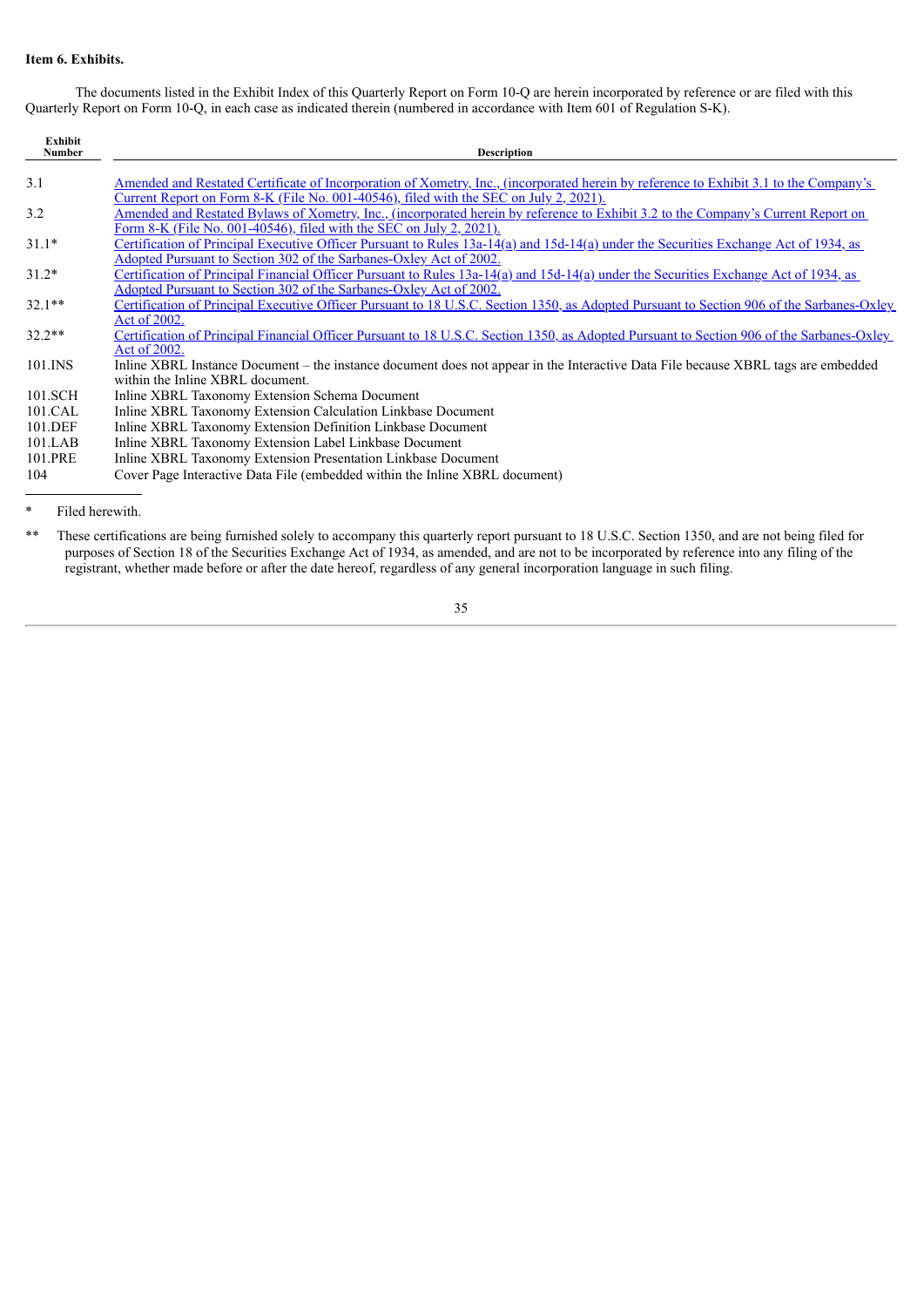# **SIGNATURES**

<span id="page-38-0"></span>Pursuant to the requirements of the Securities Exchange Act of 1934, the registrant has duly caused this report to be signed on its behalf by the undersigned thereunto duly authorized.

|                    |     | XOMETRY, INC.                                                                                        |  |
|--------------------|-----|------------------------------------------------------------------------------------------------------|--|
| Date: May 12, 2022 | By: | /s/ Randolph Altschuler<br><b>Randolph Altschuler</b><br><b>Chief Executive Officer and Director</b> |  |
| Date: May 12, 2022 | By: | /s/ James Rallo<br><b>James Rallo</b><br><b>Chief Financial Officer</b>                              |  |
|                    | 36  |                                                                                                      |  |
|                    |     |                                                                                                      |  |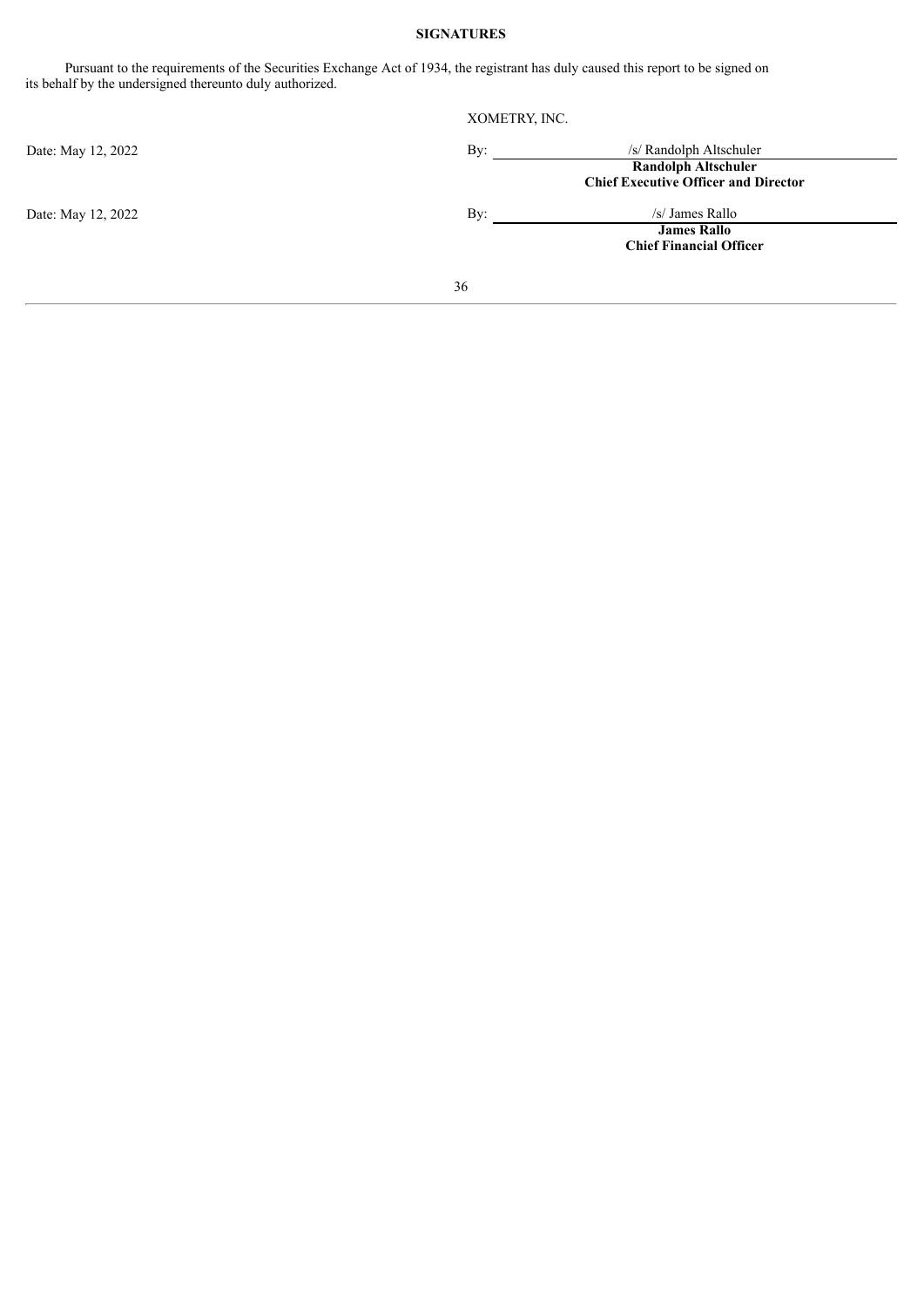## **CERTIFICATION PURSUANT TO RULES 13a-14(a) AND 15d-14(a) UNDER THE SECURITIES EXCHANGE ACT OF 1934, AS ADOPTED PURSUANT TO SECTION 302 OF THE SARBANES-OXLEY ACT OF 2002**

<span id="page-39-0"></span>I, Randolph Altschuler, certify that:

- 1. I have reviewed this Quarterly Report on Form 10-Q of Xometry, Inc.;
- 2. Based on my knowledge, this report does not contain any untrue statement of a material fact or omit to state a material fact necessary to make the statements made, in light of the circumstances under which such statements were made, not misleading with respect to the period covered by this report;
- 3. Based on my knowledge, the financial statements, and other financial information included in this report, fairly present in all material respects the financial condition, results of operations and cash flows of the registrant as of, and for, the periods presented in this report;
- 4. The registrant's other certifying officer(s) and I are responsible for establishing and maintaining disclosure controls and procedures (as defined in Exchange Act Rules 13a-15(e) and 15d-15(e)) and internal control over financial reporting (as defined in Exchange Act Rules 13a-15(f) and 15d-15(f)) for the registrant and have:
	- (a) Designed such disclosure controls and procedures, or caused such disclosure controls and procedures to be designed under our supervision, to ensure that material information relating to the registrant, including its consolidated subsidiaries, is made known to us by others within those entities, particularly during the period in which this report is being prepared;
	- (b) Designed such internal control over financial reporting, or caused such internal control over financial reporting to be designed under our supervision, to provide reasonable assurance regarding the reliability of financial reporting and the preparation of financial statements for external purposes in accordance with generally accepted accounting principles;
	- (c) Evaluated the effectiveness of the registrant's disclosure controls and procedures and presented in this report our conclusions about the effectiveness of the disclosure controls and procedures, as of the end of the period covered by this report based on such evaluation; and
	- (d) Disclosed in this report any change in the registrant's internal control over financial reporting that occurred during the registrant's most recent fiscal quarter (the registrant's fourth fiscal quarter in the case of an annual report) that has materially affected, or is reasonably likely to materially affect, the registrant's internal control over financial reporting; and
- 5. The registrant's other certifying officer(s) and I have disclosed, based on our most recent evaluation of internal control over financial reporting, to the registrant's auditors and the audit committee of the registrant's board of directors (or persons performing the equivalent functions):
	- (a) All significant deficiencies and material weaknesses in the design or operation of internal control over financial reporting which are reasonably likely to adversely affect the registrant's ability to record, process, summarize and report financial information; and
	- (b) Any fraud, whether or not material, that involves management or other employees who have a significant role in the registrant's internal control over financial reporting.

Date: May 12, 2022 By: /s/ Randolph Altschuler **Randolph Altschuler Chief Executive Officer and Director**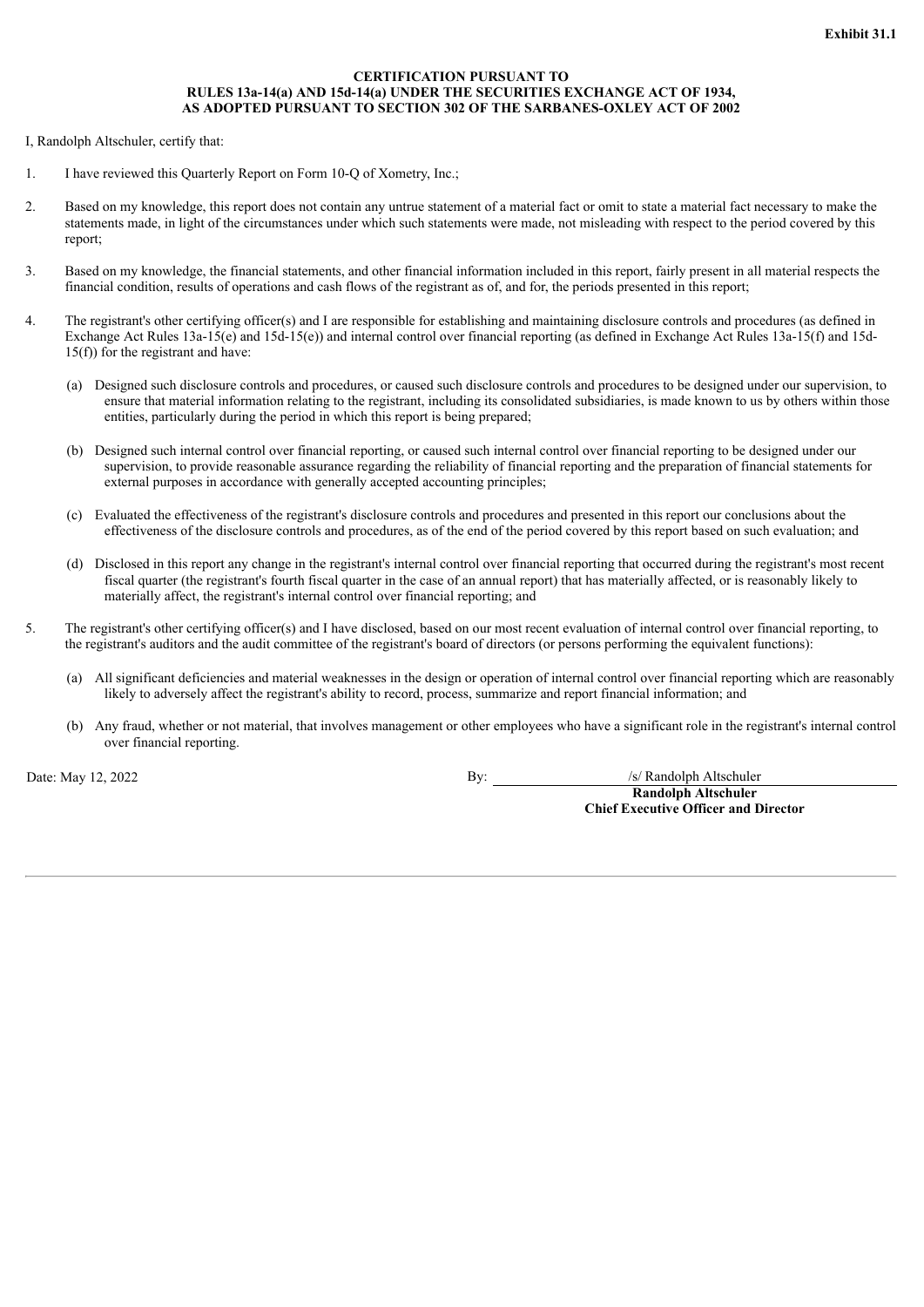## **CERTIFICATION PURSUANT TO RULES 13a-14(a) AND 15d-14(a) UNDER THE SECURITIES EXCHANGE ACT OF 1934, AS ADOPTED PURSUANT TO SECTION 302 OF THE SARBANES-OXLEY ACT OF 2002**

<span id="page-40-0"></span>I, James Rallo, certify that:

- 1. I have reviewed this Quarterly Report on Form 10-Q of Xometry, Inc.;
- 2. Based on my knowledge, this report does not contain any untrue statement of a material fact or omit to state a material fact necessary to make the statements made, in light of the circumstances under which such statements were made, not misleading with respect to the period covered by this report;
- 3. Based on my knowledge, the financial statements, and other financial information included in this report, fairly present in all material respects the financial condition, results of operations and cash flows of the registrant as of, and for, the periods presented in this report;
- 4. The registrant's other certifying officer(s) and I are responsible for establishing and maintaining disclosure controls and procedures (as defined in Exchange Act Rules 13a-15(e) and 15d-15(e)) and internal control over financial reporting (as defined in Exchange Act Rules 13a-15(f) and 15d-15(f)) for the registrant and have:
	- (a) Designed such disclosure controls and procedures, or caused such disclosure controls and procedures to be designed under our supervision, to ensure that material information relating to the registrant, including its consolidated subsidiaries, is made known to us by others within those entities, particularly during the period in which this report is being prepared;
	- (b) Designed such internal control over financial reporting, or caused such internal control over financial reporting to be designed under our supervision, to provide reasonable assurance regarding the reliability of financial reporting and the preparation of financial statements for external purposes in accordance with generally accepted accounting principles;
	- (c) Evaluated the effectiveness of the registrant's disclosure controls and procedures and presented in this report our conclusions about the effectiveness of the disclosure controls and procedures, as of the end of the period covered by this report based on such evaluation; and
	- (d) Disclosed in this report any change in the registrant's internal control over financial reporting that occurred during the registrant's most recent fiscal quarter (the registrant's fourth fiscal quarter in the case of an annual report) that has materially affected, or is reasonably likely to materially affect, the registrant's internal control over financial reporting; and
- 5. The registrant's other certifying officer(s) and I have disclosed, based on our most recent evaluation of internal control over financial reporting, to the registrant's auditors and the audit committee of the registrant's board of directors (or persons performing the equivalent functions):
	- (a) All significant deficiencies and material weaknesses in the design or operation of internal control over financial reporting which are reasonably likely to adversely affect the registrant's ability to record, process, summarize and report financial information; and
	- (b) Any fraud, whether or not material, that involves management or other employees who have a significant role in the registrant's internal control over financial reporting.

Date: May 12, 2022 By: /s/ James Rallo

**James Rallo Chief Financial Officer**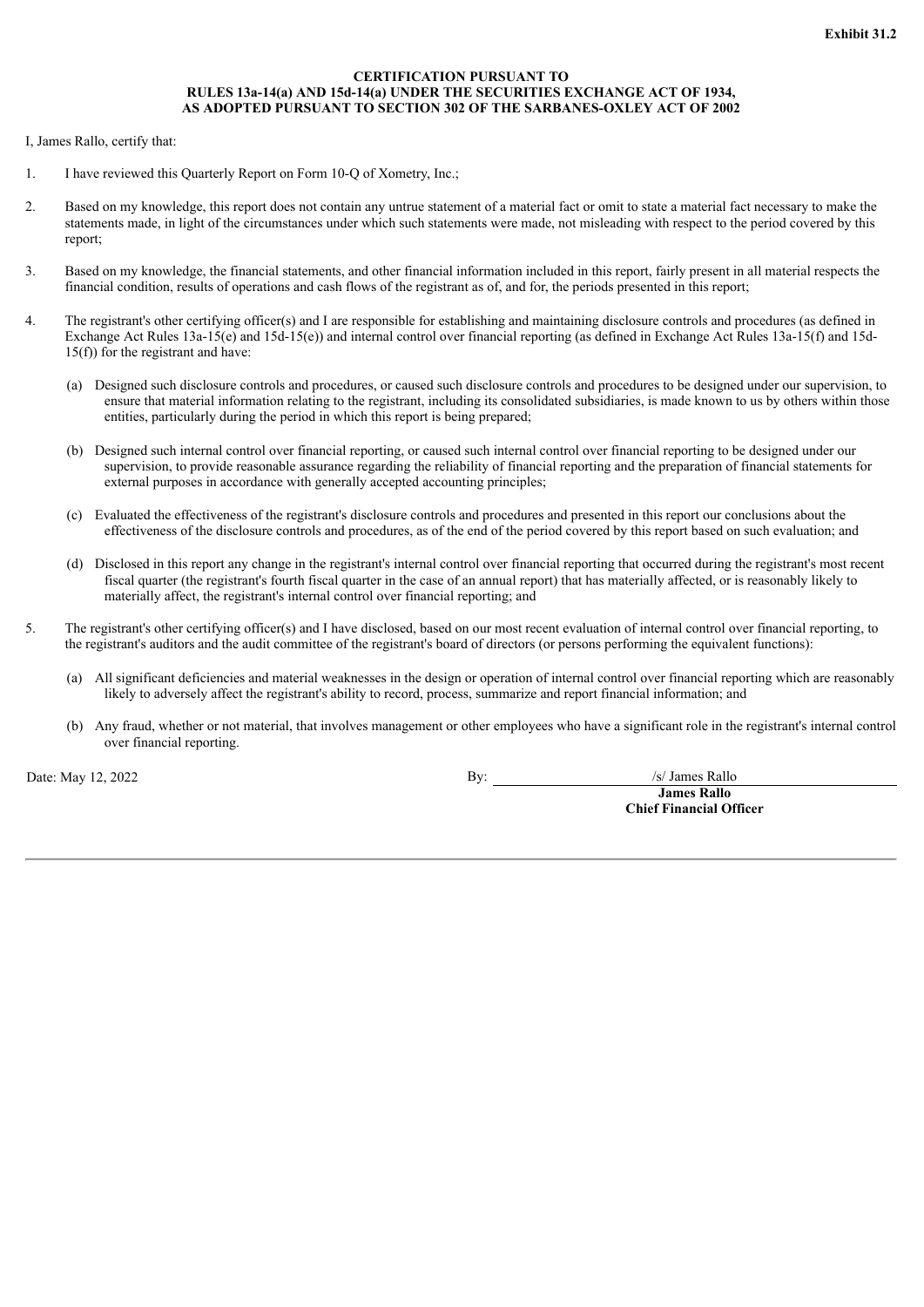## **CERTIFICATION PURSUANT TO 18 U.S.C. SECTION 1350, AS ADOPTED PURSUANT TO SECTION 906 OF THE SARBANES-OXLEY ACT OF 2002**

<span id="page-41-0"></span>In connection with the Quarterly Report of Xometry, Inc. (the "Company") on Form 10-Q for the period ending March 31, 2022 as filed with the Securities and Exchange Commission on the date hereof (the "Report"), I certify, pursuant to 18 U.S.C. § 1350, as adopted pursuant to § 906 of the Sarbanes-Oxley Act of 2002, that:

- (1) The Report fully complies with the requirements of section 13(a) or 15(d) of the Securities Exchange Act of 1934; and
- (2) The information contained in the Report fairly presents, in all material respects, the financial condition and result of operations of the Company.

Date: May 12, 2022 By: /s/ Randolph Altschuler **Randolph Altschuler**

**Chief Executive Officer and Director**